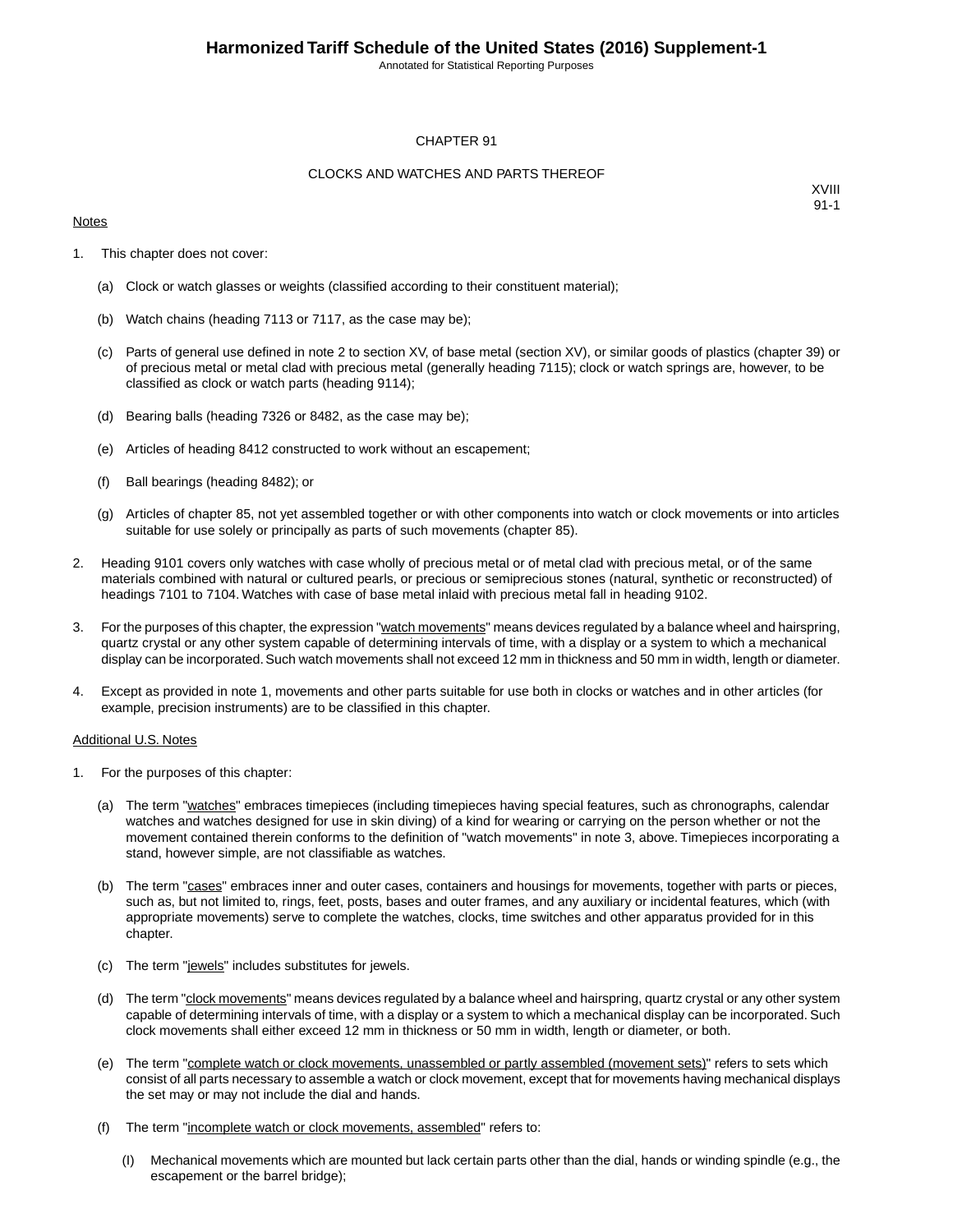Annotated for Statistical Reporting Purposes

Additional U.S. Notes (con.) XVIII 91-2

- (ii) Battery powered movements with mechanical displays which are mounted but lack certain parts other than the dial, hands, setting spindle or battery (e.g., the motor); or
- (iii) Other movements intended to operate with opto-electronic displays which are mounted but lack certain parts other than the battery (e.g., the display).
- (g) The term "rough watch or clock movements" refers to sets of unassembled parts for the assembly of watch or clock movements of a kind constructed to work with an escapement. These sets do not include escapement, balance wheel and hairspring or other regulating device, mainspring, dial or hands; they therefore consist mainly of the base plate (and any additional plates), bridges, train, motion work, winding and setting mechanism and any additional mechanisms such as automatic winding device, calendar mechanisms, chronograph, alarm, etc. These sets may be entered with or without a barrel. Each element, intended for use as it is, may itself consist of one simple piece or of several parts fitted inseparably together, but such elements may not themselves be assembled to each other.
- 2. Watch straps, watch bands and watch bracelets entered with wrist watches and of a kind normally sold therewith, whether or not attached, are classified with the watch in heading 9101 or 9102. Otherwise, watch straps, watch bands and watch bracelets shall be classified in heading 9113.
- 3. Batteries entered with battery powered watches or clocks, or with the complete, assembled movements thereof, and intended for usetherewith, are classifiable under the provision for the watch, clock or movement. Similarly, batteries entered with a complete watch or clock movement, unassembled or partly assembled (movement set) or with an incomplete watch or clock movement, assembled, and intended for use therewith, are classifiable under the provision for such movement. Batteries are otherwise classifiable in heading 8506 or 8507, whether or not suitable for use with watches or clocks.
- 4. Special Marking Requirements: With the following exceptions, any movement or case provided for in this chapter, whether imported separately or attached to an article provided for in this chapter, shall not be permitted to be entered unless conspicuously and indelibly marked by cutting, die-sinking, engraving, stamping (including by means of indelible ink), or mold-marking (either indented or raised), as specified below. Movements with opto-electronic display only and cases designed for use therewith, whether entered as separate articles or as components of assembled watches or clocks, are excepted from the marking requirements set forth in this note. The special marking requirements are as follows:
	- (a) Watch movements shall be marked on one or more of the bridges or top plates to show:
		- (i) the name of the country of manufacture;
		- (ii) the name of the manufacturer or purchaser; and
		- (iii) in words, the number of jewels, if any, serving a mechanical purpose as frictional bearings.
	- (b) Clock movements shall be marked on the most visible part of the front or back plate to show:
		- (i) the name of the country of manufacture;
		- (ii) the name of the manufacturer or purchaser; and
		- (iii) the number of jewels, if any.
	- (c) Watch cases shall be marked on the inside or outside of the back to show:
		- (i) the name of the country of manufacture; and
		- (ii) the name of the manufacturer or purchaser.
	- (d) Clock cases provided for in this chapter shall be marked on the most visible part of the outside of the back to show the name of the country of manufacture.
- 5. Products of Insular Possessions
	- (a) Except as provided in paragraphs (b) through (ij) of this note, any article provided for in this chapter which is the product of the Virgin Islands, Guam and American Samoa (hereinafter referred to as the "insular possessions") and which contains any foreign component shall be subject to duty:
		- (i) At the rates set forth in column 1, if the countries of origin of more than 50 percent in value of the foreign components are countries to products of which column 1 rates apply; and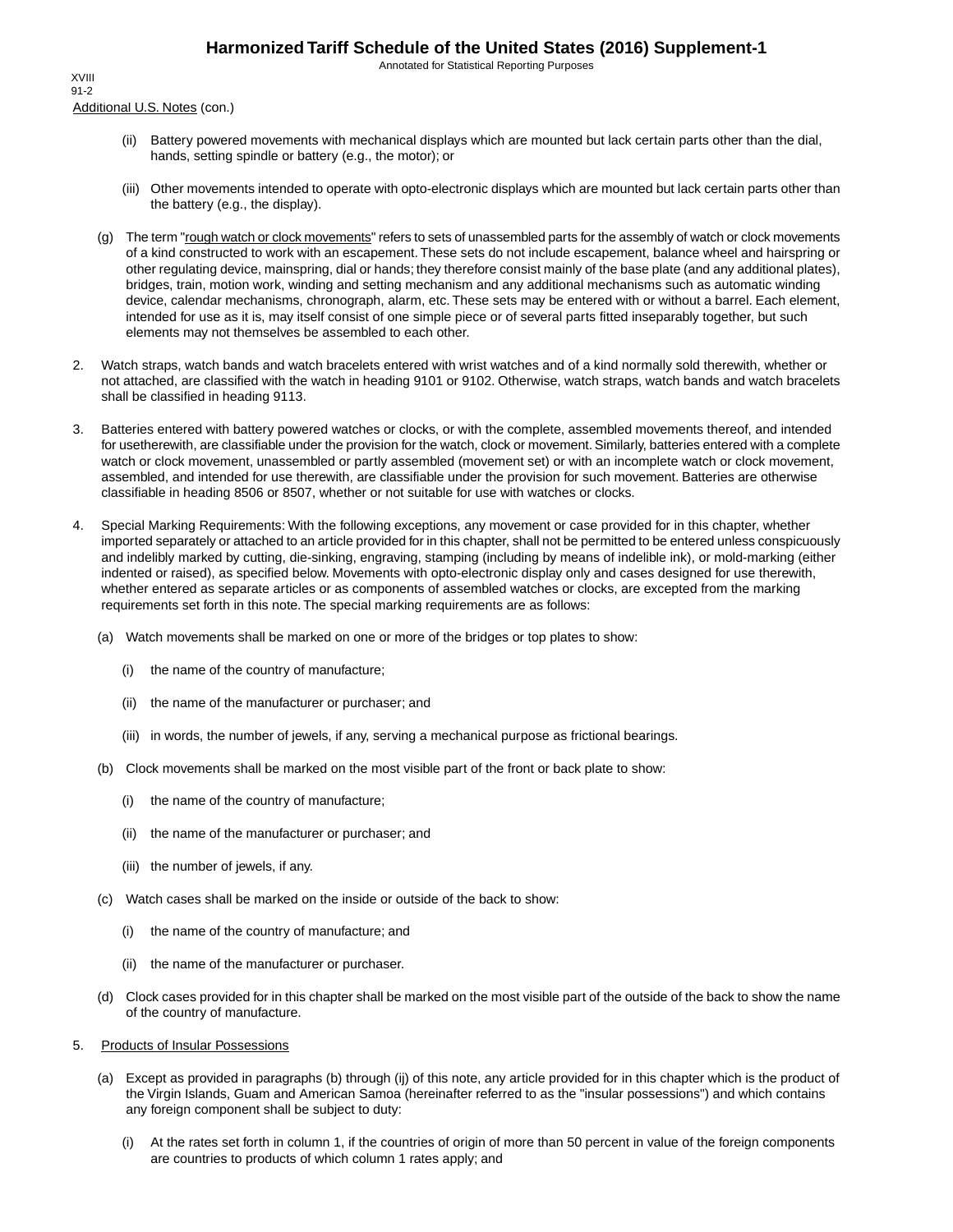Annotated for Statistical Reporting Purposes

Additional U.S. Notes (con.)

- (ii) At the rates set forth in column 2, if the countries of origin of 50 percent or more in value of the foreign components are countries to products of which column 2 rates apply.
- (b) Watch movements and watches (including watch straps, watch bands, and watch bracelets assembled onto watches) that are produced or manufactured in a United States insular possession which contain any foreign component may be admitted free of duty without regard to the value of the foreign materials such watches contain if they conform with the provisions of this note, but the total quantity of such articles entered free of duty shall not exceed the amounts established by or pursuant to paragraph (d) of this note.
- (c) Notwithstanding the provisions of paragraph (b) of this note, the provisions of this note and the benefits thereunder shall not apply to any article containing any material which is the product of any country with respect to which column 2 rates of duty apply.
- (d) (i) In calendar year 1983 the total quantity of such articles which may be entered free of duty shall not exceed 4,800,000 units.
	- (ii) In subsequent calendar years, the Secretary of Commerce and the Secretary of the Interior (hereinafter referred to as the "Secretaries"), acting jointly, shall establish a limit on the quantity which may be entered free of duty during the calendar year, and shall consider whether such limit is in the best interest of the insular possessions and not inconsistent with domestic or international trade policy considerations. The quantity the Secretaries establish in any calendar year under this paragraph shall not--
		- (A) exceed 10,000,000 units or one-ninth of apparent domestic consumption (as determined by the International Trade Commission pursuant to paragraph (e) of this note), whichever is greater;
		- (B) be decreased by more than 10 percent of the quantity established for the immediately preceding calendar year; and
		- (C) be increased to more than 7,000,000 units or by more than 20 percent of the quantity established for the immediately preceding calendar year, whichever is greater.
- (e) On or before April 1 of each calendar year (beginning with the first year in which watch imports from the United States insular possessions exceed 9,000,000 units), the International Trade Commission shall determine the apparent United States consumption of watches and watch movements during the preceding calendar year, shall report such determination to the Secretaries, and shall publish such determination in the Federal Register .
- (f) (i) In calendar year 1983, not more than 3,000,000 units of the total quantity of articles described in paragraph (d) which may be entered free of duty shall be the product of the Virgin Islands, not more than 1,200,000 units shall be the product of Guam, and not more than 600,000 units shall be the product of American Samoa.
	- (ii) For calendar year 1984 and thereafter, the Secretaries may establish new territorial shares of the total amount which may be entered free of duty, taking into account the capacity of each territory to produce and ship its assigned amounts. A territory's share in any year shall not be reduced:
		- (A) by more than 200,000 units in calendar year 1984 or 1985; and
		- (B) by more than 500,000 units in calendar year 1986 or thereafter, except that no territorial share shall be established at less than 500,000 units.
- (g) The Secretaries, acting jointly, shall allocate the calendar year duty exemptions provided by paragraphs (b), (d) and (f) of this note on a fair and equitable basis among producers located in the insular possessions, and shall issue appropriate licenses thereof. Allocations made by the Secretaries shall be final. In making the allocations, the Secretaries shall consider the potential impact of territorial production on domestic production of like articles and shall establish allocation criteria (including minimum assembly requirements) that will reasonably maximize the net amount of direct economic benefits to the insular possessions.
- (h) (i) In the case of each of calendar years 2003 through 2015, the Secretaries jointly, shall—
	- (A) verify—
		- (1) the wages paid by each producer to permanent residents of the insular possessions during the preceding calendar year (including the value of usual and customary health insurance, life insurance, and pension benefits); and
		- (2) the total quantity and value of watches and watch movements produced in the insular possessions by that producer and imported free of duty into the customs territory of the United States; and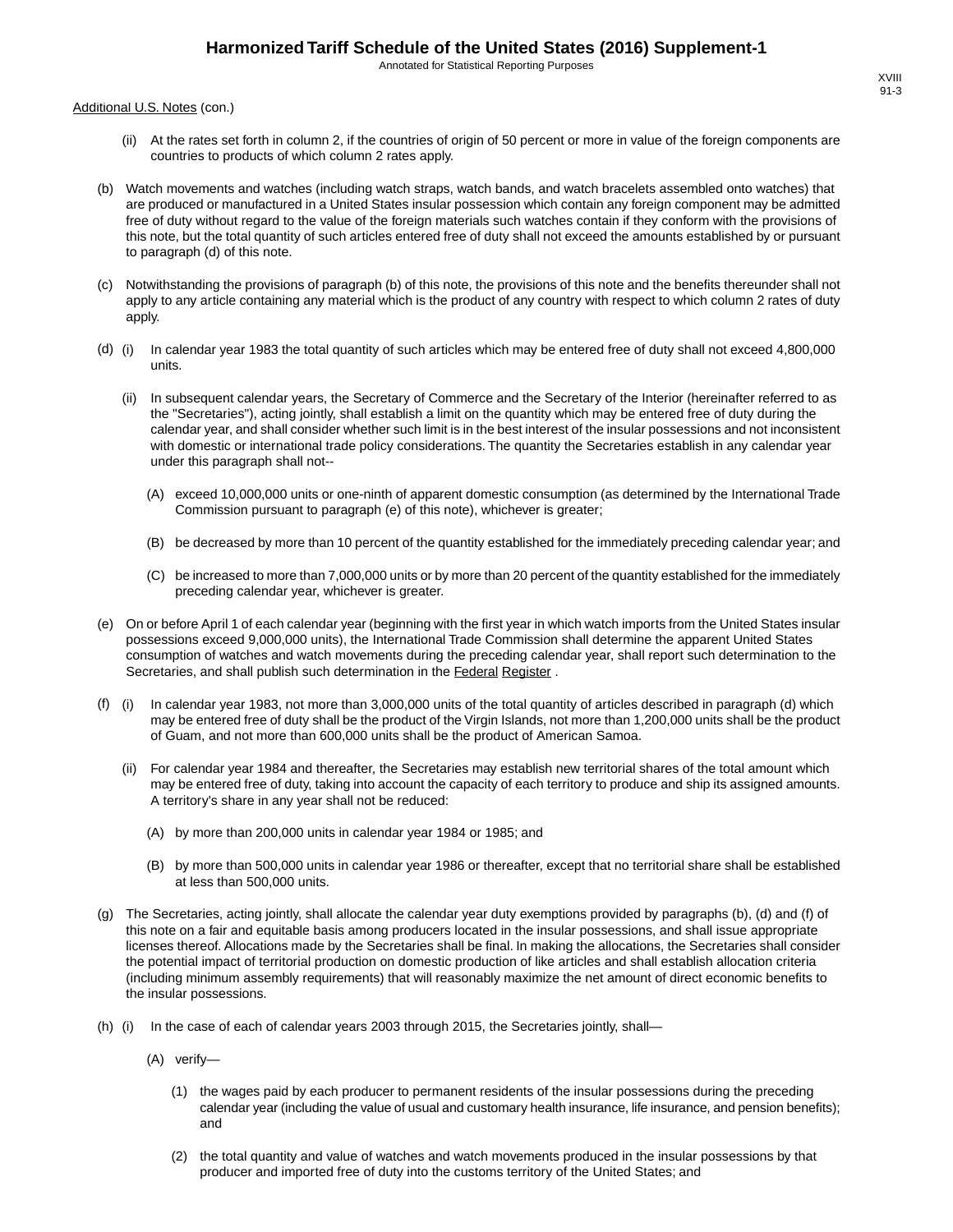Annotated for Statistical Reporting Purposes

Additional U.S. Notes (con.) XVIII 91-4

- (B) issue to each producer (not later than 60 days after the end of the preceding calendar year) a certificate for the applicable amount.
- (ii) For purposes of subparagraph (i), except as provided in subparagraphs (iii) and (iv), the term 'applicable amount' means an amount equal to the sum of—
	- (A) 90 percent of the producer's creditable wages (including the value of usual and customary health insurance, life insurance, and pension benefits) on the assembly during the preceding calendar year of the first 300,000 units; plus
	- (B) the applicable graduated declining percentage (determined each year by the Secretaries) of the producer's creditable wages (including the value of usual and customary health insurance, life insurance, and pension benefits) on the assembly during the preceding calendar year of units in excess of 300,000 but not in excess of 750,000; plus
	- (C) the difference between the duties that would have been due on each producer's watches and watch movements (excluding digital watches and excluding units in excess of the 750,000 limitation of this subparagraph) imported into the customs territory of the United States free of duty during the preceding calendar year if the watches and watch movements had been subject to duty at the rates set forth in column 1 under this chapter that were in effect on January 1, 2001, and the duties that would have been due on the watches and watch movements if the watches and watch movements had been subject to duty at the rates set forth in column 1 under this chapter that were in effect for such preceding calendar year.
- (iii) The aggregate amount of all certificates which are issued during any calendar year shall not exceed an amount which bears the same ratio to \$5,000,000 as:
	- (A) the gross national product of the United States (as determined by the Secretary of Commerce) for the preceding calendar year, bears to:
	- (B) the gross national product of the United States (as so determined) for 1982.
- (iv) (A) Subject to the provision of clause (B), if the amount of the certificates issued under subparagraph (I) would exceed the limit under subparagraph (iii), the applicable amount of each producer's certificate shall be reduced proportionately by the amount of such excess.
	- (B) The applicable amount of any producer's certificate shall not be reduced below the amount determined under subparagraph (ii)(A), except that if the application of this clause would result in the aggregate amount of the certificates exceeding the limit under subparagraph (iii), the applicable amount of each producer's certificate shall again be reduced proportionately by the amount of the excess determined after application of this clause.
- (v) Any certificate issued under subparagraph (i) shall entitle the certificate holder to secure a refund of duties equal to the face value of the certificate on any articles that are imported into the customs territory of the United States by the certificate holder. Such refunds shall be made under regulations issued by the Treasury Department. Not more than 5 percent of such refunds may be retained as a reimbursement to the Customs Service for the administrative costs of making the refunds.
- (vi) Any certificate issued under subparagraph (I), or any portion thereof, shall be negotiable.
- (vii) Any certificate issued under subparagraph (I) shall expire 1 year from the date of issuance and may be applied against duties on imports of watches and watch movements the entry of which were made within 2 years prior to the date of issuance of the certificate.
- (viii) For purposes of determining the applicable amount of any producer's certificate to be issued during calendar year 1983, the greater of:
	- (A) the producer's creditable wages for calendar year 1982; or
	- (B) 60 percent of the producer's creditable wages for calendar year 1981 shall be considered the creditable wages for calendar year 1982.
- (ij) The Secretaries are authorized to issue such regulations, not inconsistent with the provisions of this note, as they determine necessary to carry out their respective duties under this note. Such regulations shall include minimum assembly requirements. Any duty-free entry determined not to have been made in accordance with applicable regulations shall be subject to the applicable civil remedies and criminal sanctions, and, in addition, the Secretaries may cancel or restrict the license or certificate of any manufacturer found in willful violation of the regulations.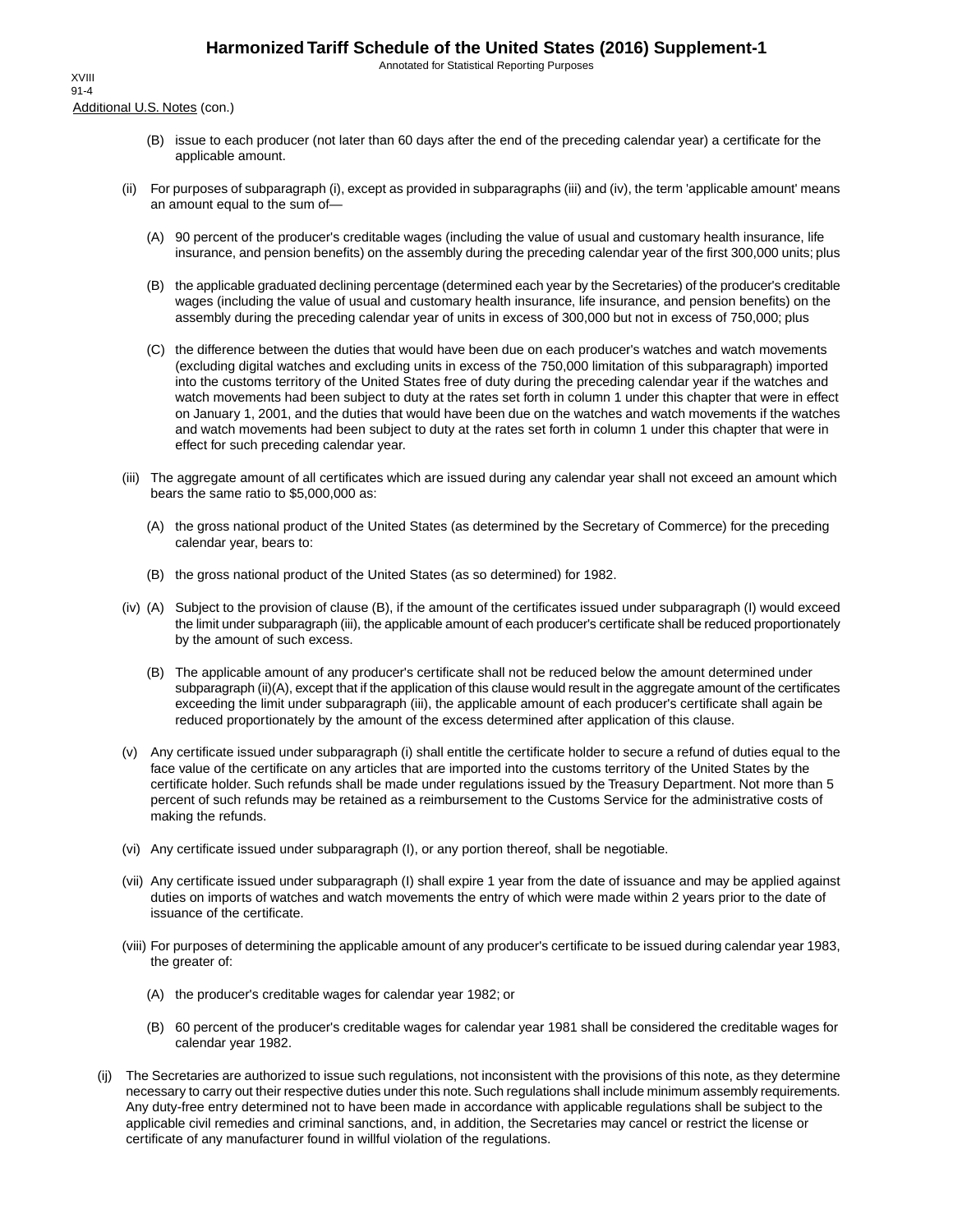Annotated for Statistical Reporting Purposes

#### **Statistical Notes**

- 1. The calculation of duties on various watches, clocks, watch movements and clock movements requires that these articles be constructively separated into their component parts and each component separately valued. The individual components shall be separately reported under the statistical suffixes show below. In each instance the sum of the values of the individual components shall be equal to the total value of the article. In those instances where the components of an article are to be separately reported under the following reporting scheme, the entry should include all the individually named components even if not included in the shipment. In such instance the entered quantity and value would be zero. For example, entry of a battery powered watch, imported without a battery, classifiable under subheading 9101.11.40 would include a line for the statistical reporting number for the battery (9101.11.4040) with the quantity and value shown as zero. To determine the proper statistical reporting number(s) for the subheadings enumerated below, the importer shall combine the applicable 8-digit subheading number with the applicable statistical suffix found below.
	- (a) The statistical suffixes for subheadings 9101.11.40, 9101.11.80, 9101.19.40, 9101.19.80, 9102.11.10, 9102.11.25, 9102.11.30, 9102.11.45, 9102.11.50, 9102.11.65, 9102.11.70, 9102.11.95, 9102.19.20, 9102.19.40, 9102.19.60 and 9102.19.80 shall be:

| Stat.  | <b>Article Description</b> | Unit of  |
|--------|----------------------------|----------|
| Suffix |                            | Quantity |
| 10     |                            | No.      |
| 20     |                            | No.      |
| 30     |                            | No.      |
| 40     | Battery                    | No.      |

(b) The statistical suffixes for subheadings 9102.91.20, 9104.00.05, 9104.00.10, 9104.00.25, 9104.00.30 and 9104.00.45 shall be:

| Stat.  | <b>Article Description</b> | Unit of   |
|--------|----------------------------|-----------|
| Suffix |                            | Quantity  |
| 10     | Movement and case          | No. of    |
|        |                            | movements |
| 20     | <b>Battery</b>             | No.       |

(c) The statistical suffixes for subheadings 9101.21.50, 9101.29.90, 9101.99.20, 9101.99.40, 9101.99.60, 9101.99.80, 9102.29.04, 9102.99.20, 9102.99.40, 9102.99.60, 9102.99.80, 9104.00.60, 9105.29.10, 9105.29.20, 9105.99.20 and 9105.99.30 shall be:

| Stat.  | <b>Article Description</b> | Unit of  |
|--------|----------------------------|----------|
| Suffix |                            | Quantity |
| 10     |                            |          |
| 20     |                            |          |

(d) The statistical suffixes for subheadings 9101.21.80, 9101.29.10, 9101.29.20, 9101.29.30, 9101.29.40, 9101.29.50, 9102.21.10, 9102.21.25, 9102.21.30, 9102.21.50, 9102.21.70, 9102.21.90, 9102.29.10, 9102.29.15, 9102.29.20, 9102.29.25, 9102.29.30, 9102.29.35, 9102.29.40, 9102.29.45, 9102.29.50, 9102.29.55 and 9102.29.60 shall be:

| Stat.<br>Suffix | <b>Article Description</b> | Unit of  |
|-----------------|----------------------------|----------|
|                 |                            | Quantity |
| 10              |                            | No.      |
| 20              |                            | No.      |
| 30              | Strap, band or bracelet    | N٥       |

(e) The statistical suffixes for subheadings 9101.91.40, 9101.91.80, 9102.91.40, 9102.91.80 and 9104.00.50 shall be:

| Stat.  | <b>Article Description</b> | Unit of        |
|--------|----------------------------|----------------|
| Suffix |                            | Quantity       |
| 10     |                            | No.            |
| 20     |                            | N <sub>O</sub> |
| 30     |                            | N٥             |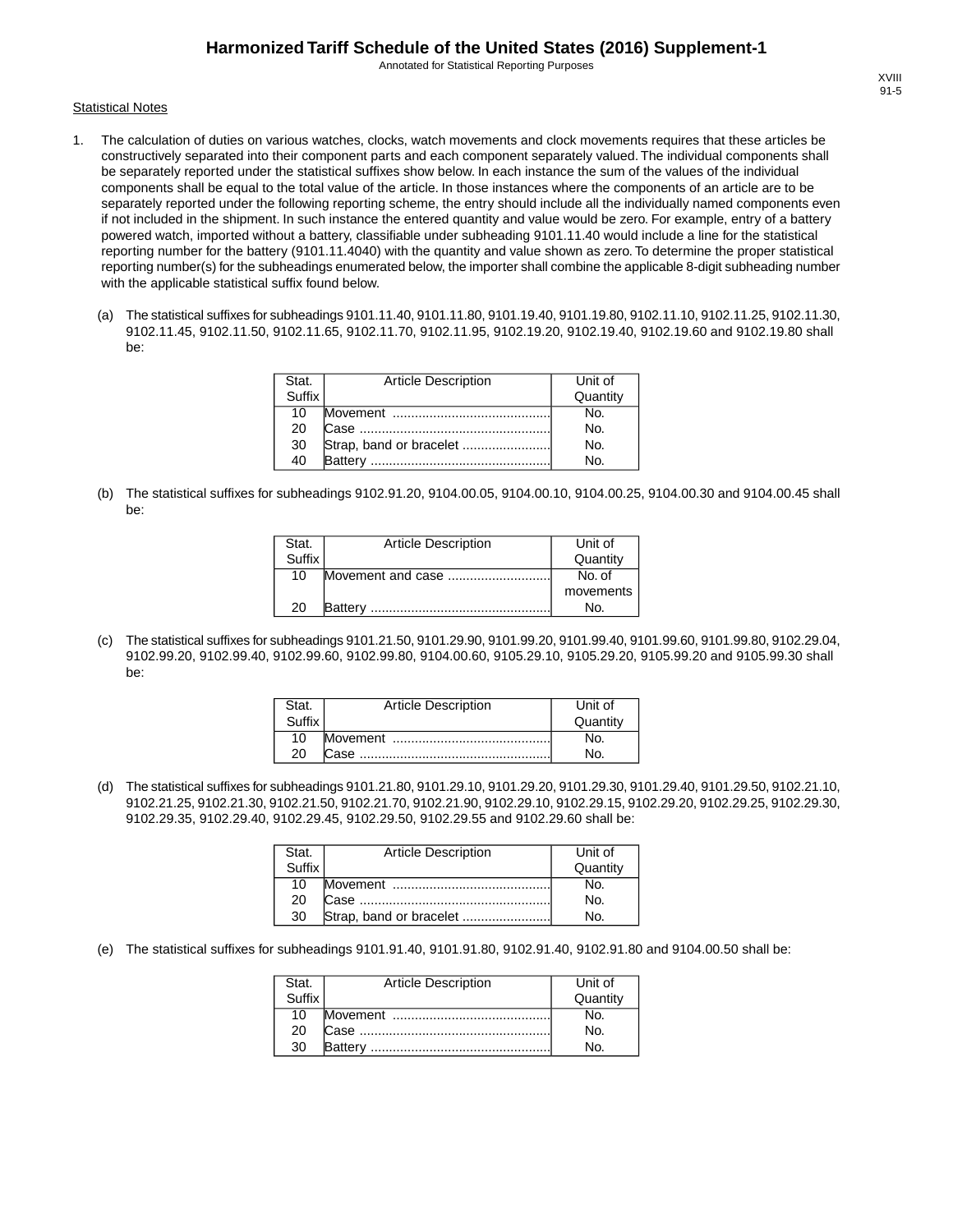Annotated for Statistical Reporting Purposes

Statistical Notes (con.) XVIII 91-6

(f) The statistical suffixes for subheading 9103.10.20 shall be:

| Stat.         | <b>Article Description</b> | Unit of   |
|---------------|----------------------------|-----------|
| <b>Suffix</b> |                            | Quantity  |
|               | Travel clocks:             |           |
| 10            | Movement and case.         | No. of    |
|               |                            | movements |
| 20            | Battery                    | No.       |
|               | Other clocks:              |           |
| 30            | Movement and case.         | No. of    |
|               |                            | movements |
|               | Battery<br>.               | Nο.       |

(g) The statistical suffixes for subheadings 9103.10.40 and 9103.10.80 shall be:

| Stat.         | <b>Article Description</b> | Unit of  |
|---------------|----------------------------|----------|
| <b>Suffix</b> |                            | Quantity |
|               | Travel clocks:             |          |
| 10            | Movement                   | No.      |
| 20            |                            | No.      |
| 30            |                            | No.      |
|               | Other clocks:              |          |
| 40            | Movement                   | No.      |
| 50            |                            | No.      |
| 60            |                            | Nο.      |

(h) The statistical suffixes for subheadings 9103.90.00, 9105.19.10 and 9105.19.20 shall be:

| Stat.         | <b>Article Description</b> | Unit of  |
|---------------|----------------------------|----------|
| <b>Suffix</b> |                            | Quantity |
|               | Travel clocks:             |          |
| 10            | Movement                   | No.      |
| 20            |                            | No.      |
|               | Other clocks:              |          |
| 30            | Movement                   | No.      |
| 40            | Case                       | No.      |

(ij) The statistical suffixes for subheading 9105.11.40 shall be:

| Stat.  | <b>Article Description</b>             | Unit of   |
|--------|----------------------------------------|-----------|
| Suffix |                                        | Quantity  |
| 10     | Clocks capable of operating only on AC |           |
|        | power                                  | No.       |
|        | Other:                                 |           |
|        | Travel clocks:                         |           |
| 20     | Movement and case                      | No. of    |
|        |                                        | movements |
| 30     | Battery<br>                            | No.       |
|        | Other clocks:                          |           |
| 40     | Movement and case                      | No. of    |
|        |                                        | movements |
| 50     | Batterv<br>                            | No.       |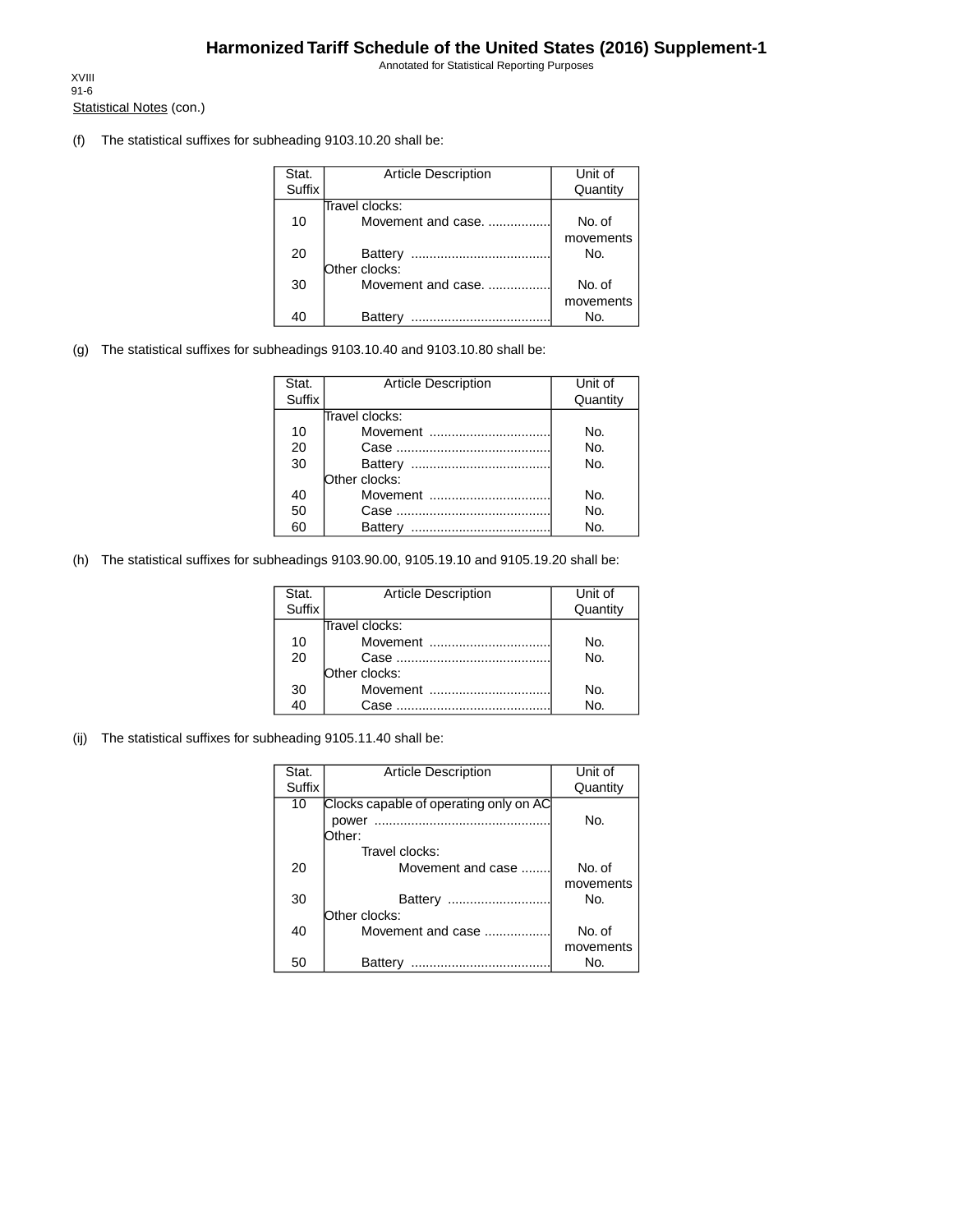Annotated for Statistical Reporting Purposes

#### Statistical Notes (con.)

(k) The statistical suffixes for subheading 9105.11.80 shall be:

| Stat.         | <b>Article Description</b>             | Unit of  |
|---------------|----------------------------------------|----------|
| <b>Suffix</b> |                                        | Quantity |
|               | Clocks capable of operating only on AC |          |
|               | power:                                 |          |
| 05            | Movement                               | No.      |
| 15            | Case                                   | No.      |
|               | :Other:                                |          |
|               | Travel clocks:                         |          |
| 20            | Movement                               | No.      |
| 30            |                                        | No.      |
| 40            |                                        | No.      |
|               | Other clocks:                          |          |
| 50            | Movement                               | No.      |
| 60            |                                        | No.      |
| 70            | Battery                                | No.      |

(l) The statistical suffixes for subheading 9105.19.30 shall be:

| Stat.  | <b>Article Description</b> | Unit of  |
|--------|----------------------------|----------|
| Suffix |                            | Quantity |
|        | Travel clocks:             |          |
| 10     | Movement                   | No.      |
|        | Dutiable                   | Jwls.    |
| 20     |                            | No.      |
|        | Other clocks:              |          |
| 30     | Movement                   | No.      |
|        | Dutiable                   | Jwls.    |
| 40     | Case                       | No.      |

(m) The statistical suffixes for subheadings 9105.21.40 and 9105.91.40 shall be:

| Stat.  | <b>Article Description</b>             | Unit of   |
|--------|----------------------------------------|-----------|
| Suffix |                                        | Quantity  |
| 10     | Clocks capable of operating only on AC |           |
|        | power                                  | No.       |
|        | Other clocks:                          |           |
| 20     | Movement and case                      | No. of    |
|        |                                        | movements |
| 30     | Battery                                | No.       |

#### (n) The statistical suffixes for subheadings 9105.21.80 and 9105.91.80 shall be:

| Stat.         | <b>Article Description</b>             | Unit of  |
|---------------|----------------------------------------|----------|
| <b>Suffix</b> |                                        | Quantity |
|               | Clocks capable of operating only on AC |          |
|               | power                                  |          |
| 10            | Movement                               | No.      |
| 20            |                                        | No.      |
|               | Other clocks:                          |          |
| 30            | Movement                               | No.      |
| 40            |                                        | No.      |
| 50            | Battery                                | Nο.      |

(o) The statistical suffixes for subheading 9106.90.55 shall be:

| Stat.  | <b>Article Description</b> | Unit of  |
|--------|----------------------------|----------|
| Suffix |                            | Quantity |
| 10     |                            |          |
| 20     |                            |          |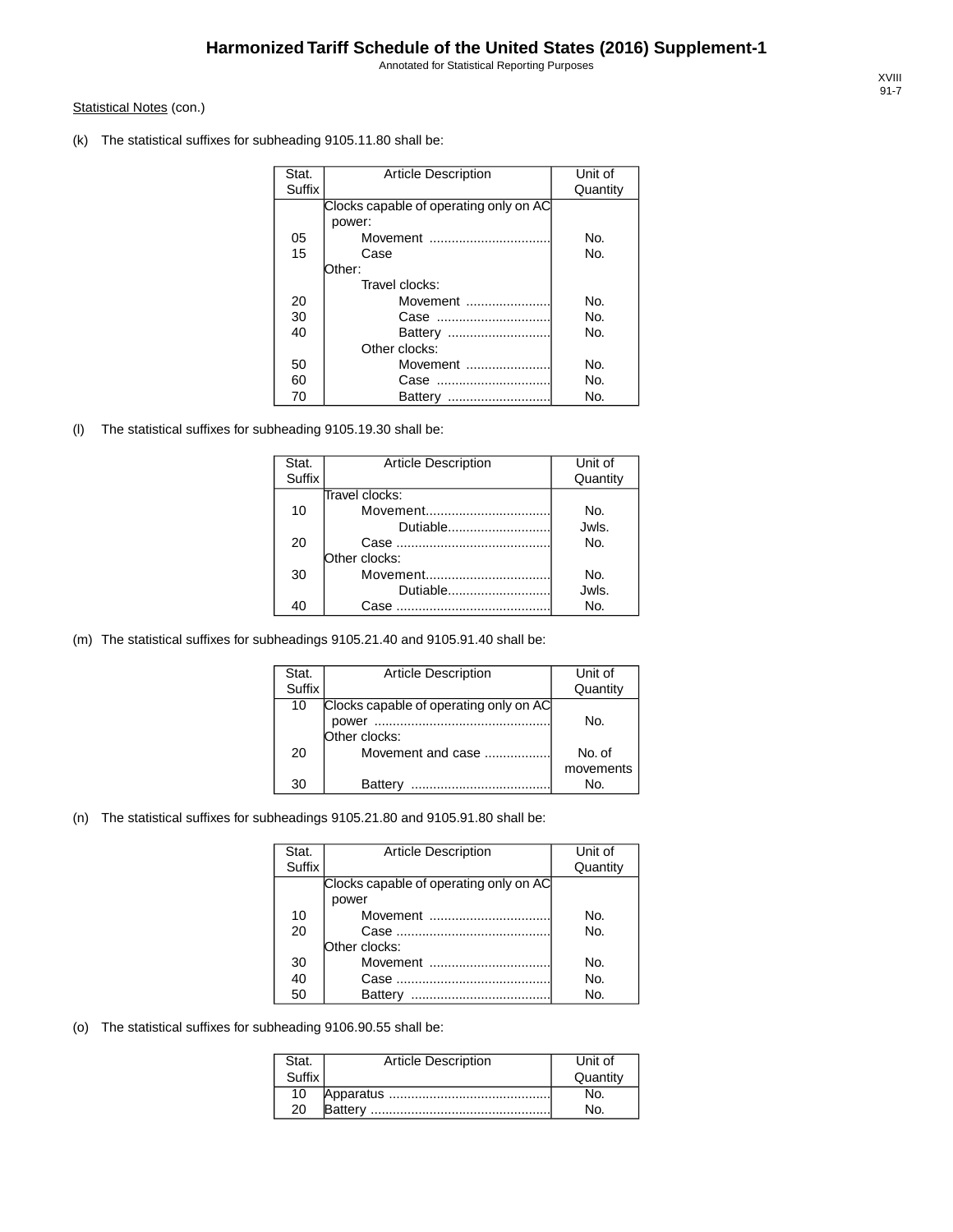Annotated for Statistical Reporting Purposes

Statistical Notes (con.) XVIII 91-8

(p) The statistical suffixes for subheadings 9105.29.30 and 9105.99.40 shall be:

| Stat.  | <b>Article Description</b> | Unit of  |
|--------|----------------------------|----------|
| Suffix |                            | Quantity |
| 10     |                            |          |
|        | Dutiable                   | Jwls.    |
| 20     |                            |          |

(q) The statistical suffixes for subheadings 9108.11.40, 9108.11.80, 9108.12.00, 9108.19.40 and 9108.19.80 shall be:

| Stat.  | <b>Article Description</b> | Unit of  |
|--------|----------------------------|----------|
| Suffix |                            | Quantity |
| 10     |                            | N۵       |
| 20     |                            | No.      |

(r) The statistical suffixes for subheadings 9109.10.10, 9109.10.20, 9109.10.30, 9109.10.40, 9109.10.50, 9109.10.60, 9109.10.70 and 9109.10.80 shall be:

| Stat.  | <b>Article Description</b>            | Unit of  |
|--------|---------------------------------------|----------|
| Suffix |                                       | Quantity |
| 10     | Clocks movements capable of operating |          |
|        |                                       | No.      |
|        | Other clock movements:                |          |
| 20     | Movement                              | Nο.      |
| 30     | <b>Battery</b><br>                    | N٥       |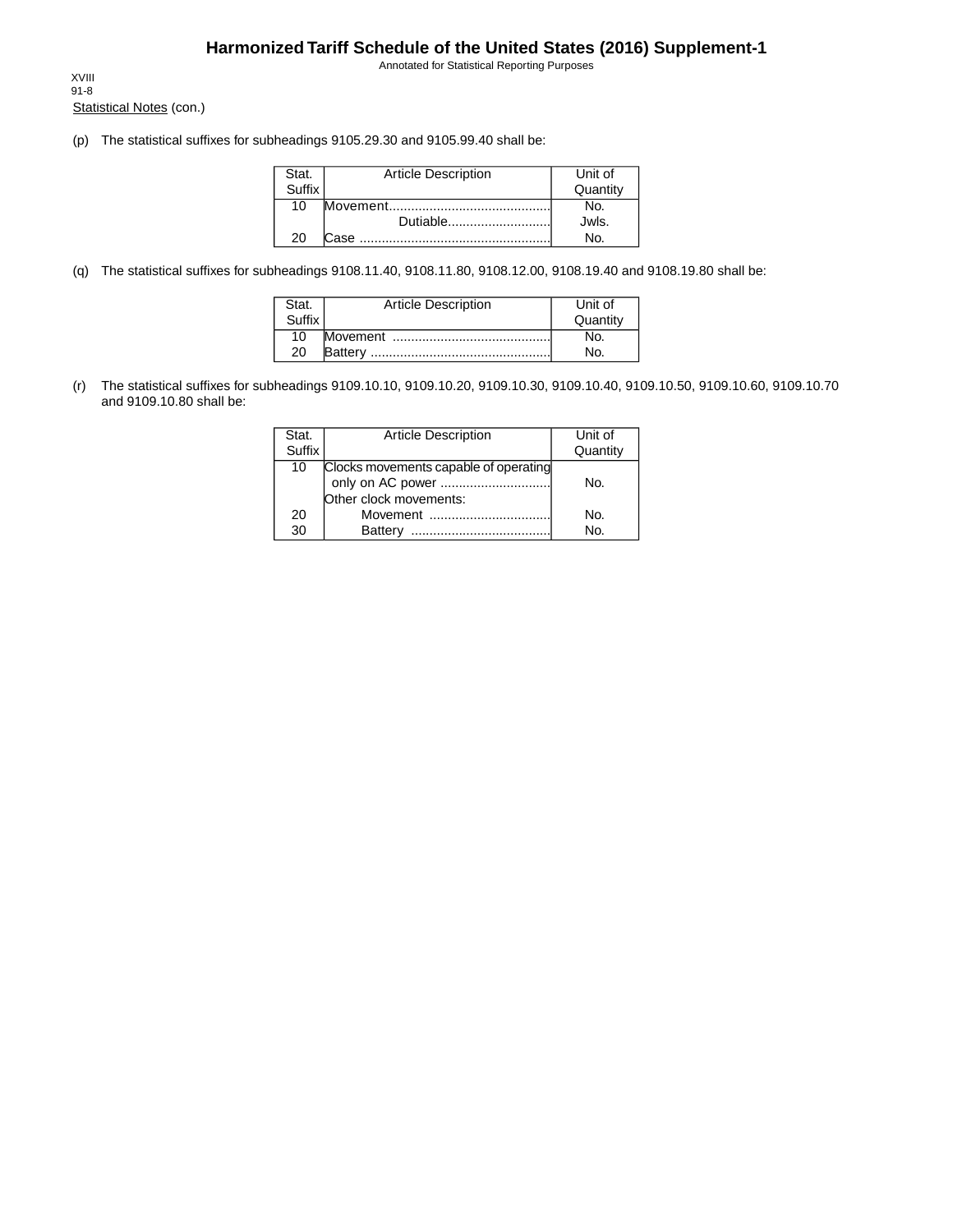Annotated for Statistical Reporting Purposes

| Heading/              | Stat.       |                                                                                                                                                                                                                                                                                   | Unit           |                                                                                                  | Rates of Duty                                                                                                                                                                        |                                                                                                                  |
|-----------------------|-------------|-----------------------------------------------------------------------------------------------------------------------------------------------------------------------------------------------------------------------------------------------------------------------------------|----------------|--------------------------------------------------------------------------------------------------|--------------------------------------------------------------------------------------------------------------------------------------------------------------------------------------|------------------------------------------------------------------------------------------------------------------|
| Subheading            | Suf-<br>fix | Article Description                                                                                                                                                                                                                                                               | of<br>Quantity | General                                                                                          | Special                                                                                                                                                                              | $\overline{2}$                                                                                                   |
| 9101<br>9101.11       |             | Wrist watches, pocket watches and other watches, including<br>stop watches, with case of precious metal or of metal clad with<br>precious metal:<br>Wrist watches, electrically operated, whether or not<br>incorporating a stop watch facility:<br>With mechanical display only: |                |                                                                                                  |                                                                                                                                                                                      |                                                                                                                  |
| 9101.11.40            | 1/          | Having no jewels or only one jewel in the                                                                                                                                                                                                                                         | $\frac{1}{2}$  | $51¢$ each +<br>6.25% on the<br>case and strap,<br>band or<br>bracelet $+5.3%$<br>on the battery | Free (AU, BH, CA,<br>CL, CO, D, E, IL,<br>JO, KR, MA, MX,<br>OM, P, PA, PE, R,<br>SG)                                                                                                | $$2.25$ each +<br>45% on the<br>case $+80%$<br>on the strap.<br>band or<br>$bracelet +$<br>35% on the<br>battery |
| 9101.11.80            | 1/          |                                                                                                                                                                                                                                                                                   | 1/             | $87¢$ each +<br>6.25% on the<br>case and strap.<br>band or<br>bracelet $+5.3%$<br>on the battery | Free (AU, BH, CA,<br>CL, CO, D, E, IL,<br>JO, KR, MA, MX,<br>OM, P, PA, PE, R,<br>SG)                                                                                                | $$3.25$ each +<br>45% on the<br>case $+80%$<br>on the strap,<br>band or<br>$bracelet +$<br>35% on the<br>battery |
| 9101.19<br>9101.19.20 |             | Other:<br>Straps, bands or bracelets entered with<br>watches of subheading 9101.19.20 and<br>classifiable therewith pursuant to additional<br>U.S. note 2 to this chapter; all the foregoing<br>whether or not attached to such watches at<br>the time of entry:                  |                | Free                                                                                             |                                                                                                                                                                                      | 35%                                                                                                              |
|                       | 20          | Of textile material or of base metal,<br>whether or not gold- or silver-plated No                                                                                                                                                                                                 |                |                                                                                                  |                                                                                                                                                                                      |                                                                                                                  |
|                       | 40          |                                                                                                                                                                                                                                                                                   | <b>No</b>      |                                                                                                  |                                                                                                                                                                                      |                                                                                                                  |
|                       | 80          |                                                                                                                                                                                                                                                                                   | No             |                                                                                                  |                                                                                                                                                                                      |                                                                                                                  |
| 9101.19.40            | 1/          | Other, having no jewels or only one jewel in the                                                                                                                                                                                                                                  | 1/             | $41¢$ each + 5%<br>on case and<br>strap, band or<br>bracelet $+4.2%$<br>on the battery           | Free (AU, BH, CA,<br>CL, CO, D, E, IL,<br>JO, MA, MX, OM,<br>P, PA, PE, R, SG)<br>20.5¢ each + 2.5%<br>on the case and<br>strap, band or<br>bracelet $+2.1\%$ on<br>the battery (KR) | $$2.25$ each +<br>45% on the<br>case $+80%$<br>on the strap,<br>band or<br>$bracelet +$<br>35% on the<br>battery |
| 9101.19.80            | 1/          |                                                                                                                                                                                                                                                                                   | $\frac{1}{2}$  | on case and<br>strap, band or<br>bracelet $+3.7%$<br>on the battery                              | 61¢ each + 4.4% Free (AU, BH, CA,<br>CL, CO, D, E, IL,<br>JO, KR, MA, MX,<br>OM, P, PA, PE, R,<br>SG)                                                                                | $$3.25$ each +<br>45% on the<br>case $+80%$<br>on the strap.<br>band or<br>$bracelet +$<br>35% on the<br>battery |

1/ See statistical note 1 to this chapter.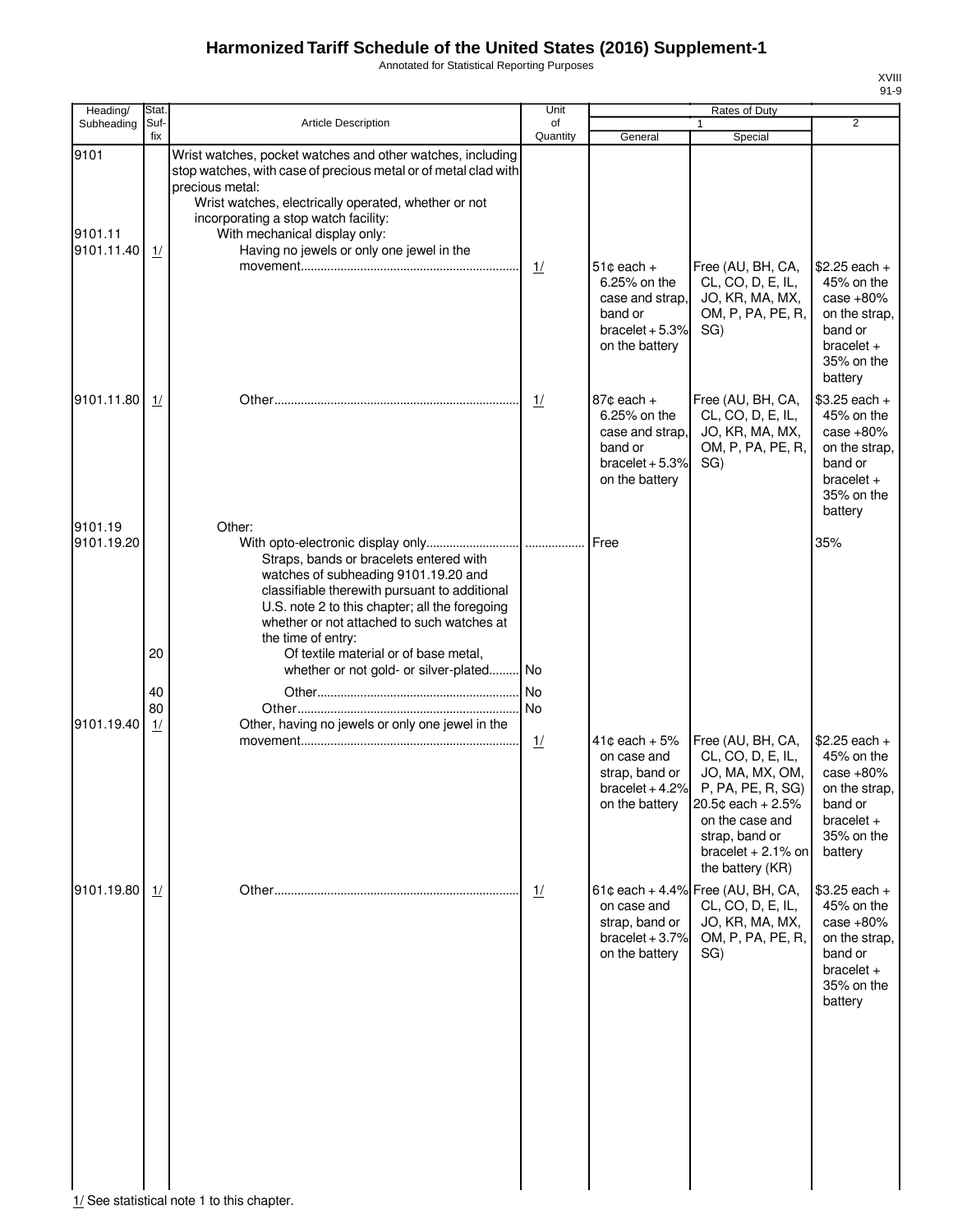Annotated for Statistical Reporting Purposes

| Subheading<br>9101 (con.)<br>9101.21 | Suf-<br>fix | <b>Article Description</b><br>Wrist watches, pocket watches and other watches, including<br>stop watches, with case of precious metal or of metal clad with                                                                                                                                                    | of<br>Quantity | General                                                                 | 1<br>Special                                                                             | $\overline{2}$                                                                              |
|--------------------------------------|-------------|----------------------------------------------------------------------------------------------------------------------------------------------------------------------------------------------------------------------------------------------------------------------------------------------------------------|----------------|-------------------------------------------------------------------------|------------------------------------------------------------------------------------------|---------------------------------------------------------------------------------------------|
|                                      |             |                                                                                                                                                                                                                                                                                                                |                |                                                                         |                                                                                          |                                                                                             |
|                                      |             | precious metal: (con.)<br>Other wrist watches, whether or not incorporating a stop<br>watch facility:<br>With automatic winding:<br>Having over 17 jewels in the movement:<br>Straps, bands or bracelets entered with<br>watches of subheading 9101.21.50 and<br>classifiable therewith pursuant to additional |                |                                                                         |                                                                                          |                                                                                             |
| 9101.21.10 00                        |             | U.S. note 2 to this chapter; all the foregoing<br>whether or not attached to such watches at<br>the time of entry:<br>Of textile material or of base metal,<br>whether or not gold- or silver-plated                                                                                                           | No 3.1%        |                                                                         | Free (AU, BH, CA,<br>CL, CO, D, E, IL,<br>JO, KR, MA, MX,<br>OM, P, PA, PE, R,<br>SG)    | 80%                                                                                         |
| 9101.21.30 00                        |             |                                                                                                                                                                                                                                                                                                                |                |                                                                         | Free (A, AU, BH,<br>CA, CL, CO, D, E,<br>IL, JO, KR, MA,<br>MX, OM, P, PA,<br>PE, R, SG) | 80%                                                                                         |
| 9101.21.50                           | 1/          |                                                                                                                                                                                                                                                                                                                | $\frac{1}{2}$  | Free                                                                    |                                                                                          | $$11.50$ each +<br>45% on the                                                               |
| 9101.21.80                           | 1/          |                                                                                                                                                                                                                                                                                                                | 1/             | $$1.61$ each +<br>4.4% on the<br>case and strap,<br>band or<br>bracelet | Free (AU, BH, CA,<br>CL, CO, D, E, IL,<br>JO, KR, MA, MX,<br>OM, P, PA, PE, R,<br>SG)    | case<br>$$5.75$ each +<br>45% on the<br>case $+80%$<br>on the strap,<br>band or<br>bracelet |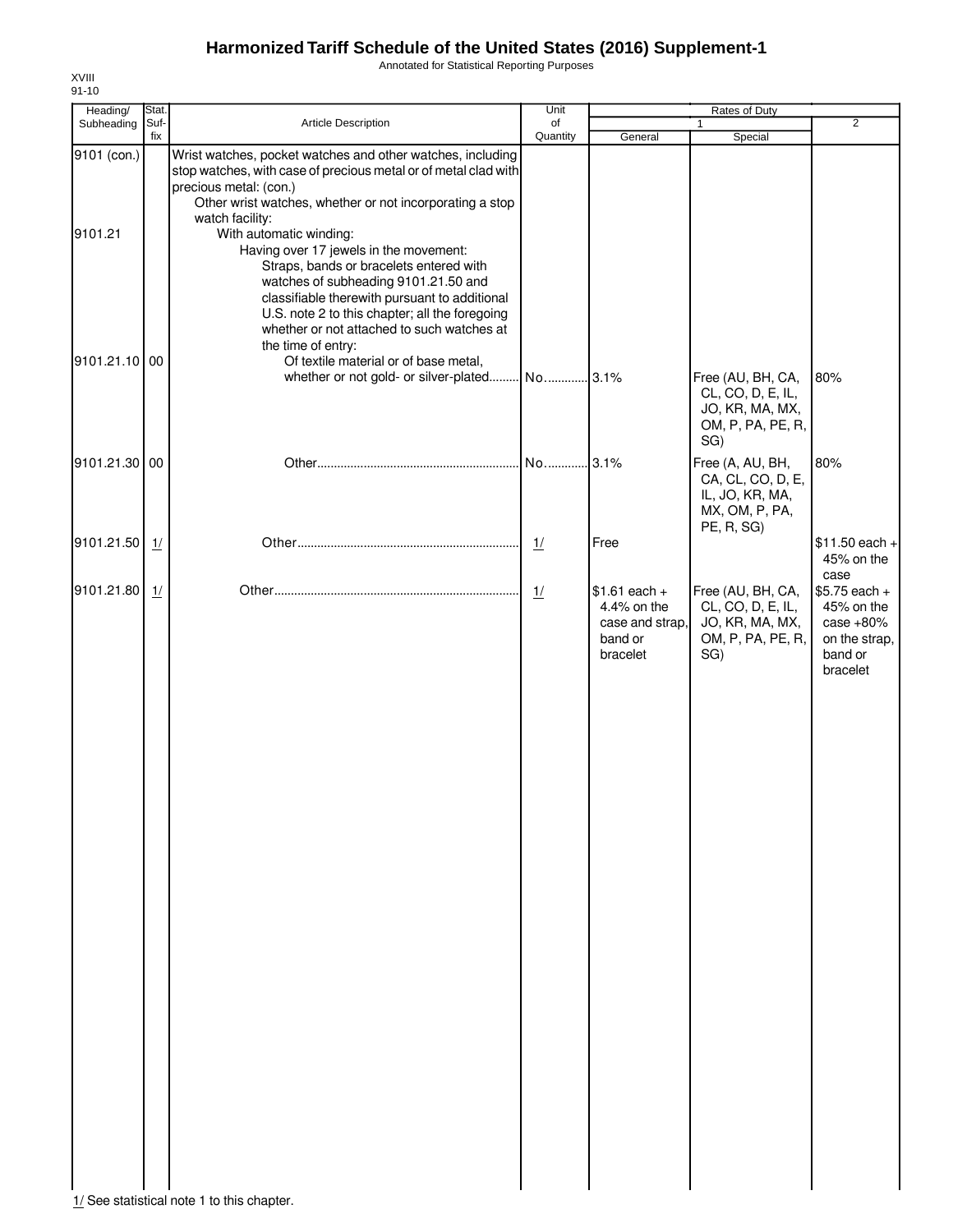Annotated for Statistical Reporting Purposes

| Heading/               | Stat.       |                                                                                                                                                                                                                                                         | Unit           |                                                                    | <b>Rates of Duty</b>                                                                                                                                                                         |                                                                                       |
|------------------------|-------------|---------------------------------------------------------------------------------------------------------------------------------------------------------------------------------------------------------------------------------------------------------|----------------|--------------------------------------------------------------------|----------------------------------------------------------------------------------------------------------------------------------------------------------------------------------------------|---------------------------------------------------------------------------------------|
| Subheading             | Suf-<br>fix | <b>Article Description</b>                                                                                                                                                                                                                              | of<br>Quantity | General                                                            | 1<br>Special                                                                                                                                                                                 | $\overline{2}$                                                                        |
| 9101 (con.)<br>9101.29 |             | Wrist watches, pocket watches and other watches, including<br>stop watches, with case of precious metal or of metal clad with<br>precious metal: (con.)<br>Other wrist watches, whether or not incorporating a stop<br>watch facility: (con.)<br>Other: |                |                                                                    |                                                                                                                                                                                              |                                                                                       |
| 9101.29.10             | 1/          | Having no jewels or only one jewel in the                                                                                                                                                                                                               | 1/             | $40¢$ each $+5\%$<br>on the case and<br>strap, band or<br>bracelet | Free (AU, BH, CA,<br>CL, CO, D, E, IL,<br>JO, KR, MA, MX,<br>OM, P, PA, PE, R,<br>SG)                                                                                                        | $$2.25$ each +<br>45% on the<br>case $+80%$<br>on the strap,<br>band or<br>bracelet   |
| 9101.29.20             | 1/          | Having over 1 jewel but not over 7 jewels in the                                                                                                                                                                                                        | $\frac{1}{2}$  | on the case and<br>strap, band or<br>bracelet                      | 61¢ each + 4.4% Free (AU, BH, CA,<br>CL, CO, D, E, IL,<br>JO, KR, MA, MX,<br>OM, P, PA, PE, R,<br>SG)                                                                                        | $$3.25$ each +<br>45% on the<br>case $+80%$<br>on the strap.<br>band or<br>bracelet   |
| 9101.29.30             | 1/          | Having over 7 jewels but not over 17 jewels in the<br>movement:<br>With movement valued not over \$15 each<br>With movement measuring not over 15.2                                                                                                     |                |                                                                    |                                                                                                                                                                                              |                                                                                       |
|                        |             |                                                                                                                                                                                                                                                         | $\frac{1}{2}$  | strap, band or<br>bracelet                                         | \$2.28 each + 5% Free (AU, BH, CA,<br>on the case and CL, CO, D, E, IL,<br>JO, MA, MX, OM,<br>P, PA, PE, R, SG)<br>$$1.14$ each + 2.5%<br>on the case and<br>strap, band or<br>bracelet (KR) | $$4.75$ each +<br>45% on the<br>$case + 80\%$<br>on the strap,<br>band or<br>bracelet |
| 9101.29.40             | 1/          | With movement measuring over 15.2                                                                                                                                                                                                                       | 1/             | on the case and<br>strap, band or<br>bracelet                      | $$1.92$ each + 5% Free (AU, BH, CA,<br>CL, CO, D, E, IL,<br>JO, MA, MX, OM,<br>P, PA, PE, R, SG)<br>96¢ each + 2.5% on<br>the case and strap,<br>band or bracelet<br>(KR)                    | $$4.75$ each +<br>45% on the<br>$case + 80\%$<br>on the strap,<br>band or<br>bracelet |
| 9101.29.50             | 1/          | With movement valued over \$15 each                                                                                                                                                                                                                     | 1/             | on the case and<br>strap, band or<br>bracelet                      | 90¢ each + 4.4% Free (AU, BH, CA,<br>CL, CO, D, E, IL,<br>JO, KR, MA, MX,<br>OM, P, PA, PE, R,<br>SG)                                                                                        | $$4.75$ each +<br>45% on the<br>$case + 80%$<br>on the strap,<br>band or<br>bracelet  |
|                        |             |                                                                                                                                                                                                                                                         |                |                                                                    |                                                                                                                                                                                              |                                                                                       |
|                        |             |                                                                                                                                                                                                                                                         |                |                                                                    |                                                                                                                                                                                              |                                                                                       |
|                        |             |                                                                                                                                                                                                                                                         |                |                                                                    |                                                                                                                                                                                              |                                                                                       |

 $\frac{1}{1}$  See statistical note 1 to this chapter.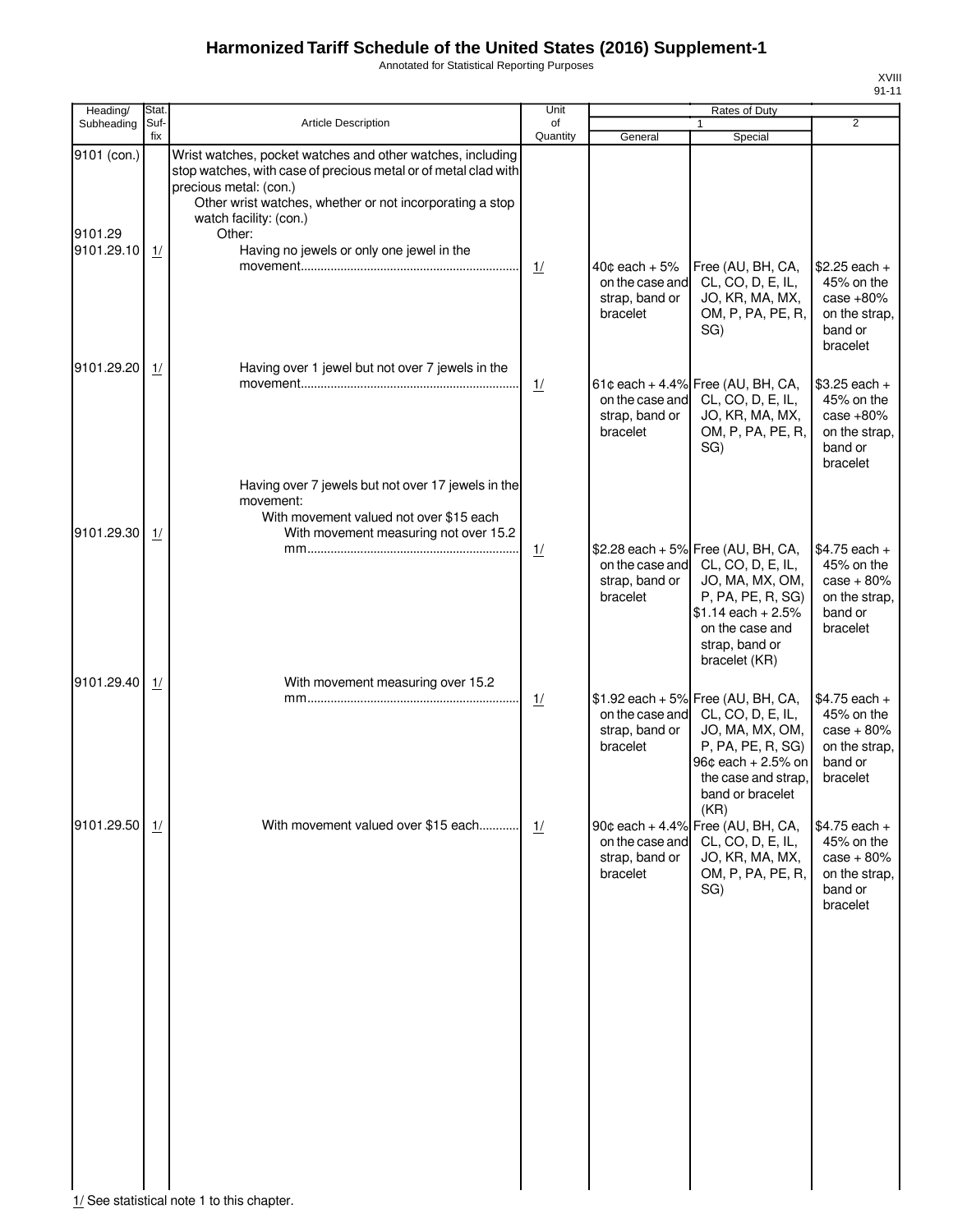Annotated for Statistical Reporting Purposes

| Heading/                         | Stat        |                                                                                                                                                                                                                                                                                                                                                                                    | Unit           |                                          | Rates of Duty                                                                                              |                                                                |
|----------------------------------|-------------|------------------------------------------------------------------------------------------------------------------------------------------------------------------------------------------------------------------------------------------------------------------------------------------------------------------------------------------------------------------------------------|----------------|------------------------------------------|------------------------------------------------------------------------------------------------------------|----------------------------------------------------------------|
| Subheading                       | Suf-<br>fix | <b>Article Description</b>                                                                                                                                                                                                                                                                                                                                                         | of<br>Quantity | General                                  | $\mathbf{1}$<br>Special                                                                                    | $\overline{2}$                                                 |
| 9101 (con.)<br>9101.29<br>(con.) |             | Wrist watches, pocket watches and other watches, including<br>stop watches, with case of precious metal or of metal clad with<br>precious metal: (con.)<br>Other wrist watches, whether or not incorporating a stop<br>watch facility: (con.)<br>Other: (con.)                                                                                                                     |                |                                          |                                                                                                            |                                                                |
| 9101.29.70 00                    |             | Having over 17 jewels in the movement:<br>Straps, bands or bracelets entered with<br>watches of subheading 9101.29.90 and<br>classifiable therewith pursuant to additional<br>U.S. note 2 to this chapter; all the foregoing<br>whether or not attached to such watches at<br>the time of entry:<br>Of textile material or of base metal,<br>whether or not gold- or silver-plated | No 3.1%        |                                          | Free (AU, BH, CA,                                                                                          | 80%                                                            |
|                                  |             |                                                                                                                                                                                                                                                                                                                                                                                    |                |                                          | CL, CO, D, E, IL,<br>JO, KR, MA, MX,<br>OM, P, PA, PE, R,<br>SG)                                           |                                                                |
| 9101.29.80 00                    |             |                                                                                                                                                                                                                                                                                                                                                                                    | No 3.1%        |                                          | Free (A, AU, BH,<br>CA, CL, CO, D, E,<br>IL, JO, KR, MA,<br>MX, OM, P, PA,<br>PE, R, SG)                   | 80%                                                            |
| 9101.29.90                       | 1/          | Other:                                                                                                                                                                                                                                                                                                                                                                             | 1/             | Free                                     |                                                                                                            | $$11.50$ each +<br>45% on the<br>case                          |
| 9101.91<br>9101.91.20 00         |             | Electrically operated:                                                                                                                                                                                                                                                                                                                                                             |                |                                          |                                                                                                            | 35%                                                            |
| 9101.91.40                       | 1/          | Other:<br>Having no jewels or only one jewel in the                                                                                                                                                                                                                                                                                                                                | 1/             | Free                                     |                                                                                                            | $$2.25$ each +<br>45% on the<br>$case + 35%$<br>on the battery |
| 9101.91.80                       | 1/          |                                                                                                                                                                                                                                                                                                                                                                                    | 1/             | Free                                     |                                                                                                            | $$3.25$ each +<br>45% on the<br>$case + 35%$<br>on the battery |
| 9101.99<br>9101.99.20            | 1/          | Other:<br>Having no jewels or not over 7 jewels in the                                                                                                                                                                                                                                                                                                                             | 1/             | Free                                     |                                                                                                            | $$2.25$ each +<br>45% on the<br>case                           |
| 9101.99.40                       | 1/          | Having over 7 but not over 17 jewels in the<br>movement:<br>With movement valued not over \$15 each                                                                                                                                                                                                                                                                                | 1/             | 98 $\texttt{e}$ each + 3%<br>on the case | Free (A, AU, BH,<br>CA, CL, CO, D, E,<br>IL, JO, MA, MX,<br>OM, P, PA, PE, R,<br>SG)<br>49¢ each + 1.5% on | $$4.75$ each +<br>45% on the<br>case                           |
| 9101.99.60                       | 1/          | With movement valued over \$15 each                                                                                                                                                                                                                                                                                                                                                | 1/             | Free                                     | the case (KR)                                                                                              | $$4.75$ each +<br>45% on the                                   |
| 9101.99.80                       | 1/          | Having over 17 jewels in the movement                                                                                                                                                                                                                                                                                                                                              | 1/             | Free                                     |                                                                                                            | case<br>$$11.50$ each +<br>45% on the<br>case                  |

 $\frac{1}{2}$  See statistical note 1 to this chapter.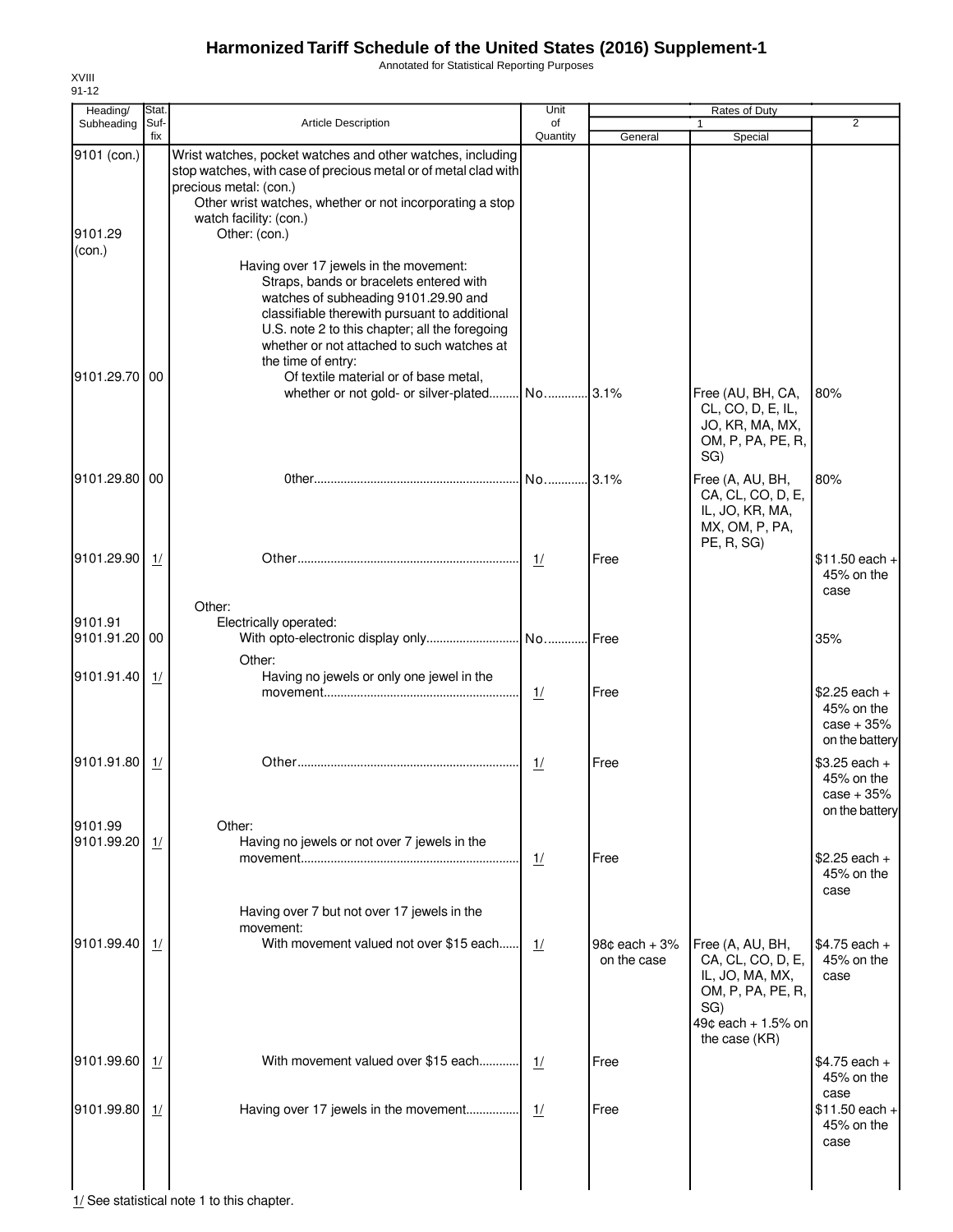Annotated for Statistical Reporting Purposes

XVIII 91-13

| Heading/        | Stat.       | <b>Article Description</b>                                                                                                                                                                                                                                                                                                                                                                                                 | Unit           |                                                                                                              | Rates of Duty                                                                                                                                                                                                                       |                                                                                                                    |
|-----------------|-------------|----------------------------------------------------------------------------------------------------------------------------------------------------------------------------------------------------------------------------------------------------------------------------------------------------------------------------------------------------------------------------------------------------------------------------|----------------|--------------------------------------------------------------------------------------------------------------|-------------------------------------------------------------------------------------------------------------------------------------------------------------------------------------------------------------------------------------|--------------------------------------------------------------------------------------------------------------------|
| Subheading      | Suf-<br>fix |                                                                                                                                                                                                                                                                                                                                                                                                                            | of<br>Quantity | General                                                                                                      | $\mathbf{1}$<br>Special                                                                                                                                                                                                             | 2                                                                                                                  |
| 9102<br>9102.11 |             | Wrist watches, pocket watches and other watches, including<br>stop watches, other than those of heading 9101:<br>Wrist watches, electrically operated, whether or not<br>incorporating a stop watch facility:<br>With mechanical display only:<br>Having no jewels or only one jewel in the<br>movement:<br>With strap, band or bracelet of textile material<br>or of base metal, whether or not gold- or<br>silver-plated |                |                                                                                                              |                                                                                                                                                                                                                                     |                                                                                                                    |
| 9102.11.10      | 1/          | With gold- or silver-plated case                                                                                                                                                                                                                                                                                                                                                                                           | 1/             | $44¢$ each + 6%<br>on the case $+$<br>14% on the<br>strap, band or<br>bracelet $+5.3%$<br>on the battery     | Free (AU, BH, CA,<br>CL, CO, D, E, IL,<br>JO, KR, MA, MX,<br>OM, P, PA, PE, R,<br>SG)                                                                                                                                               | $$1.90$ each +<br>45% on the<br>$case + 110%$<br>on the strap,<br>band or<br>$bracelet +$<br>35% on the<br>battery |
| 9102.11.25      | 1/          |                                                                                                                                                                                                                                                                                                                                                                                                                            | $\frac{1}{2}$  | on the case $+$<br>14% on the<br>strap, band or<br>bracelet $+5.3%$<br>on the battery                        | 40¢ each + 8.5% Free (AU, BH, CA,<br>CL, CO, D, E, IL,<br>JO, KR, MA, MX,<br>OM, P, PA, PE, R,<br>SG)                                                                                                                               | $$1.70$ each +<br>45% on the<br>$case + 110%$<br>on the strap,<br>band or<br>$bracelet +$<br>35% on the<br>battery |
| 9102.11.30      | 1/          | Other:<br>With gold- or silver-plated case                                                                                                                                                                                                                                                                                                                                                                                 | 1/             | $44c$ each + 6%<br>on the case $+$<br>$2.8\%$ on the<br>strap, band or<br>bracelet $+5.3%$<br>on the battery | Free (AU, BH, CA,<br>CL, CO, D, E, IL,<br>JO, KR, MA, MX,<br>OM, P, PA, PE, R,<br>SG)                                                                                                                                               | $$1.90$ each +<br>45% on the<br>$case + 35%$<br>on the strap,<br>band or<br>$bracelet +$<br>35% on the<br>battery  |
| 9102.11.45      | 1/          |                                                                                                                                                                                                                                                                                                                                                                                                                            | 1/             | on the case $+$<br>2.8% on the<br>strap, band or<br>on the battery                                           | 40¢ each + 8.5% Free (AU, BH, CA,<br>CL, CO, D, E, IL,<br>JO, MA, MX, OM,<br>P, PA, PE, R, SG)<br>bracelet + 5.3% 20 $\phi$ each + 4.2% on<br>the case $+1.4\%$ on<br>the strap, band or<br>bracelet $+2.6%$ on<br>the battery (KR) | $$1.70$ each +<br>45% on the<br>$case + 35%$<br>on the strap,<br>band or<br>bracelet $+$<br>35% on the<br>battery  |

1/ See statistical note 1 to this chapter.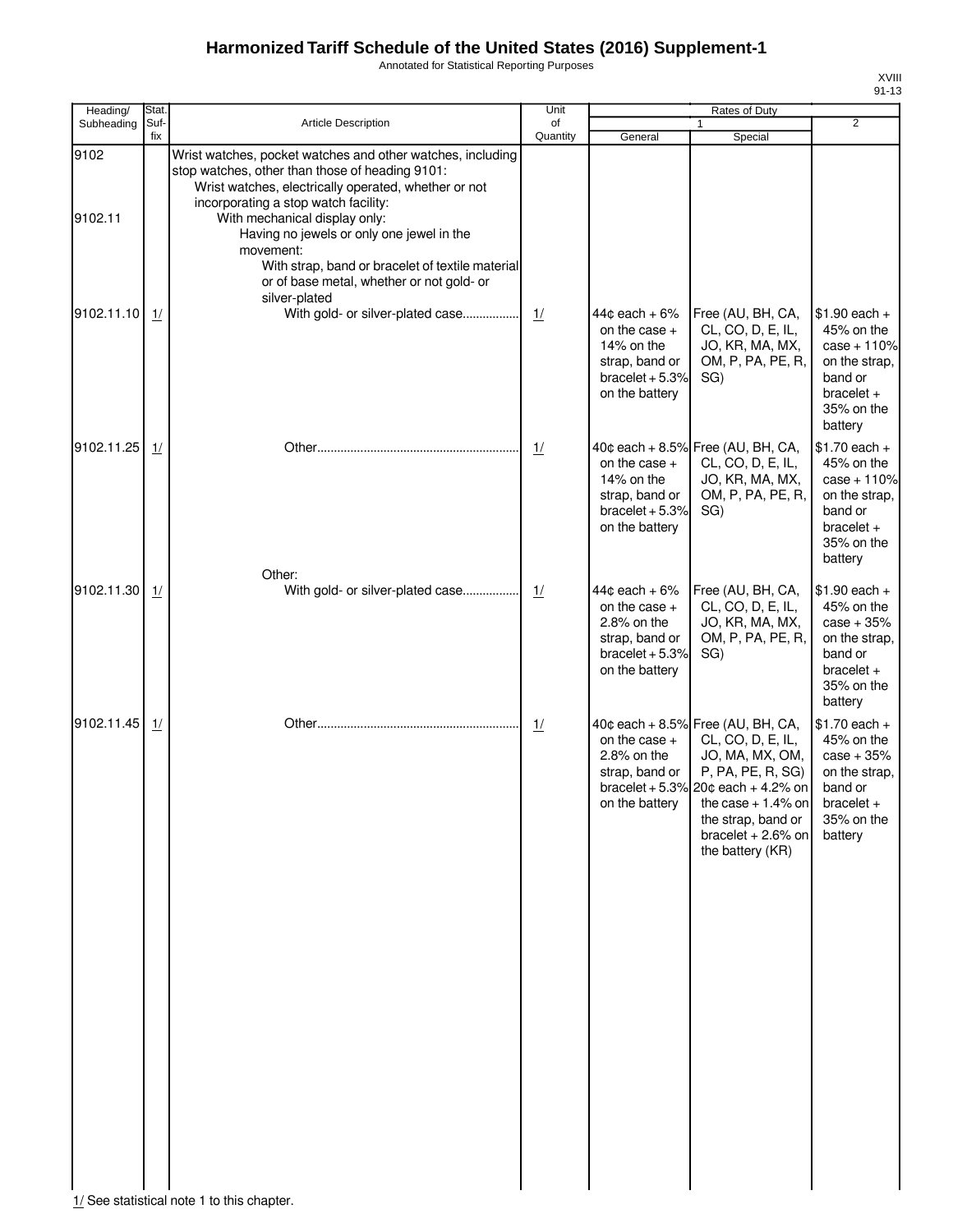Annotated for Statistical Reporting Purposes

| Heading/                         | Stat.       |                                                                                                                                                                                                                                                                                           | Unit           |                                                                                                                     | Rates of Duty                                                                                         |                                                                                                                    |
|----------------------------------|-------------|-------------------------------------------------------------------------------------------------------------------------------------------------------------------------------------------------------------------------------------------------------------------------------------------|----------------|---------------------------------------------------------------------------------------------------------------------|-------------------------------------------------------------------------------------------------------|--------------------------------------------------------------------------------------------------------------------|
| Subheading                       | Suf-<br>fix | Article Description                                                                                                                                                                                                                                                                       | of<br>Quantity | General                                                                                                             | 1<br>Special                                                                                          | $\overline{2}$                                                                                                     |
| 9102 (con.)<br>9102.11<br>(con.) |             | Wrist watches, pocket watches and other watches, including<br>stop watches, other than those of heading 9101: (con.)<br>Wrist watches, electrically operated, whether or not<br>incorporating a stop watch facility: (con.)<br>With mechanical display only: (con.)                       |                |                                                                                                                     |                                                                                                       |                                                                                                                    |
|                                  |             | Other:<br>With strap, band or bracelet of textile material<br>or of base metal, whether or not gold- or<br>silver-plated                                                                                                                                                                  |                |                                                                                                                     |                                                                                                       |                                                                                                                    |
| 9102.11.50                       | 1/          | With gold- or silver-plated case                                                                                                                                                                                                                                                          | 1/             | $80¢$ each + 6%<br>on the case $+$<br>14% on the<br>strap, band or<br>bracelet $+5.3%$<br>on the battery            | Free (AU, BH, CA,<br>CL, CO, D, E, IL,<br>JO, KR, MA, MX,<br>OM, P, PA, PE, R,<br>SG)                 | $$2.90$ each +<br>45% on the<br>$case + 110%$<br>on the strap,<br>band or<br>$bracelet +$<br>35% on the<br>battery |
| 9102.11.65                       | 1/          |                                                                                                                                                                                                                                                                                           | $\frac{1}{2}$  | on the case +<br>14% on the<br>strap, band or<br>bracelet $+5.3%$<br>on the battery                                 | 76¢ each + 8.5% Free (AU, BH, CA,<br>CL, CO, D, E, IL,<br>JO, KR, MA, MX,<br>OM, P, PA, PE, R,<br>SG) | $$2.70$ each +<br>45% on the<br>$case + 110%$<br>on the strap,<br>band or<br>$bracelet +$<br>35% on the<br>battery |
| 9102.11.70                       | 1/          | Other:<br>With gold- or silver-plated case                                                                                                                                                                                                                                                | 1/             | 80 $\texttt{c}$ each + 6%<br>on the case $+$<br>2.8% on the<br>strap, band or<br>bracelet $+5.3%$<br>on the battery | Free (AU, BH, CA,<br>CL, CO, D, E, IL,<br>JO, KR, MA, MX,<br>OM, P, PA, PE, R,<br>SG)                 | $$2.90$ each +<br>45% on the<br>$case + 35%$<br>on the strap,<br>band or<br>$bracelet +$<br>35% on the<br>battery  |
| 9102.11.95                       | 1/          |                                                                                                                                                                                                                                                                                           | $\frac{1}{2}$  | on the case $+$<br>2.8% on the<br>strap, band or<br>bracelet $+5.3%$<br>on the battery                              | 76¢ each + 8.5% Free (AU, BH, CA,<br>CL, CO, D, E, IL,<br>JO, KR, MA, MX,<br>OM, P, PA, PE, R,<br>SG) | $$2.70$ each +<br>45% on the<br>$case + 35%$<br>on the strap,<br>band or<br>$bracelet +$<br>35% on the             |
| 9102.12                          |             | With opto-electronic display only:<br>Straps, bands or bracelets entered with watches<br>of subheading 9102.12.80 and classifiable<br>therewith pursuant to additional U.S. note 2 to this<br>chapter; all the foregoing whether or not attached<br>to such watches at the time of entry: |                |                                                                                                                     |                                                                                                       | battery                                                                                                            |
| 9102.12.20 00                    |             | Of textile material or of base metal, whether                                                                                                                                                                                                                                             |                |                                                                                                                     |                                                                                                       | 35%                                                                                                                |
| 9102.12.40 00<br>9102.12.80 00   |             |                                                                                                                                                                                                                                                                                           | No             | Free<br><b>Free</b>                                                                                                 |                                                                                                       | 35%<br>35%                                                                                                         |
|                                  |             |                                                                                                                                                                                                                                                                                           |                |                                                                                                                     |                                                                                                       |                                                                                                                    |

1/ See statistical note 1 to this chapter.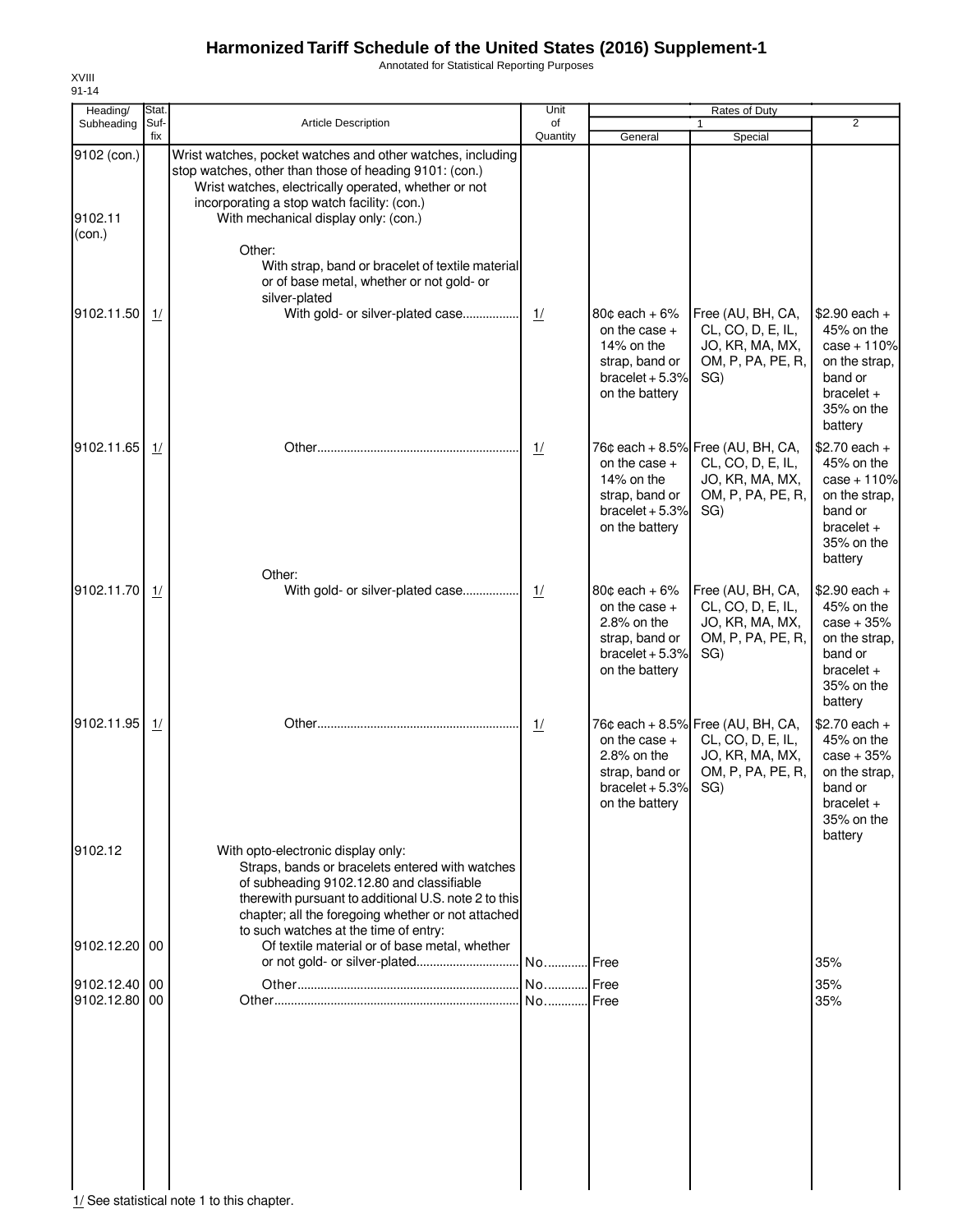Annotated for Statistical Reporting Purposes

XVIII 91-15

| Heading/<br>Subheading | Stat.<br>Suf- | <b>Article Description</b>                                                                                                                                                                                                                                                         | Unit<br>of    |                                                                                         | <b>Rates of Duty</b><br>$\mathbf{1}$                                                                  | $\overline{2}$                                                                                                     |
|------------------------|---------------|------------------------------------------------------------------------------------------------------------------------------------------------------------------------------------------------------------------------------------------------------------------------------------|---------------|-----------------------------------------------------------------------------------------|-------------------------------------------------------------------------------------------------------|--------------------------------------------------------------------------------------------------------------------|
|                        | fix           |                                                                                                                                                                                                                                                                                    | Quantity      | General                                                                                 | Special                                                                                               |                                                                                                                    |
| 9102 (con.)<br>9102.19 |               | Wrist watches, pocket watches and other watches, including<br>stop watches, other than those of heading 9101: (con.)<br>Wrist watches, electrically operated, whether or not<br>incorporating a stop watch facility: (con.)<br>Other:<br>Having no jewels or only one jewel in the |               |                                                                                         |                                                                                                       |                                                                                                                    |
| 9102.19.20             | 1/            | movement:<br>With strap, band or bracelet of textile material<br>or of base metal, whether or not gold-or                                                                                                                                                                          |               |                                                                                         |                                                                                                       |                                                                                                                    |
|                        |               |                                                                                                                                                                                                                                                                                    | $\frac{1}{2}$ | on the case $+$<br>11% on the<br>strap, band or<br>bracelet $+4.2%$<br>on the battery   | 32¢ each + 4.8% Free (AU, BH, CA,<br>CL, CO, D, E, IL,<br>JO, KR, MA, MX,<br>OM, P, PA, PE, R,<br>SG) | $$1.70$ each +<br>45% on the<br>$case + 110%$<br>on the strap,<br>band or<br>$bracelet +$<br>35% on the<br>battery |
| 9102.19.40             | 1/            |                                                                                                                                                                                                                                                                                    | $\frac{1}{2}$ | on the case $+$<br>2.2% on the<br>strap, band or<br>bracelet $+4.2%$<br>on the battery  | 32¢ each + 4.8% Free (AU, BH, CA,<br>CL, CO, D, E, IL,<br>JO, KR, MA, MX,<br>OM, P, PA, PE, R,<br>SG) | $$1.70$ each +<br>45% on the<br>$case + 35%$<br>on the strap,<br>band or<br>bracelet $+$<br>35% on the<br>battery  |
| 9102.19.60             | 1/            | Other:<br>With strap, band or bracelet of textile material                                                                                                                                                                                                                         |               |                                                                                         |                                                                                                       |                                                                                                                    |
|                        |               | or of base metal, whether or not gold-or                                                                                                                                                                                                                                           | 1/            | on the case $+$<br>10.6% on the<br>strap, band or<br>bracelet $+4%$<br>on the battery   | 57¢ each + 4.5% Free (AU, BH, CA,<br>CL, CO, D, E, IL,<br>JO, KR, MA, MX,<br>OM, P, PA, PE, R,<br>SG) | $$2.70$ each +<br>45% on the<br>$case + 110%$<br>on the strap,<br>band or<br>$bracelet +$<br>35% on the<br>battery |
| 9102.19.80             | 1/            |                                                                                                                                                                                                                                                                                    | 1/            | on the case $+$<br>$2.1\%$ on the<br>strap, band or<br>bracelet $+4%$<br>on the battery | 57¢ each + 4.5% Free (AU, BH, CA,<br>CL, CO, D, E, IL,<br>JO, KR, MA, MX,<br>OM, P, PA, PE, R,<br>SG) | $$2.70$ each +<br>45% on the<br>$case + 35%$<br>on the strap,<br>band or<br>$bracelet +$<br>35% on the<br>battery  |

1/ See statistical note 1 to this chapter.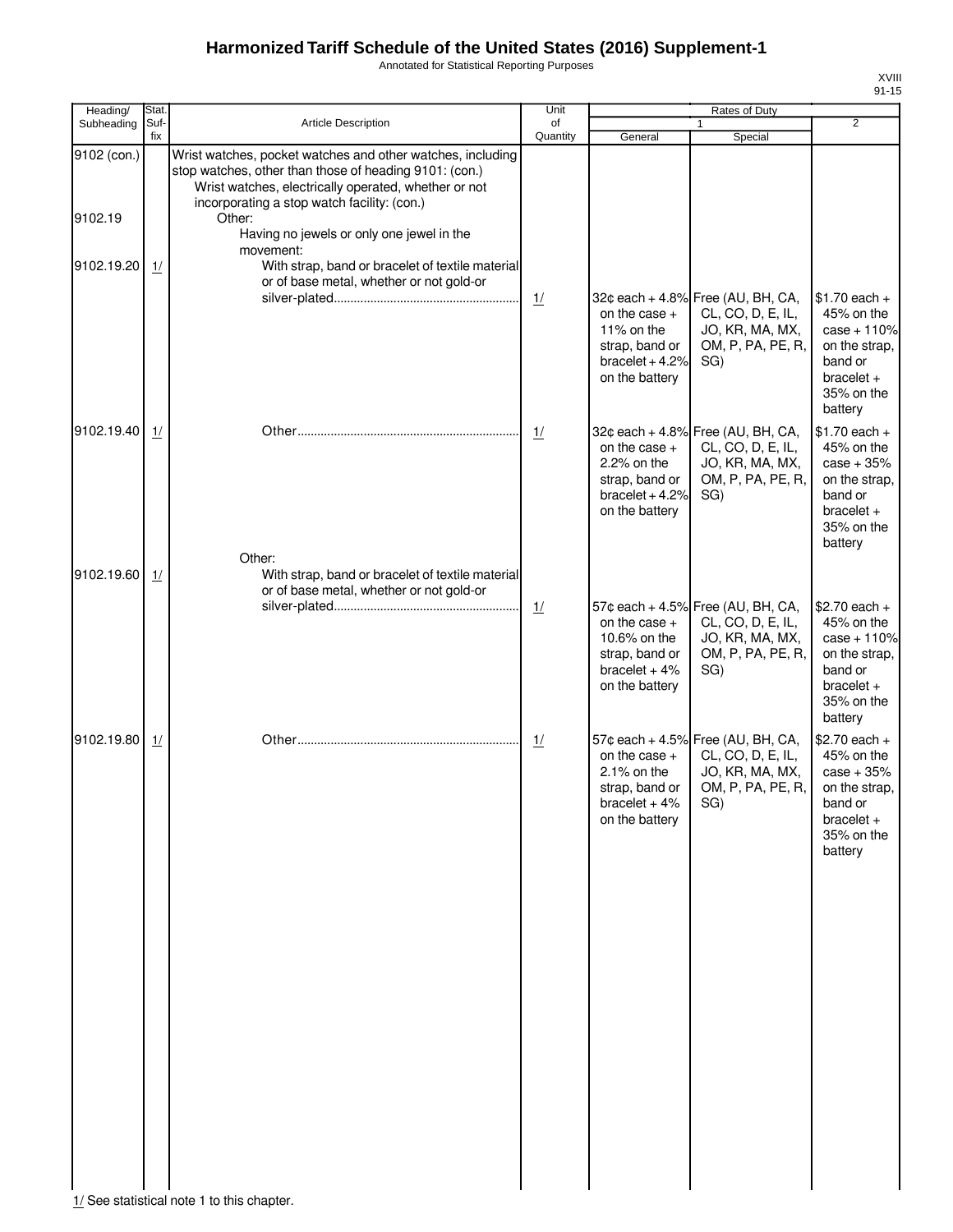Annotated for Statistical Reporting Purposes

| Heading/    | Stat.       |                                                                                                                                                                                                     | Unit           |                                                                                        | Rates of Duty                                                                         |                                                                                        |  |
|-------------|-------------|-----------------------------------------------------------------------------------------------------------------------------------------------------------------------------------------------------|----------------|----------------------------------------------------------------------------------------|---------------------------------------------------------------------------------------|----------------------------------------------------------------------------------------|--|
| Subheading  | Suf-<br>fix | Article Description                                                                                                                                                                                 | of<br>Quantity | General                                                                                | Special                                                                               | $\overline{2}$                                                                         |  |
| 9102 (con.) |             | Wrist watches, pocket watches and other watches, including<br>stop watches, other than those of heading 9101: (con.)<br>Other wrist watches, whether or not incorporating a stop<br>watch facility: |                |                                                                                        |                                                                                       |                                                                                        |  |
| 9102.21     |             | With automatic winding:<br>Having no jewels or only one jewel in the<br>movement:                                                                                                                   |                |                                                                                        |                                                                                       |                                                                                        |  |
| 9102.21.10  | 1/          | With strap, band or bracelet of textile material<br>or of base metal, whether or not gold- or                                                                                                       |                |                                                                                        |                                                                                       |                                                                                        |  |
|             |             |                                                                                                                                                                                                     | $\frac{1}{2}$  | 75¢ each + 6%<br>on the case +<br>14% on the<br>strap, band or<br>bracelet             | Free (AU, BH, CA,<br>CL, CO, D, E, IL,<br>JO, KR, MA, MX,<br>OM, P, PA, PE, R,<br>SG) | $$2.70$ each +<br>45% on the<br>$case + 110%$<br>on the strap,<br>band or<br>bracelet  |  |
| 9102.21.25  | 1/          |                                                                                                                                                                                                     | 1/             | $75¢$ each + 6%<br>on the case $+$<br>$2.8\%$ on the<br>strap, band or<br>bracelet     | Free (AU, BH, CA,<br>CL, CO, D, E, IL,<br>JO, KR, MA, MX,<br>OM, P, PA, PE, R,<br>SG) | $$2.70$ each +<br>45% on the<br>$case + 35%$<br>on the strap,<br>band or<br>bracelet   |  |
| 9102.21.30  | 1/          | Having over one jewel but not over 17 jewels in<br>the movement:<br>With strap, band or bracelet of textile material                                                                                |                |                                                                                        |                                                                                       |                                                                                        |  |
|             |             | or of base metal, whether or not gold- or                                                                                                                                                           | $\frac{1}{2}$  | $$1.75$ each +                                                                         | Free (AU, BH, CA,                                                                     | $$5.20$ each +                                                                         |  |
|             |             |                                                                                                                                                                                                     |                | 4.8% on the<br>$case + 11.2%$<br>on the strap,<br>band or<br>bracelet                  | CL, CO, D, E, IL,<br>JO, KR, MA, MX,<br>OM, P, PA, PE, R,<br>SG)                      | 45% on the<br>$case + 110%$<br>on the strap,<br>band or<br>bracelet                    |  |
| 9102.21.50  | 1/          |                                                                                                                                                                                                     | 1/             | $$1.75$ each +<br>$4.8\%$ on the<br>$case + 2.2%$ on<br>the strap, band<br>or bracelet | Free (AU, BH, CA,<br>CL, CO, D, E, IL,<br>JO, KR, MA, MX,<br>OM, P, PA, PE, R,<br>SG) | $$5.20$ each +<br>45% on the<br>$case + 35%$<br>on the strap,<br>band or<br>bracelet   |  |
| 9102.21.70  | 1/          | Having over 17 jewels in the movement:<br>With strap, band or bracelet of textile material<br>or of base metal, whether or not gold- or                                                             |                |                                                                                        |                                                                                       |                                                                                        |  |
|             |             |                                                                                                                                                                                                     | 1/             | $$1.53$ each +<br>4.2% on the<br>case $+9.8%$ on<br>the strap, band<br>or bracelet     | Free (AU, BH, CA,<br>CL, CO, D, E, IL,<br>JO, KR, MA, MX,<br>OM, P, PA, PE, R,<br>SG) | $$10.95$ each +<br>45% on the<br>$case + 110%$<br>on the strap,<br>band or<br>bracelet |  |
| 9102.21.90  | 1/          |                                                                                                                                                                                                     | 1/             | $$1.53$ each +<br>4.2% on the<br>$case + 2%$ on<br>the strap, band<br>or bracelet      | Free (AU, BH, CA,<br>CL, CO, D, E, IL,<br>JO, KR, MA, MX,<br>OM, P, PA, PE, R,<br>SG) | $$10.95$ each +<br>45% on the<br>$case + 35%$<br>on the strap,<br>band or<br>bracelet  |  |
|             |             |                                                                                                                                                                                                     |                |                                                                                        |                                                                                       |                                                                                        |  |
|             |             |                                                                                                                                                                                                     |                |                                                                                        |                                                                                       |                                                                                        |  |
|             |             | 1/ See statistical note 1 to this chapter.                                                                                                                                                          |                |                                                                                        |                                                                                       |                                                                                        |  |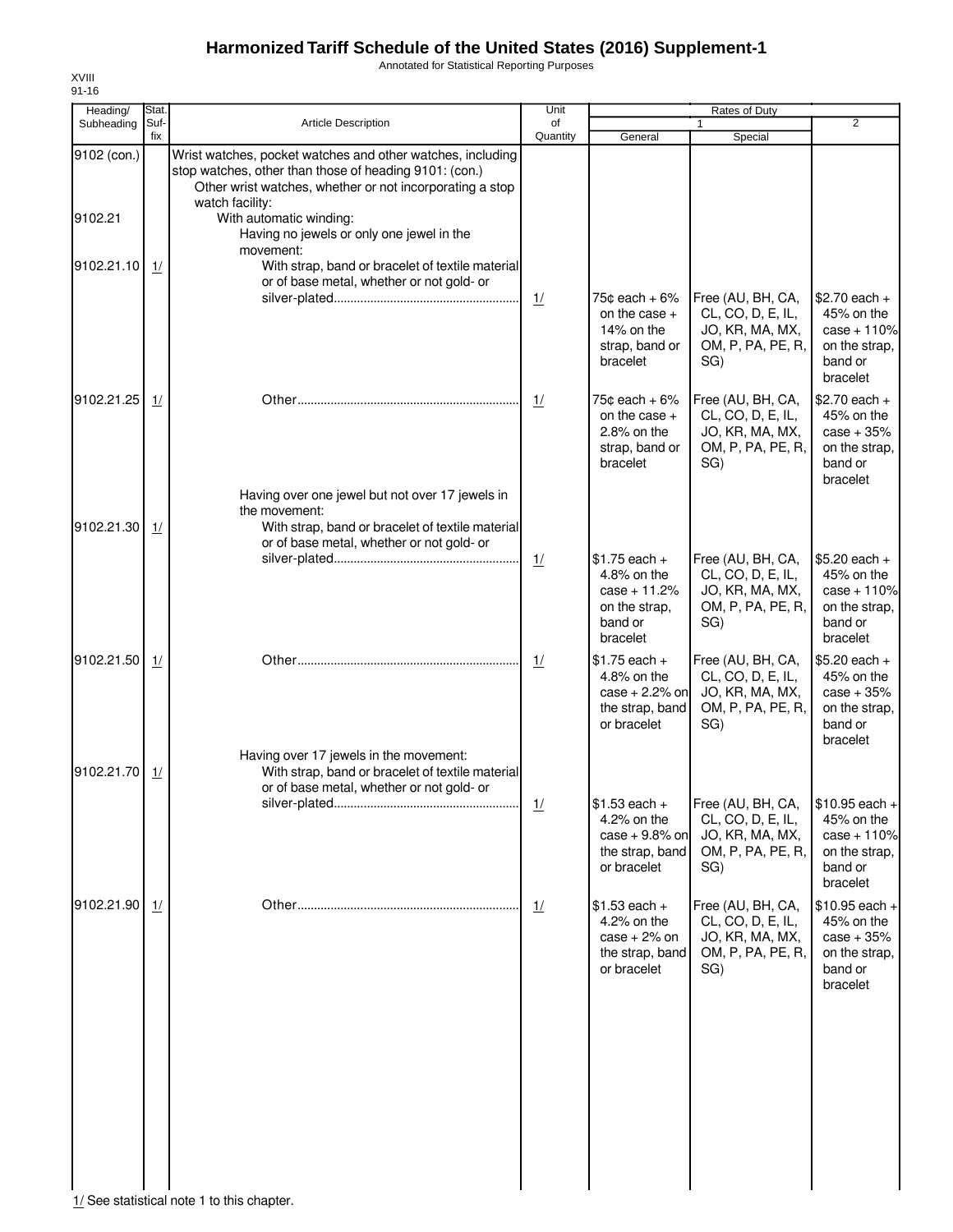Annotated for Statistical Reporting Purposes

XVIII 91-17

| Heading/    | Stat.       |                                                                                                                                                                                                                                                                                                                                                  | Unit           |                                                                                   | Rates of Duty                                                                                                |                                                                                       |
|-------------|-------------|--------------------------------------------------------------------------------------------------------------------------------------------------------------------------------------------------------------------------------------------------------------------------------------------------------------------------------------------------|----------------|-----------------------------------------------------------------------------------|--------------------------------------------------------------------------------------------------------------|---------------------------------------------------------------------------------------|
| Subheading  | Suf-<br>fix | <b>Article Description</b>                                                                                                                                                                                                                                                                                                                       | of<br>Quantity | General                                                                           | Special                                                                                                      | $\overline{2}$                                                                        |
| 9102 (con.) |             | Wrist watches, pocket watches and other watches, including<br>stop watches, other than those of heading 9101: (con.)<br>Other wrist watches, whether or not incorporating a stop                                                                                                                                                                 |                |                                                                                   |                                                                                                              |                                                                                       |
| 9102.29     |             | watch facility: (con.)<br>Other:<br>Having no jewels or only one jewel in the                                                                                                                                                                                                                                                                    |                |                                                                                   |                                                                                                              |                                                                                       |
| 9102.29.02  | 00          | movement:<br>With strap, band or bracelet of textile material<br>or of base metal, whether or not gold- or<br>silver-plated:<br>Straps, bands or bracelets entered with<br>watches of subheading 9102.29.04 and<br>classifiable therewith pursuant to<br>additional U.S. note 2 to this chapter; all<br>the foregoing whether or not attached to |                |                                                                                   |                                                                                                              |                                                                                       |
|             |             | such watches at the time of entry No                                                                                                                                                                                                                                                                                                             |                | 14%                                                                               | Free (AU, BH, CA,<br>CL, CO, D, E, IL,<br>JO, MA, MX, OM,<br>P, PA, PE, R, SG)<br>7% (KR)                    | 110%                                                                                  |
| 9102.29.04  | 1/          |                                                                                                                                                                                                                                                                                                                                                  | 1/             | $40¢$ each + $6%$<br>on the case                                                  | Free (A, AU, BH,<br>CA, CL, CO, D, E,<br>IL, JO, MA, MX,<br>OM, P, PA, PE, R,<br>SG)<br>$20¢$ each + $3%$ on | $$1.70$ each +<br>45% on the<br>case                                                  |
| 9102.29.10  | 1/          |                                                                                                                                                                                                                                                                                                                                                  | 1/             | $40¢$ each + $6%$<br>on the case $+$<br>2.8% on the<br>strap, band or<br>bracelet | the case (KR)<br>Free (A, AU, BH,<br>CA, CL, CO, D, E,<br>IL, JO, KR, MA,<br>MX, OM, P, PA,<br>PE, R, SG)    | $$1.70$ each +<br>45% on the<br>$case + 35%$<br>on the strap,<br>band or<br>bracelet  |
| 9102.29.15  | 1/          | Having over one jewel but not over 7 jewels in the<br>movement:<br>With strap, band or bracelet of textile material<br>or of base metal, whether or not gold- or                                                                                                                                                                                 |                |                                                                                   |                                                                                                              |                                                                                       |
|             |             |                                                                                                                                                                                                                                                                                                                                                  | $\frac{1}{2}$  | on the case $+$<br>10.6% on the<br>strap, band or<br>bracelet                     | 58¢ each + 4.6% Free (AU, BH, CA,<br>CL, CO, D, E, IL,<br>JO, KR, MA, MX,<br>OM, P, PA, PE, R,<br>SG)        | $$2.70$ each +<br>45% on the<br>$case + 110%$<br>on the strap,<br>band or<br>bracelet |
| 9102.29.20  | 1/          |                                                                                                                                                                                                                                                                                                                                                  | 1/             | on the case $+$<br>2% on the<br>strap, band or<br>bracelet                        | 56¢ each + 4.4% Free (AU, BH, CA,<br>CL, CO, D, E, IL,<br>JO, KR, MA, MX,<br>OM, P, PA, PE, R,<br>SG)        | $$2.70$ each +<br>45% on the<br>$case + 35%$<br>on the strap.<br>band or<br>bracelet  |
|             |             |                                                                                                                                                                                                                                                                                                                                                  |                |                                                                                   |                                                                                                              |                                                                                       |
|             |             |                                                                                                                                                                                                                                                                                                                                                  |                |                                                                                   |                                                                                                              |                                                                                       |
|             |             | 1/ See statistical note 1 to this chapter                                                                                                                                                                                                                                                                                                        |                |                                                                                   |                                                                                                              |                                                                                       |

 $1/$  See statistical note 1 to this chapter.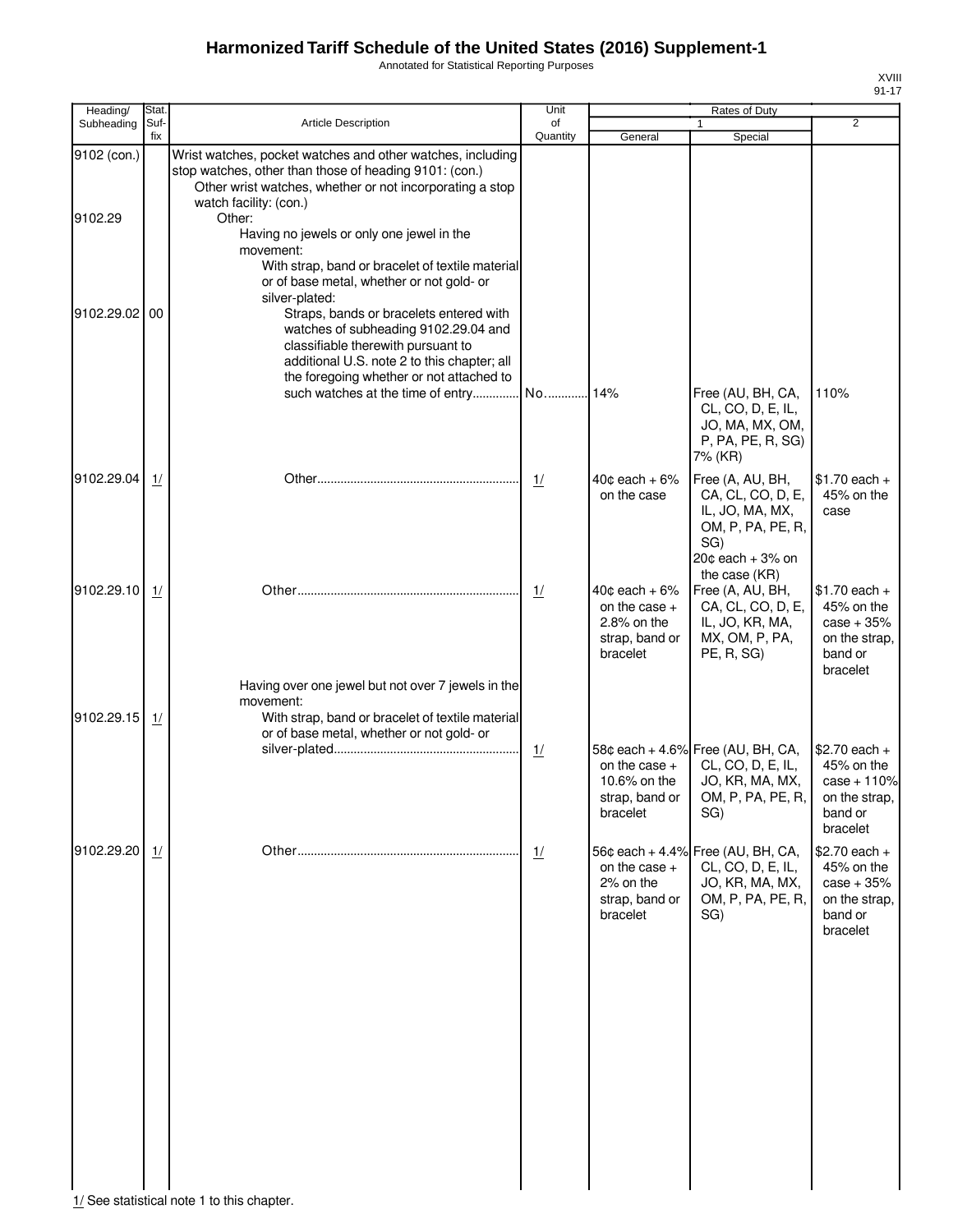Annotated for Statistical Reporting Purposes

| Heading/               | Stat.       |                                                                                                                                                                                                                             | Unit           |                                                                                         | Rates of Duty                                                                                                                                                            |                                                                                       |
|------------------------|-------------|-----------------------------------------------------------------------------------------------------------------------------------------------------------------------------------------------------------------------------|----------------|-----------------------------------------------------------------------------------------|--------------------------------------------------------------------------------------------------------------------------------------------------------------------------|---------------------------------------------------------------------------------------|
| Subheading             | Suf-<br>fix | <b>Article Description</b>                                                                                                                                                                                                  | of<br>Quantity | General                                                                                 | Special                                                                                                                                                                  | $\overline{2}$                                                                        |
| 9102 (con.)<br>9102.29 |             | Wrist watches, pocket watches and other watches, including<br>stop watches, other than those of heading 9101: (con.)<br>Other wrist watches, whether or not incorporating a stop<br>watch facility: (con.)<br>Other: (con.) |                |                                                                                         |                                                                                                                                                                          |                                                                                       |
| (con.)<br>9102.29.25   | 1/          | Having over 7 but not over 17 jewels in the<br>movement:<br>With movement valued not over \$15 each:<br>With movement measuring not over 15.2<br>mm:<br>With strap, band or bracelet of textile                             |                |                                                                                         |                                                                                                                                                                          |                                                                                       |
|                        |             | material or of base metal, whether or<br>not gold- or silver- plated                                                                                                                                                        | 1/             | $$2.19$ each +<br>4.8% on the<br>$case + 11.2%$<br>on the strap,<br>band or<br>bracelet | Free (AU, BH, CA,<br>CL, CO, D, E, IL,<br>JO, MA, MX, OM,<br>P, PA, PE, R, SG)<br>$$1.09$ each + 2.4%<br>on the case $+5.6\%$<br>on the strap, band<br>or bracelet (KR)  | $$4.20$ each +<br>45% on the<br>$case + 110%$<br>on the strap,<br>band or<br>bracelet |
| 9102.29.30             | 1/          |                                                                                                                                                                                                                             | 1/             | $$2.19$ each +<br>4.8% on the<br>case $+2.2%$ on<br>the strap, band<br>or bracelet      | Free (AU, BH, CA,<br>CL, CO, D, E, IL,<br>JO, KR, MA, MX,<br>OM, P, PA, PE, R,<br>SG)                                                                                    | $$4.20$ each +<br>45% on the<br>$case + 35%$<br>on the strap,<br>band or<br>bracelet  |
| 9102.29.35             | 1/          | With movement measuring over 15.2 mm:<br>With strap, band or bracelet of textile<br>material or of base metal, whether or<br>not gold- or silver- plated                                                                    | 1/             | $$1.61$ each +                                                                          | Free (AU, BH, CA,                                                                                                                                                        | $$4.20$ each +                                                                        |
|                        |             |                                                                                                                                                                                                                             |                | 4.2% on the<br>$case + 9.8%$ on<br>the strap, band<br>or bracelet                       | CL, CO, D, E, IL,<br>JO, KR, MA, MX,<br>OM, P, PA, PE, R,<br>SG)                                                                                                         | 45% on the<br>$case + 110%$<br>on the strap,<br>band or<br>bracelet                   |
| 9102.29.40             | 1/          |                                                                                                                                                                                                                             | 1/             | $$1.83$ each +<br>4.8% on the<br>$case + 2.2%$ on<br>the strap, band<br>or bracelet     | Free (AU, BH, CA,<br>CL, CO, D, E, IL,<br>JO, MA, MX, OM,<br>P, PA, PE, R, SG)<br>91.5 $¢$ each + 2.4%<br>on the case $+1.1\%$<br>on the strap, band<br>or bracelet (KR) | $$4.20$ each +<br>45% on the<br>$case + 35%$<br>on the strap,<br>band or<br>bracelet  |
| 9102.29.45             | 1/          | With movement valued over \$15 each:<br>With strap, band or bracelet of textile<br>material or of base metal, whether or not                                                                                                | 1/             |                                                                                         | 93¢ each + 4.8% Free (AU, BH, CA,                                                                                                                                        | $$4.20$ each +                                                                        |
|                        |             |                                                                                                                                                                                                                             |                | on the case $+$<br>11.2% on the<br>strap, band or<br>bracelet                           | CL, CO, D, E, IL,<br>JO, KR, MA, MX,<br>OM, P, PA, PE, R,<br>SG)                                                                                                         | 45% on the<br>$case + 110%$<br>on the strap,<br>band or<br>bracelet                   |
| 9102.29.50             | 1/          |                                                                                                                                                                                                                             | 1/             | on the case $+$<br>2.2% on the<br>strap, band or<br>bracelet                            | 93¢ each + 4.8% Free (AU, BH, CA,<br>CL, CO, D, E, IL,<br>JO, KR, MA, MX,<br>OM, P, PA, PE, R,<br>SG)                                                                    | $$4.20$ each +<br>45% on the<br>$case + 35%$<br>on the strap,<br>band or<br>bracelet  |
|                        |             |                                                                                                                                                                                                                             |                |                                                                                         |                                                                                                                                                                          |                                                                                       |

1/ See statistical note 1 to this chapter.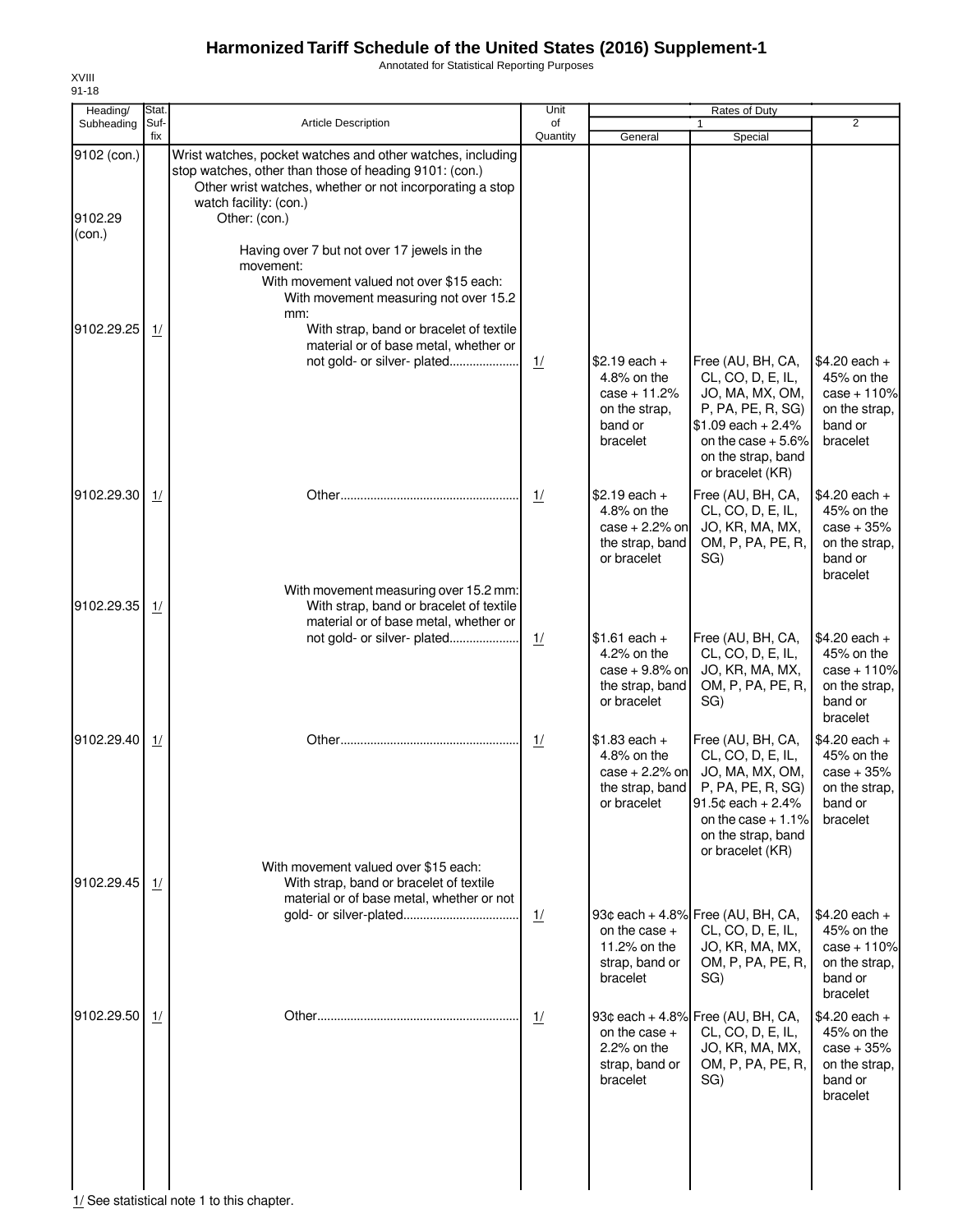Annotated for Statistical Reporting Purposes

XVIII 91-19

| Heading/                         | Stat.       |                                                                                                                                                                                                                             | Unit           | Rates of Duty                                                                       |                                                                                       |                                                                                        |
|----------------------------------|-------------|-----------------------------------------------------------------------------------------------------------------------------------------------------------------------------------------------------------------------------|----------------|-------------------------------------------------------------------------------------|---------------------------------------------------------------------------------------|----------------------------------------------------------------------------------------|
| Subheading                       | Suf-<br>fix | Article Description                                                                                                                                                                                                         | of<br>Quantity | General                                                                             | $\mathbf{1}$<br>Special                                                               | $\overline{2}$                                                                         |
| 9102 (con.)<br>9102.29<br>(con.) |             | Wrist watches, pocket watches and other watches, including<br>stop watches, other than those of heading 9101: (con.)<br>Other wrist watches, whether or not incorporating a stop<br>watch facility: (con.)<br>Other: (con.) |                |                                                                                     |                                                                                       |                                                                                        |
| 9102.29.55                       | 1/          | Having over 17 jewels in the movement:<br>With strap, band or bracelet of textile material<br>or of base metal, whether or not gold-or                                                                                      |                |                                                                                     |                                                                                       |                                                                                        |
|                                  |             |                                                                                                                                                                                                                             | $\frac{1}{2}$  | $$1.55$ each +<br>4.2% on the<br>$case + 9.9%$ on<br>the strap, band<br>or bracelet | Free (AU, BH, CA,<br>CL, CO, D, E, IL,<br>JO, KR, MA, MX,<br>OM, P, PA, PE, R,<br>SG) | $$10.95$ each +<br>45% on the<br>$case + 110%$<br>on the strap,<br>band or<br>bracelet |
| 9102.29.60                       | 1/          |                                                                                                                                                                                                                             | $\frac{1}{2}$  | $$1.75$ each +<br>4.8% on the<br>$case + 2.2%$ on<br>the strap, band<br>or bracelet | Free (AU, BH, CA,<br>CL, CO, D, E, IL,<br>JO, KR, MA, MX,<br>OM, P, PA, PE, R,<br>SG) | \$10.95 each +<br>45% on the<br>$case + 35%$<br>on the strap,<br>band or<br>bracelet   |
|                                  |             |                                                                                                                                                                                                                             |                |                                                                                     |                                                                                       |                                                                                        |
|                                  |             |                                                                                                                                                                                                                             |                |                                                                                     |                                                                                       |                                                                                        |
|                                  |             |                                                                                                                                                                                                                             |                |                                                                                     |                                                                                       |                                                                                        |
|                                  |             |                                                                                                                                                                                                                             |                |                                                                                     |                                                                                       |                                                                                        |
|                                  |             |                                                                                                                                                                                                                             |                |                                                                                     |                                                                                       |                                                                                        |
|                                  |             |                                                                                                                                                                                                                             |                |                                                                                     |                                                                                       |                                                                                        |
|                                  |             |                                                                                                                                                                                                                             |                |                                                                                     |                                                                                       |                                                                                        |
|                                  |             |                                                                                                                                                                                                                             |                |                                                                                     |                                                                                       |                                                                                        |
|                                  |             |                                                                                                                                                                                                                             |                |                                                                                     |                                                                                       |                                                                                        |
|                                  |             |                                                                                                                                                                                                                             |                |                                                                                     |                                                                                       |                                                                                        |
|                                  |             |                                                                                                                                                                                                                             |                |                                                                                     |                                                                                       |                                                                                        |

1/ See statistical note 1 to this chapter.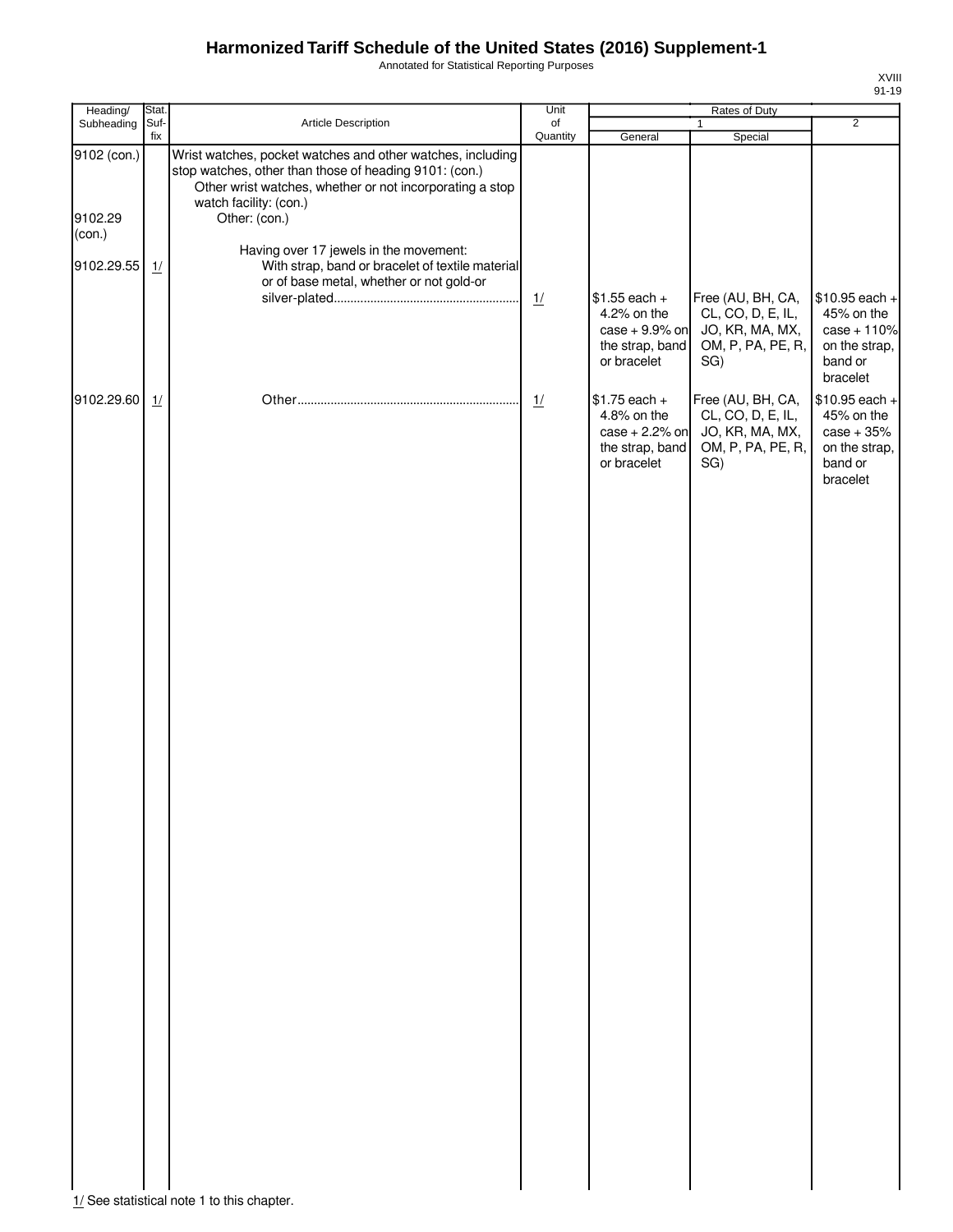Annotated for Statistical Reporting Purposes

| Heading/              | Stat.       |                                                                                                                                | Unit           |                                                                        | Rates of Duty                                                                                                                                       | $\overline{2}$                                                 |
|-----------------------|-------------|--------------------------------------------------------------------------------------------------------------------------------|----------------|------------------------------------------------------------------------|-----------------------------------------------------------------------------------------------------------------------------------------------------|----------------------------------------------------------------|
| Subheading            | Suf-<br>fix | <b>Article Description</b>                                                                                                     | of<br>Quantity | General                                                                | 1<br>Special                                                                                                                                        |                                                                |
| 9102 (con.)           |             | Wrist watches, pocket watches and other watches, including<br>stop watches, other than those of heading 9101: (con.)<br>Other: |                |                                                                        |                                                                                                                                                     |                                                                |
| 9102.91<br>9102.91.20 | 1/          | Electrically operated:<br>With opto-electronic display only                                                                    | 1/             | 3.9% on the<br>movement and<br>case $+5.3\%$ on<br>the battery         | Free (A, AU, BH,<br>CA, CL, CO, D, E,<br>IL, JO, KR, MA,<br>MX, OM, P, PA,<br>PE, R, SG)                                                            | 35%                                                            |
| 9102.91.40            | 1/          | Other:<br>Having no jewels or only one jewel in the                                                                            | $\frac{1}{2}$  | $40¢$ each + 6%<br>on the case $+$<br>5.3% on the<br>battery           | Free (AU, BH, CA,<br>CL, CO, D, E, IL,<br>JO, MA, MX, OM,<br>P, PA, PE, R, SG)<br>$20¢$ each + $3\%$ on<br>the case $+2.6\%$ on<br>the battery (KR) | $$1.70$ each +<br>45% on the<br>$case + 35%$<br>on the battery |
| 9102.91.80            | 1/          |                                                                                                                                | 1/             | 76 $\texttt{c}$ each + 6%<br>on the case $+$<br>5.3% on the<br>battery | Free (AU, BH, CA,<br>CL, CO, D, E, IL,<br>JO, KR, MA, MX,<br>OM, P, PA, PE, R,<br>SG)                                                               | $$2.70$ each +<br>45% on the<br>$case + 35%$<br>on thebattery  |
| 9102.99<br>9102.99.20 | 1/          | Other:<br>Having no jewels or not over 7 jewels in the                                                                         | $\frac{1}{2}$  | $20¢$ each + $3\%$<br>on the case                                      | Free (A, AU, BH,<br>CA, CL, CO, D, E,<br>IL, JO, KR, MA,<br>MX, OM, P, PA,<br>PE, R, SG)                                                            | $$1.70$ each +<br>45% on the<br>case                           |
| 9102.99.40            | 1/          | Having over 7 but not over 17 jewels in the<br>movement:<br>With movement valued not over \$15 each                            | 1/             | $92¢$ each + $3%$<br>on the case                                       | Free (A, AU, BH,<br>CA, CL, CO, D, E,<br>IL, JO, KR, MA,<br>MX, OM, P, PA,<br>PE, R, SG)                                                            | $$4.20$ each +<br>45% on the<br>case                           |
| 9102.99.60            | 1/          | With movement valued over \$15 each                                                                                            | 1/             | on the case                                                            | $$1.16$ each + 6% Free (A, AU, BH,<br>CA, CL, CO, D, E,<br>IL, JO, KR, MA,<br>MX, OM, P, PA,                                                        | $$4.20$ each +<br>45% on the<br>case                           |
| 9102.99.80            | 1/          | Having over 17 jewels in the movement                                                                                          | 1/             | on the case                                                            | PE, R, SG)<br>\$2.19 each + 6% Free (A, AU, BH,<br>CA, CL, CO, D, E,<br>IL, JO, KR, MA,<br>MX, OM, P, PA,<br>PE, R, SG)                             | $$10.95$ each +<br>45% on the<br>case                          |
|                       |             | 1/ See statistical note 1 to this chapter.                                                                                     |                |                                                                        |                                                                                                                                                     |                                                                |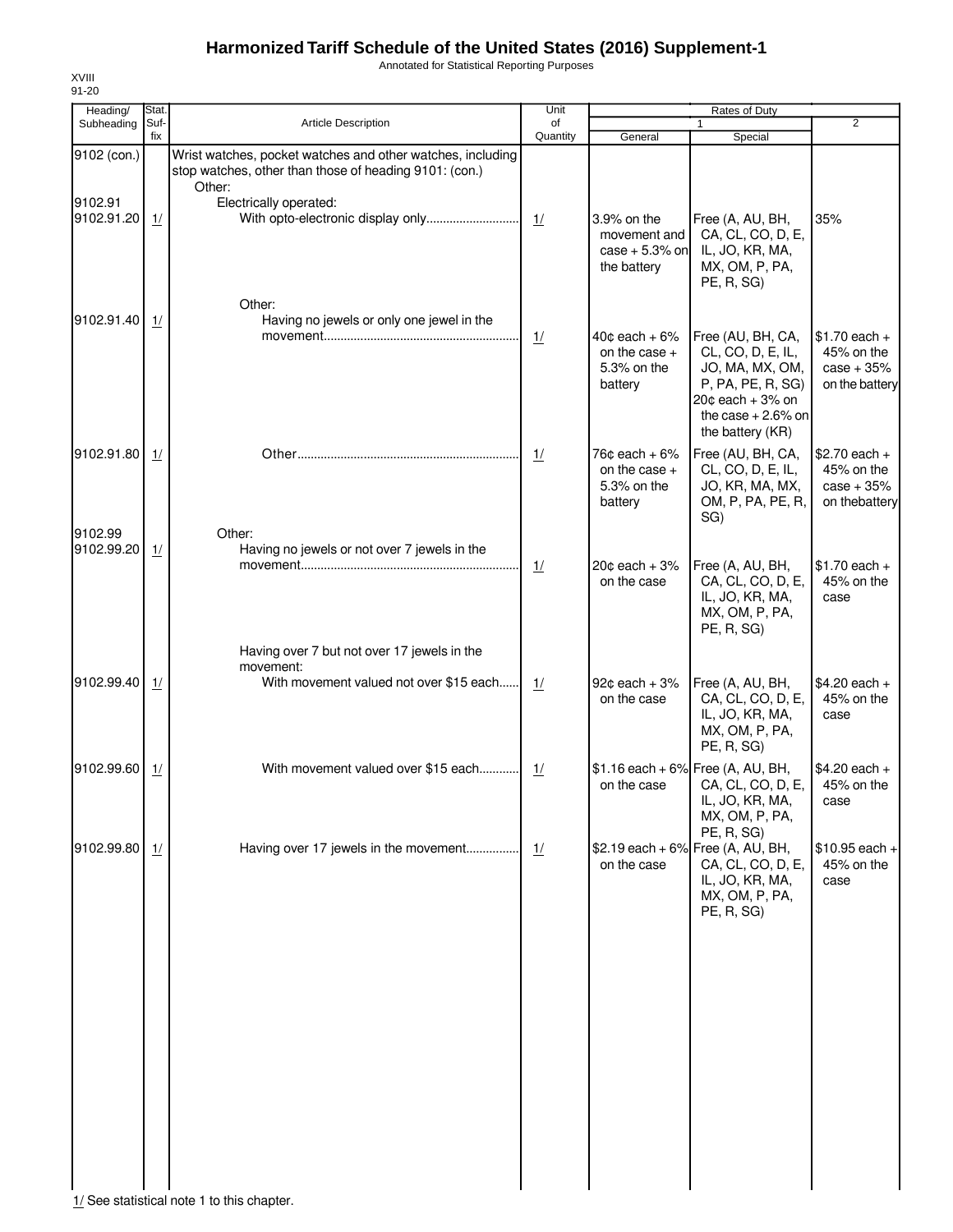Annotated for Statistical Reporting Purposes

| Heading/<br>Stat.           |                                                                   | Unit           |                                                               | Rates of Duty                                                                                                     |                                                                |
|-----------------------------|-------------------------------------------------------------------|----------------|---------------------------------------------------------------|-------------------------------------------------------------------------------------------------------------------|----------------------------------------------------------------|
| Subheading<br>Suf-<br>fix   | Article Description                                               | of<br>Quantity | General                                                       | 1                                                                                                                 | $\overline{2}$                                                 |
| 9103                        | Clocks with watch movements, excluding clocks of heading<br>9104: |                |                                                               | Special                                                                                                           |                                                                |
| 9103.10<br>9103.10.20<br>1/ | Electrically operated:                                            | 1/             | 2.6% on the<br>movement and<br>case $+3.6%$ on<br>the battery | Free (A+, AU, BH,<br>CA, CL, CO, D, E,<br>IL, JO, KR, MA,<br>MX, OM, P, PA,<br>PE, SG)                            | 35%                                                            |
| 9103.10.40<br>1/            | Other:<br>Having no jewels or only one jewel in the               | 1/             | on the case +<br>3.5% on the<br>battery                       | 24¢ each + 4.5% Free (A+, AU, BH,<br>CA, CL, CO, D, E,<br>IL, JO, KR, MA,<br>MX, OM, P, PA,<br>PE, SG)            | $$1.50$ each +<br>45% on the<br>$case + 35%$<br>on the battery |
| 9103.10.80<br>1/            |                                                                   | 1/             | on the case +<br>3.5% on the<br>battery                       | 48¢ each + 4.6% Free (A+, AU, BH,<br>CA, CL, CO, D, E,<br>IL, JO, KR, MA,<br>MX, OM, P, PA,                       | $$2.50$ each +<br>45% on the<br>$case + 35%$<br>on the battery |
| 9103.90.00<br>1/            |                                                                   | 1/             | on the case                                                   | PE, SG)<br>24¢ each + 4.6% Free (A+, AU, BH,<br>CA, CL, CO, D, E,<br>IL, JO, KR, MA,<br>MX, OM, P, PA,<br>PE, SG) | $$1.50$ each +<br>45% on the<br>case                           |

XVIII 91-21

 $\begin{array}{c|c} | & | & | \ \hline \end{array}$  1/ See statistical note 1 to this chapter.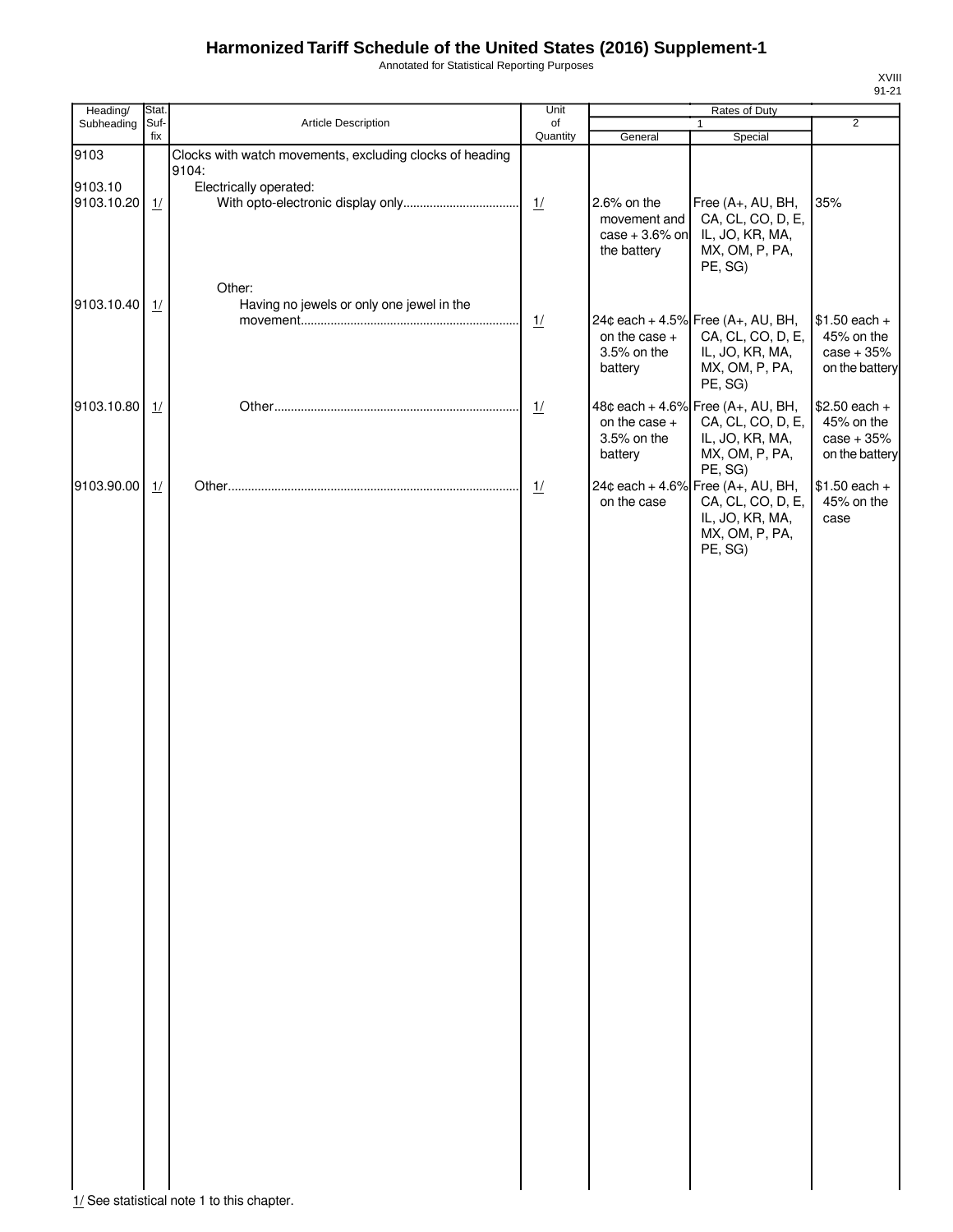Annotated for Statistical Reporting Purposes

| Heading/              | Stat.       |                                                                                                                                                                                                            | Unit           | Rates of Duty                                                     |                                                                                                                             |                                                                        |  |
|-----------------------|-------------|------------------------------------------------------------------------------------------------------------------------------------------------------------------------------------------------------------|----------------|-------------------------------------------------------------------|-----------------------------------------------------------------------------------------------------------------------------|------------------------------------------------------------------------|--|
| Subheading            | Suf-<br>fix | Article Description                                                                                                                                                                                        | of<br>Quantity | General                                                           | $\mathbf{1}$<br>Special                                                                                                     | $\overline{2}$                                                         |  |
| 9104.00<br>9104.00.05 | 1/          | Instrument panel clocks and clocks of a similar type for<br>vehicles, aircraft, spacecraft or vessels:<br>With clock movements measuring over 50 mm in width or<br>diameter:<br>Valued not over \$10 each: | 1/             | $2.6\%$ on the<br>movement and<br>case $+3.5%$ on<br>the battery  | Free (A+, AU, B, BH, 35%<br>C, CA, CL, CO, D,<br>E, IL, JO, KR, MA,<br>MX, OM, P, PA,<br>PE, SG)                            |                                                                        |  |
| 9104.00.10            | 1/          | Other:<br>Electric (including battery operated)                                                                                                                                                            | 1/             | on the<br>movement and<br>case $+3.5%$ on<br>the battery          | 20¢ each + 4.3% Free (A+, AU, B, BH, \$3 each + 65%<br>C, CA, CL, CO, D,<br>E, IL, JO, KR, MA,<br>MX, OM, P, PA,<br>PE, SG) | on the<br>movement<br>and case $+$<br>35% on the<br>battery            |  |
| 9104.00.20 00         |             |                                                                                                                                                                                                            | No             |                                                                   | 30¢ each + 6.4% Free (A+, AU, B, BH, \$3 each + 65%<br>C, CA, CL, CO, D,<br>E, IL, JO, KR, MA,<br>MX, OM, P, PA,<br>PE, SG) |                                                                        |  |
| 9104.00.25            | 1/          | Valued over \$10 each:                                                                                                                                                                                     | 1/             | 3.9% on the<br>movement and<br>case $+5.3%$ on<br>the battery     | Free (A+, AU, B, BH, 35%<br>C, CA, CL, CO, D,<br>E, IL, JO, KR, MA,<br>MX, OM, P, PA,<br>PE, SG)                            |                                                                        |  |
| 9104.00.30            | 1/          | Other:<br>Electric (including battery operated)                                                                                                                                                            | 1/             | on the<br>movement and<br>case $+3.5%$ on<br>the battery          | 30¢ each + 4.3% Free (A+, AU, B, BH, \$4.50 each +<br>C, CA, CL, CO, D,<br>E, IL, JO, KR, MA,<br>MX, OM, P, PA,<br>PE, SG)  | 65% on the<br>movement<br>and case $+$<br>35% on the<br>battery        |  |
| 9104.00.40 00         |             |                                                                                                                                                                                                            | No             |                                                                   | 30¢ each + 4.3% Free (A+, AU, B, BH, \$4.50 each +<br>C, CA, CL, CO, D,<br>E, IL, JO, KR, MA,<br>MX, OM, P, PA,<br>PE, SG)  | 65%                                                                    |  |
| 9104.00.45            | 1/          | Other:                                                                                                                                                                                                     | 1/             | $2.6\%$ on the<br>movement and<br>$case + 3.5%$ on<br>the battery | Free (A+, AU, B, BH, 35%<br>C, CA, CL, CO, D,<br>E, IL, JO, KR, MA,<br>MX, OM, P, PA,<br>PE, SG)                            |                                                                        |  |
| 9104.00.50            | 1/          | Other:<br>Electric (including battery operated)                                                                                                                                                            | 1/             | on the case $+$<br>3.5% on the<br>battery                         | 20¢ each + 4.6% Free $(A+, AU, B, BH,$<br>C, CA, CL, CO, D,<br>E, IL, JO, KR, MA,<br>MX, OM, P, PA,<br>PE, SG)              | 75 $\texttt{c}$ each +<br>45% on the<br>$case + 35%$<br>on the battery |  |
| 9104.00.60            | 1/          |                                                                                                                                                                                                            | 1/             | on the case                                                       | 19¢ each + 4.5% Free (A+, AU, B, BH,<br>C, CA, CL, CO, D,<br>E, IL, JO, KR, MA,<br>MX, OM, P, PA,<br>PE, SG)                | $75¢$ each +<br>45% on the<br>case                                     |  |

1/ See statistical note 1 to this chapter.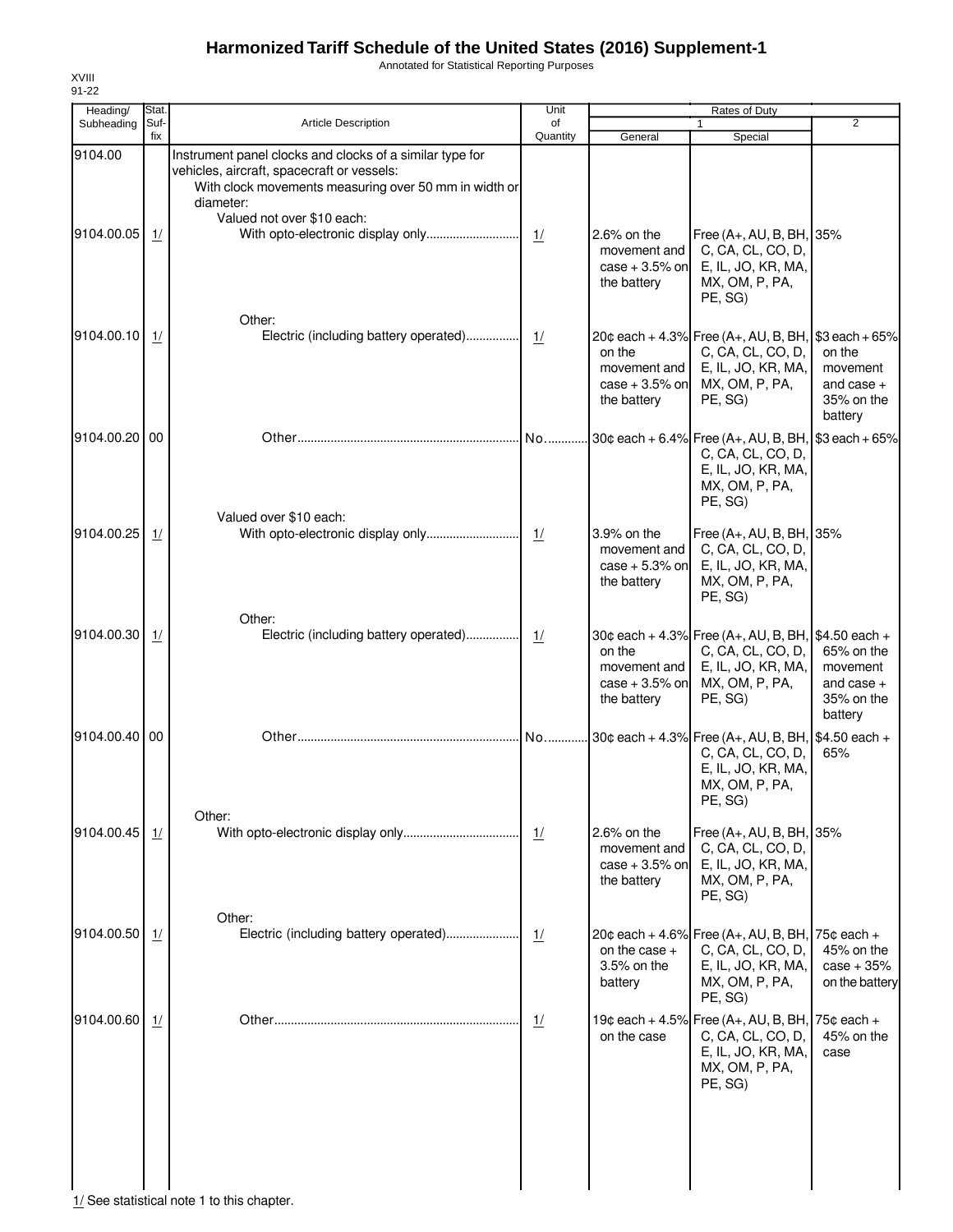Annotated for Statistical Reporting Purposes

| Heading/      | Stat.       |                                                 | Unit           |                   | Rates of Duty                          |                 |
|---------------|-------------|-------------------------------------------------|----------------|-------------------|----------------------------------------|-----------------|
| Subheading    | Suf-<br>fix | <b>Article Description</b>                      | of<br>Quantity | General           | 1<br>Special                           | $\overline{2}$  |
| 9105          |             | Other clocks:                                   |                |                   |                                        |                 |
|               |             |                                                 |                |                   |                                        |                 |
|               |             | Alarm clocks:                                   |                |                   |                                        |                 |
| 9105.11       |             | Electrically operated:                          |                |                   |                                        |                 |
| 9105.11.40    | 1/          |                                                 |                | 3.9% on the       | Free (A+, AU, BH,                      | 35%             |
|               |             |                                                 |                | movement and      | CA, CL, CO, D, E,                      |                 |
|               |             |                                                 |                | $case + 5.3%$ on  | IL, JO, KR, MA,                        |                 |
|               |             |                                                 |                | the battery       | MX, OM, P, PA,                         |                 |
|               |             |                                                 |                |                   | PE, SG)                                |                 |
|               |             |                                                 |                |                   |                                        |                 |
| 9105.11.80    | 1/          |                                                 | 1/             |                   | 30¢ each + 6.9% Free $(A_{+}, AU, BH,$ | $75¢$ each +    |
|               |             |                                                 |                | on the case $+$   | CA, CL, CO, D, E,                      | 45% on the      |
|               |             |                                                 |                | 5.3% on the       | IL, JO, MA, MX,                        | $case + 35%$    |
|               |             |                                                 |                | battery           | OM, P, PA, PE,                         | on the battery  |
|               |             |                                                 |                |                   | SG)                                    |                 |
|               |             |                                                 |                |                   | 15¢ each + 3.4% on                     |                 |
|               |             |                                                 |                |                   | the case $+2.6\%$ on                   |                 |
|               |             |                                                 |                |                   |                                        |                 |
|               |             |                                                 |                |                   | the battery (KR)                       |                 |
| 9105.19       |             | Other:                                          |                |                   |                                        |                 |
|               |             | With movement measuring not over 50 mm in width |                |                   |                                        |                 |
|               |             | or diameter:                                    |                |                   |                                        |                 |
| 9105.19.10    | 1/          | Not constructed or designed to operate for      |                |                   |                                        |                 |
|               |             | over 47 hours without rewinding                 | 1/             |                   | 30¢ each + 6.9% Free (A, AU, BH,       | 75 $¢$ each $+$ |
|               |             |                                                 |                | on the case       | CA, CL, CO, D, E,                      | 45% on the      |
|               |             |                                                 |                |                   | IL, JO, MA, MX,                        | case            |
|               |             |                                                 |                |                   |                                        |                 |
|               |             |                                                 |                |                   | OM, P, PA, PE,                         |                 |
|               |             |                                                 |                |                   | SG)                                    |                 |
|               |             |                                                 |                |                   | 15¢ each + 3.4% on                     |                 |
|               |             |                                                 |                |                   | the case (KR)                          |                 |
|               |             | Constructed or designed to operate for over     |                |                   |                                        |                 |
|               |             | 47 hours without rewinding:                     |                |                   |                                        |                 |
|               |             |                                                 |                |                   |                                        |                 |
| 9105.19.20    | 1/          | Having no jewels or only one jewel              | 1/             |                   | 60¢ each + 6.9% Free $(A_{+}, AU, BH,$ | $$1.75$ each +  |
|               |             |                                                 |                | on the case       | CA, CL, CO, D, E,                      | 45% on the      |
|               |             |                                                 |                |                   | IL, JO, KR, MA,                        | case            |
|               |             |                                                 |                |                   | MX, OM, P, PA,                         |                 |
|               |             |                                                 |                |                   | PE, SG)                                |                 |
|               |             |                                                 |                |                   |                                        |                 |
| 9105.19.30    | 1/          |                                                 | 1/             | $43¢$ each $+$    | Free (A+, AU, BH,                      | $$2.25$ each +  |
|               |             |                                                 |                | 2.8¢/jewel over   | CA, CL, CO, D, E,                      | 15¢/jewel       |
|               |             |                                                 |                | $7 + 3.7%$ on the | IL, JO, KR, MA,                        | over $7 + 60%$  |
|               |             |                                                 |                | case              | MX, OM, P, PA,                         | on the case     |
|               |             |                                                 |                |                   | PE, SG)                                |                 |
|               |             | Other:                                          |                |                   |                                        |                 |
| 9105.19.40 00 |             |                                                 |                |                   |                                        | $$1.50$ each +  |
|               |             |                                                 |                |                   | CA, CL, CO, D, E,                      | 65%             |
|               |             |                                                 |                |                   | IL, JO, MA, MX,                        |                 |
|               |             |                                                 |                |                   | OM, P, PA, PE,                         |                 |
|               |             |                                                 |                |                   |                                        |                 |
|               |             |                                                 |                |                   | SG)                                    |                 |
|               |             |                                                 |                |                   | 7.5¢ each + 3.2%                       |                 |
|               |             |                                                 |                |                   | (KR)                                   |                 |
| 9105.19.50 00 |             |                                                 | No             |                   | $23¢$ each + 3.2% Free (A+, AU, BH,    | $$4.50$ each +  |
|               |             |                                                 |                |                   | CA, CL, CO, D, E,                      | 65%             |
|               |             |                                                 |                |                   | IL, JO, KR, MA,                        |                 |
|               |             |                                                 |                |                   |                                        |                 |
|               |             |                                                 |                |                   | MX, OM, P, PA,                         |                 |
|               |             |                                                 |                |                   | PE, SG)                                |                 |
|               |             |                                                 |                |                   |                                        |                 |
|               |             |                                                 |                |                   |                                        |                 |
|               |             |                                                 |                |                   |                                        |                 |
|               |             |                                                 |                |                   |                                        |                 |
|               |             |                                                 |                |                   |                                        |                 |
|               |             |                                                 |                |                   |                                        |                 |
|               |             |                                                 |                |                   |                                        |                 |
|               |             |                                                 |                |                   |                                        |                 |
|               |             |                                                 |                |                   |                                        |                 |
|               |             |                                                 |                |                   |                                        |                 |
|               |             |                                                 |                |                   |                                        |                 |
|               |             |                                                 |                |                   |                                        |                 |
|               |             |                                                 |                |                   |                                        |                 |

 $\frac{1}{1}$  See statistical note 1 to this chapter.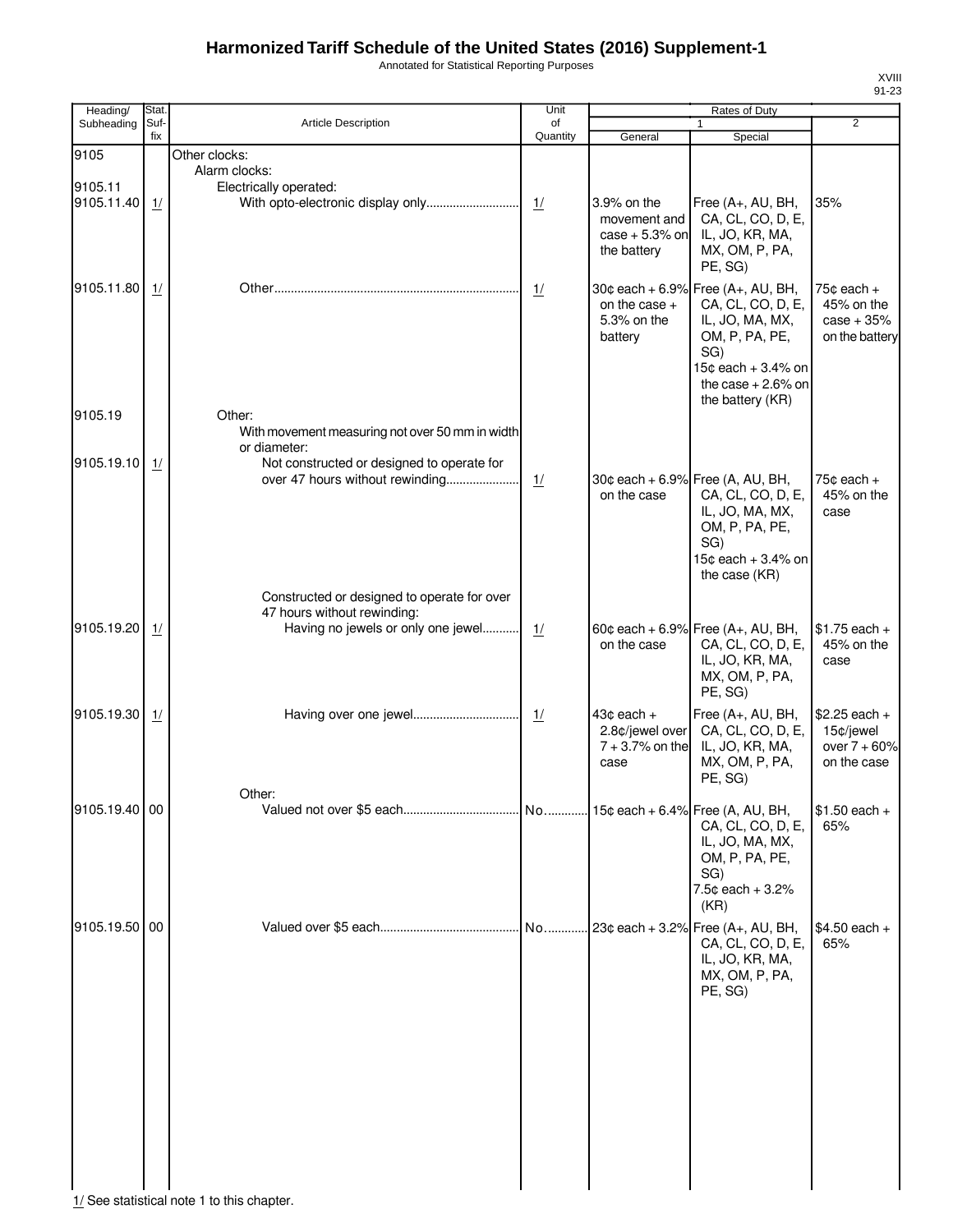Annotated for Statistical Reporting Purposes

| Heading/              | Stat.       |                                                                                                                  | Unit           | Rates of Duty                                                  |                                                                                                        |                                                                |  |
|-----------------------|-------------|------------------------------------------------------------------------------------------------------------------|----------------|----------------------------------------------------------------|--------------------------------------------------------------------------------------------------------|----------------------------------------------------------------|--|
| Subheading            | Suf-<br>fix | Article Description                                                                                              | of<br>Quantity | General                                                        | 1<br>Special                                                                                           | $\overline{2}$                                                 |  |
| 9105 (con.)           |             | Other clocks: (con.)<br>Wall clocks:                                                                             |                |                                                                |                                                                                                        |                                                                |  |
| 9105.21<br>9105.21.40 | 1/          | Electrically operated:<br>With opto-electronic display only                                                      | 1/             | 3.9% on the<br>movement and<br>case+ $5.3\%$ on<br>the battery | Free (A+, AU, BH,<br>CA, CL, CO, D, E,<br>IL, JO, KR, MA,<br>MX, OM, P, PA,<br>PE, SG)                 | 35%                                                            |  |
| 9105.21.80            | 1/          |                                                                                                                  | 1/             | on the case $+$<br>5.3% on the<br>battery                      | 30¢ each + 6.9% Free (A+, AU, BH,<br>CA, CL, CO, D, E,<br>IL, JO, KR, MA,<br>MX, OM, P, PA,<br>PE, SG) | $75¢$ each $+$<br>45% on the<br>$case + 35%$<br>on the battery |  |
| 9105.29               |             | Other:<br>With movement measuring not over 50 mm in width<br>or diameter:                                        |                |                                                                |                                                                                                        |                                                                |  |
| 9105.29.10            | 1/          | Not constructed or designed to operate for<br>over 47 hours without rewinding                                    | 1/             | on the case                                                    | 20¢ each + 4.6% Free (A+, AU, BH,<br>CA, CL, CO, D, E,<br>IL, JO, KR, MA,<br>MX, OM, P, PA,<br>PE, SG) | 75 $\texttt{c}$ each +<br>45% on the<br>case                   |  |
| 9105.29.20            | 1/          | Constructed or designed to operate for over<br>47 hours without rewinding:<br>Having no jewels or only one jewel | 1/             | on the case                                                    | 40¢ each + 4.6% Free (A+, AU, BH,<br>CA, CL, CO, D, E,<br>IL, JO, KR, MA,<br>MX, OM, P, PA,<br>PE, SG) | $$1.75$ each +<br>45% on the<br>case                           |  |
| 9105.29.30            | 1/          | Having over one jewel                                                                                            | $\frac{1}{2}$  | $57c$ each $+$<br>3.7¢/jewel over<br>$7 + 4.9%$ on the<br>case | Free (A+, AU, BH,<br>CA, CL, CO, D, E,<br>IL, JO, KR, MA,<br>MX, OM, P, PA,<br>PE, SG)                 | $$2.25$ each +<br>15¢/jewel<br>over $7 + 60%$<br>on the case   |  |
| 9105.29.40 00         |             | Other:                                                                                                           |                |                                                                | CA, CL, CO, D, E,<br>IL, JO, MA, MX,<br>OM, P, PA, PE,<br>SG)<br>7.5¢ each + 3.2%<br>(KR)              | $$1.50$ each +<br>65%                                          |  |
| 9105.29.50 00         |             |                                                                                                                  | No             |                                                                | 30¢ each + 4.3% Free (A+, AU, BH,<br>CA, CL, CO, D, E,<br>IL, JO, KR, MA,<br>MX, OM, P, PA,<br>PE, SG) | $$4.50$ each +<br>65%                                          |  |

1/ See statistical note 1 to this chapter.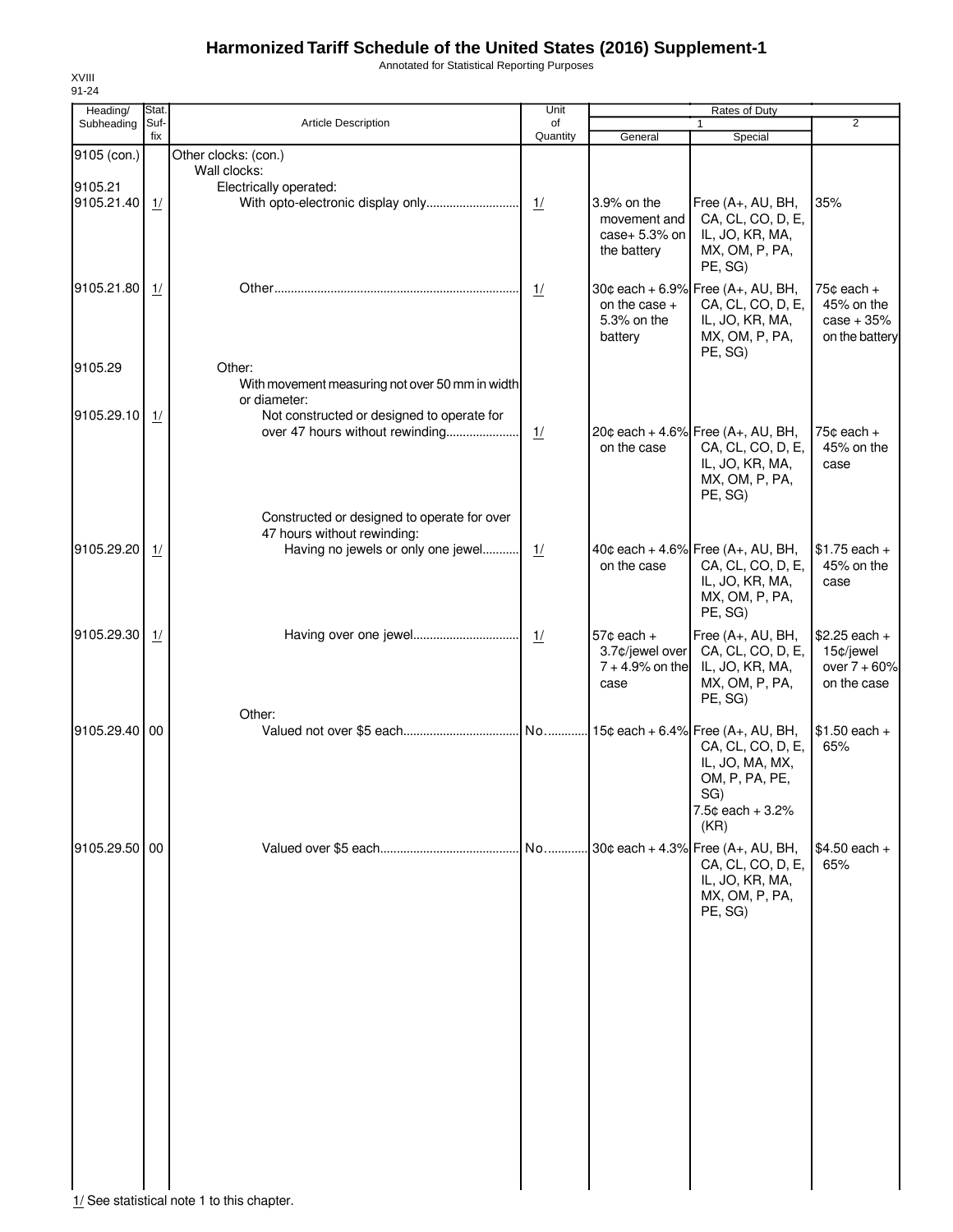Annotated for Statistical Reporting Purposes

| Heading/      | Stat.       |                                                                            | Unit           |                 | Rates of Duty                        |                              |
|---------------|-------------|----------------------------------------------------------------------------|----------------|-----------------|--------------------------------------|------------------------------|
| Subheading    | Suf-<br>fix | <b>Article Description</b>                                                 | of<br>Quantity | General         | $\mathbf{1}$<br>Special              | $\overline{2}$               |
| 9105 (con.)   |             | Other clocks: (con.)                                                       |                |                 |                                      |                              |
|               |             | Other:                                                                     |                |                 |                                      |                              |
| 9105.91       |             | Electrically operated:                                                     |                |                 |                                      |                              |
| 9105.91.40    | 1/          |                                                                            | 1/             | 3.9% on the     | Free (A+, AU, BH,                    | 35%                          |
|               |             |                                                                            |                | movement and    | CA, CL, CO, D, E,                    |                              |
|               |             |                                                                            |                | case+ 5.3% on   | IL, JO, KR, MA,                      |                              |
|               |             |                                                                            |                | the battery     | MX, OM, P, PA,                       |                              |
|               |             |                                                                            |                |                 | PE, SG)                              |                              |
| 9105.91.80    | 1/          |                                                                            | 1/             |                 | 30¢ each + 6.9% Free (A+, AU, BH,    | $75¢$ each $+$               |
|               |             |                                                                            |                | on the case $+$ | CA, CL, CO, D, E,                    | 45% on the                   |
|               |             |                                                                            |                | 5.3% on the     | IL, JO, KR, MA,                      | $case + 35%$                 |
|               |             |                                                                            |                | battery         | MX, OM, P, PA,<br>PE, SG)            | on the battery               |
| 9105.99       |             | Other:                                                                     |                |                 |                                      |                              |
| 9105.99.10 00 |             | Standard marine chronometers having                                        |                |                 |                                      |                              |
|               |             |                                                                            | No             |                 | 17¢ each + 2.5% Free (A, AU, BH,     | $$4.50$ each +               |
|               |             |                                                                            | Jwls.          | $+1¢$ jewel     | CA, CL, CO, D, E,                    | $65% +$                      |
|               |             |                                                                            |                |                 | IL, JO, KR, MA,                      | 25¢/jewel                    |
|               |             |                                                                            |                |                 | MX, OM, P, PA,                       |                              |
|               |             |                                                                            |                |                 | PE, SG)                              |                              |
|               |             | Other, with movement measuring not over 50 mm                              |                |                 |                                      |                              |
|               |             | in width or diameter:                                                      |                |                 |                                      |                              |
| 9105.99.20    | 1/          | Not constructed or designed to operate for                                 |                |                 |                                      |                              |
|               |             | over 47 hours without rewinding                                            | 1/             | Free            |                                      | $75¢$ each $+$<br>45% on the |
|               |             |                                                                            |                |                 |                                      | case                         |
|               |             |                                                                            |                |                 |                                      |                              |
|               |             | Constructed or designed to operate for over<br>47 hours without rewinding: |                |                 |                                      |                              |
| 9105.99.30    | 1/          | Having no jewels or only one jewel                                         | 1/             | Free            |                                      | $$1.75$ each +               |
|               |             |                                                                            |                |                 |                                      | 45% on the                   |
|               |             |                                                                            |                |                 |                                      | case                         |
| 9105.99.40    | 1/          |                                                                            | 1/             | Free            |                                      | $$2.25$ each +               |
|               |             |                                                                            |                |                 |                                      | 15¢/jewel                    |
|               |             |                                                                            |                |                 |                                      | over $7 + 60%$               |
|               |             |                                                                            |                |                 |                                      | on the case                  |
|               |             | Other:                                                                     |                |                 |                                      |                              |
| 9105.99.50 00 |             |                                                                            |                |                 |                                      | $$1.50$ each +<br>65%        |
|               |             |                                                                            |                |                 | CA, CL, CO, D, E,<br>IL, JO, KR, MA, |                              |
|               |             |                                                                            |                |                 | MX, OM, P, PA,                       |                              |
|               |             |                                                                            |                |                 | PE, SG)                              |                              |
| 9105.99.60 00 |             |                                                                            |                |                 | No 23¢ each + 3.2% Free (A+, AU, BH, | $$4.50$ each +               |
|               |             |                                                                            |                |                 | CA, CL, CO, D, E,                    | 65%                          |
|               |             |                                                                            |                |                 | IL, JO, KR, MA,                      |                              |
|               |             |                                                                            |                |                 | MX, OM, P, PA,                       |                              |
|               |             |                                                                            |                |                 | PE, SG)                              |                              |
|               |             |                                                                            |                |                 |                                      |                              |
|               |             |                                                                            |                |                 |                                      |                              |
|               |             |                                                                            |                |                 |                                      |                              |
|               |             |                                                                            |                |                 |                                      |                              |
|               |             |                                                                            |                |                 |                                      |                              |
|               |             |                                                                            |                |                 |                                      |                              |
|               |             |                                                                            |                |                 |                                      |                              |
|               |             |                                                                            |                |                 |                                      |                              |
|               |             |                                                                            |                |                 |                                      |                              |
|               |             |                                                                            |                |                 |                                      |                              |
|               |             |                                                                            |                |                 |                                      |                              |
|               |             |                                                                            |                |                 |                                      |                              |
|               |             |                                                                            |                |                 |                                      |                              |
|               |             |                                                                            |                |                 |                                      |                              |
|               |             |                                                                            |                |                 |                                      |                              |
|               |             |                                                                            |                |                 |                                      |                              |

1/ See statistical note 1 to this chapter.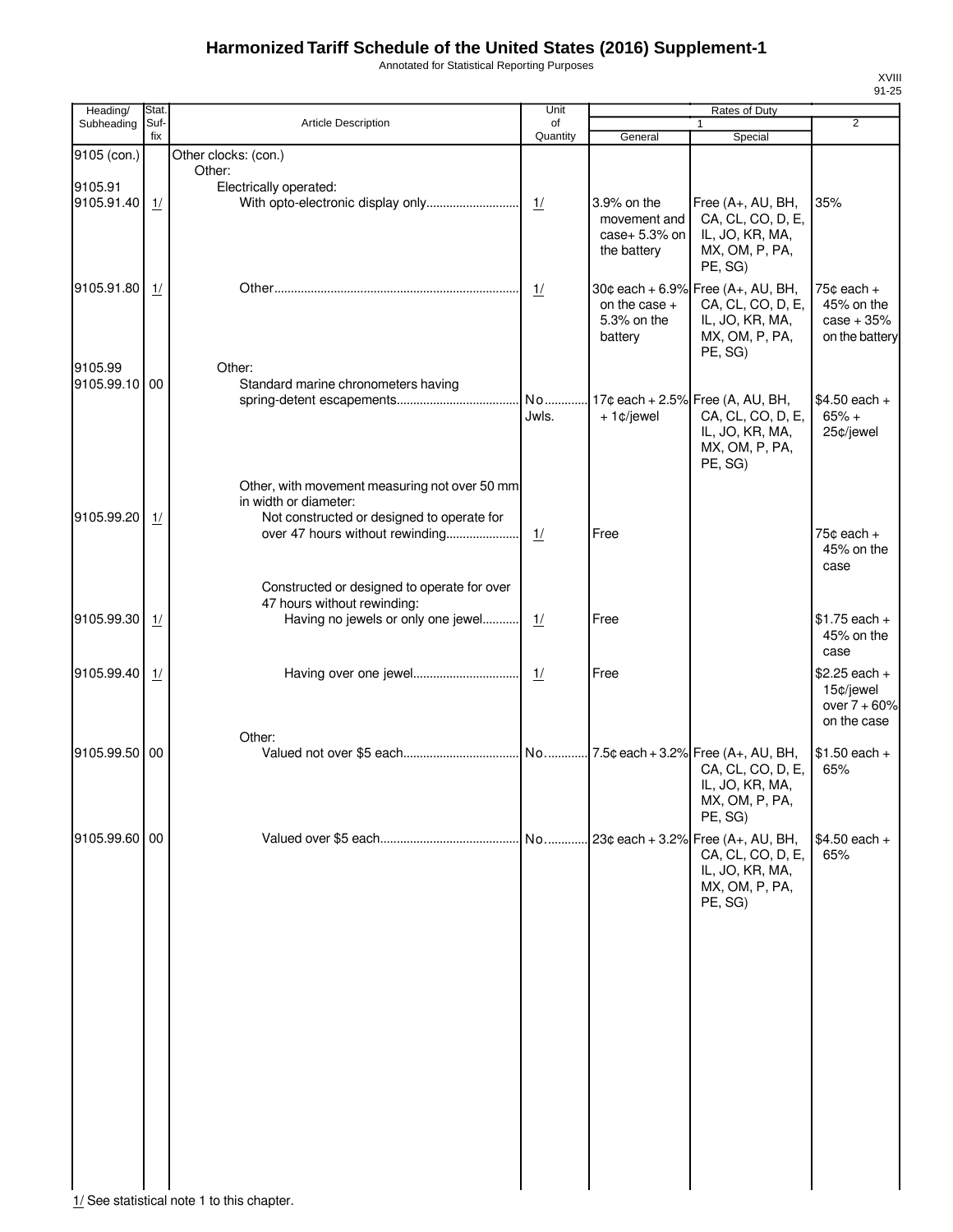Annotated for Statistical Reporting Purposes

| Heading/              | Stat.       |                                                                                                                                                                                                                                  | Unit           |                                                        | Rates of Duty                                                                                          |                                        |
|-----------------------|-------------|----------------------------------------------------------------------------------------------------------------------------------------------------------------------------------------------------------------------------------|----------------|--------------------------------------------------------|--------------------------------------------------------------------------------------------------------|----------------------------------------|
| Subheading            | Suf-<br>fix | <b>Article Description</b>                                                                                                                                                                                                       | οf<br>Quantity | General                                                | $\mathbf{1}$<br>Special                                                                                | $\overline{2}$                         |
| 9106                  |             | Time of day recording apparatus and apparatus for measuring,<br>recording or otherwise indicating intervals of time, with clock<br>or watch movement or with synchronous motor (for example,<br>time registers, time-recorders): |                |                                                        |                                                                                                        |                                        |
| 9106.10.00 00         |             |                                                                                                                                                                                                                                  | No<br>Jwls.    | $+2¢$ /jewel                                           | 36¢ each + 5.6% Free (A+, AU, BH,<br>CA, CL, CO, D, E,<br>IL, JO, KR, MA,<br>MX, OM, P, PA,<br>PE, SG) | $$4.50$ each +<br>$65% +$<br>25¢/jewel |
| 9106.90<br>9106.90.20 | 00          | Other:                                                                                                                                                                                                                           | No<br>Jwls.    | $+2¢$ /jewel                                           | 36¢ each + 5.6% Free (A+, AU, BH,<br>CA, CL, CO, D, E,<br>IL, JO, KR, MA,<br>MX, OM, P, PA,<br>PE, SG) | $$4.50$ each +<br>$65% +$<br>25¢/jewel |
| 9106.90.40            | 00          | Other:                                                                                                                                                                                                                           | No<br>Jwls.    | + 2¢/jewel                                             | 36¢ each + 5.6% Free (A, AU, BH,<br>CA, CL, CO, D, E,<br>IL, JO, KR, MA,<br>MX, OM, P, PA,<br>PE, SG)  | $$4.50$ each +<br>$65% +$<br>25¢/jewel |
| 9106.90.55            | 1/          | Apparatus for measuring, recording, or otherwise<br>indicating intervals of time, with clock or watch<br>movements, battery powered:<br>With opto-electronic display only                                                        | 1/             | 3.9% on the<br>apparatus $+$<br>5.3% on the<br>battery | Free (A, AU, BH,<br>CA, CL, CO, D, E,<br>IL, JO, KR, MA,<br>MX, OM, P, PA,<br>PE, SG)                  | $$4.50$ each +<br>65%                  |
| 9106.90.65            | 00          |                                                                                                                                                                                                                                  | No<br>Jwls.    | $+0.8¢$ /jewel                                         | 15¢ each + 2.3% Free (A, AU, BH,<br>CA, CL, CO, D, E,<br>IL, JO, KR, MA,<br>MX, OM, P, PA,<br>PE, SG)  | $$4.50$ each +<br>$65% +$<br>25¢/jewel |
| 9106.90.75            | 00          | Other:<br>Apparatus for measuring, recording or<br>otherwise indicating intervals of time, with<br>clock or watch movements, AC powered and                                                                                      |                |                                                        | Free (A+, AU, BH,<br>CA, CL, CO, D, E,<br>IL, JO, KR, MA,<br>MX, OM, P, PA,<br>PE, SG)                 | $$4.50$ each +<br>65%                  |
| 9106.90.85 00         |             |                                                                                                                                                                                                                                  | No<br>Jwls.    | $+0.8¢$ /jewel                                         | 15¢ each + 2.3% Free (A+, AU, BH,<br>CA, CL, CO, D, E,<br>IL, JO, KR, MA,<br>MX, OM, P, PA,<br>PE, SG) | $$4.50$ each +<br>$65% +$<br>25¢/jewel |

XVIII 91-26

 $1/$  See statistical note 1 to this chapter.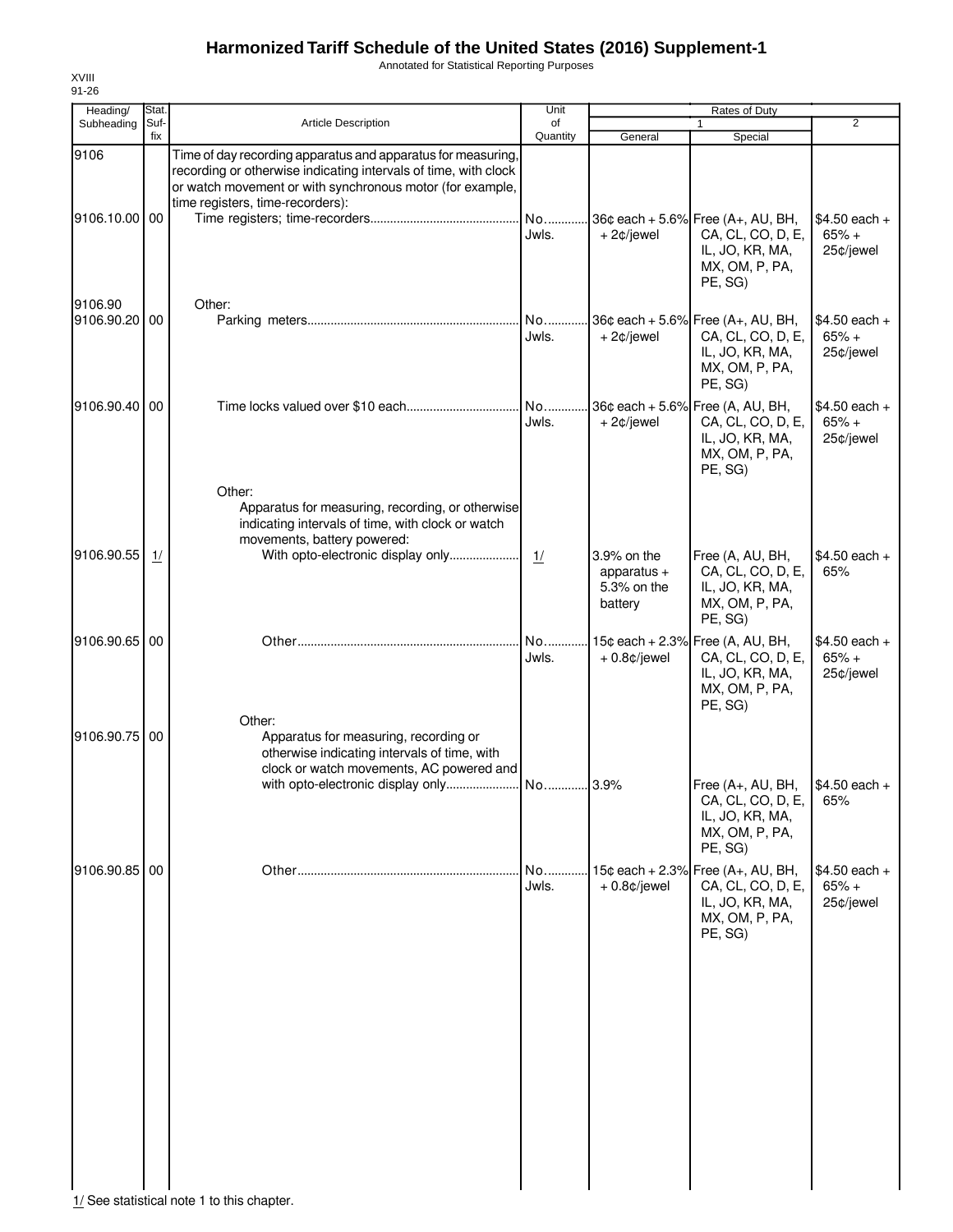Annotated for Statistical Reporting Purposes

| Heading/      | Stat.       |                                                                                                                                                                                                                            | Unit           |                                                       | Rates of Duty                                                                                                                 |                                         |
|---------------|-------------|----------------------------------------------------------------------------------------------------------------------------------------------------------------------------------------------------------------------------|----------------|-------------------------------------------------------|-------------------------------------------------------------------------------------------------------------------------------|-----------------------------------------|
| Subheading    | Suf-<br>fix | <b>Article Description</b>                                                                                                                                                                                                 | of<br>Quantity | General                                               | 1<br>Special                                                                                                                  | $\overline{2}$                          |
| 9107.00       |             | Time switches with clock or watch movement or with                                                                                                                                                                         |                |                                                       |                                                                                                                               |                                         |
|               |             | synchronous motor:                                                                                                                                                                                                         |                |                                                       |                                                                                                                               |                                         |
| 9107.00.40    |             |                                                                                                                                                                                                                            |                | 2.5¢/jewel                                            | 15¢ each + $4\%$ + Free (A, AU, BH,<br>CA, CL, CO, D, E,<br>IL, JO, MA, MX,<br>OM, P, PA, PE,<br>SG)<br>$7.5¢$ each + $2\%$ + | $$1.50$ each +<br>$65% +$<br>25¢/jewel  |
|               | 40          | Time switches that operate on a fixed-time cycle, of a<br>type used in household type refrigerators and<br>combined refrigerator-freezers, to alternately control<br>the operations of the compressor and the defrost unit | No.<br>Jwls.   |                                                       | 1.2 $¢$ /jewel (KR)                                                                                                           |                                         |
|               | 80          |                                                                                                                                                                                                                            | No.<br>Jwls.   |                                                       |                                                                                                                               |                                         |
| 9107.00.80 00 |             |                                                                                                                                                                                                                            | No<br>Jwls.    | $+2.5$ ¢/jewel                                        | 45¢ each + 6.4% Free $(A+, AU, BH,$<br>CA, CL, CO, D, E,<br>IL, JO, KR, MA,<br>MX, OM, P, PA,<br>PE, SG)                      | $$4.50$ each +<br>$65% +$<br>25¢/jewel  |
| 9108          |             | Watch movements, complete and assembled:                                                                                                                                                                                   |                |                                                       |                                                                                                                               |                                         |
| 9108.11       |             | Electrically operated:<br>With mechanical display only or with a device to which                                                                                                                                           |                |                                                       |                                                                                                                               |                                         |
| 9108.11.40    | 1/          | a mechanical display can be incorporated:<br>Having no jewels or only one jewel                                                                                                                                            | 1/             | on the battery                                        | 36¢ each + 5.3% Free (AU, BH, CA,<br>CL, CO, D, E, IL,                                                                        | $$1.50$ each +<br>35% on the            |
|               |             |                                                                                                                                                                                                                            |                |                                                       | JO, MA, MX, OM,<br>P, PA, PE, R, SG)<br>18¢ each + 2.6% on<br>the battery (KR)                                                | battery                                 |
| 9108.11.80    | 1/          |                                                                                                                                                                                                                            | $\frac{1}{2}$  | on the battery                                        | 72¢ each + 5.3% Free (AU, BH, CA,<br>CL, CO, D, E, IL,<br>JO, KR, MA, MX,<br>OM, P, PA, PE, R,<br>SG)                         | $$2.50$ each +<br>35% on the<br>battery |
| 9108.12.00    | 1/          |                                                                                                                                                                                                                            | 1/             | 3.1% on the<br>$momentum +$<br>4.2% on the<br>battery | Free (AU, BH, CA,<br>CL, CO, D, E, IL,<br>JO, KR, MA, MX,<br>OM, P, PA, PE, R,<br>SG)                                         | 35%                                     |
| 9108.19       |             | Other:                                                                                                                                                                                                                     |                |                                                       |                                                                                                                               |                                         |
| 9108.19.40    | 1/          |                                                                                                                                                                                                                            | 1/             | on the battery                                        | 28¢ each + 4.2% Free (AU, BH, CA,<br>CL, CO, D, E, IL,<br>JO, KR, MA, MX,<br>OM, P, PA, PE, R,<br>SG)                         | $$1.50$ each +<br>35% on the<br>battery |
| 9108.19.80    | 1/          |                                                                                                                                                                                                                            | 1/             | on the battery                                        | 53¢ each + 3.9% Free (AU, BH, CA,<br>CL, CO, D, E, IL,<br>JO, KR, MA, MX,<br>OM, P, PA, PE, R,<br>SG)                         | $$2.50$ each +<br>35% on the<br>battery |
| 9108.20       |             | With automatic winding:                                                                                                                                                                                                    |                |                                                       |                                                                                                                               |                                         |
| 9108.20.40 00 |             |                                                                                                                                                                                                                            |                |                                                       |                                                                                                                               | \$10.75 each                            |
| 9108.20.80 00 |             |                                                                                                                                                                                                                            |                |                                                       |                                                                                                                               | \$5.00 each                             |
|               |             |                                                                                                                                                                                                                            |                |                                                       |                                                                                                                               |                                         |
|               |             |                                                                                                                                                                                                                            |                |                                                       |                                                                                                                               |                                         |

 $\begin{array}{c|c} | & | & | \ \hline \end{array}$  1/ See statistical note 1 to this chapter.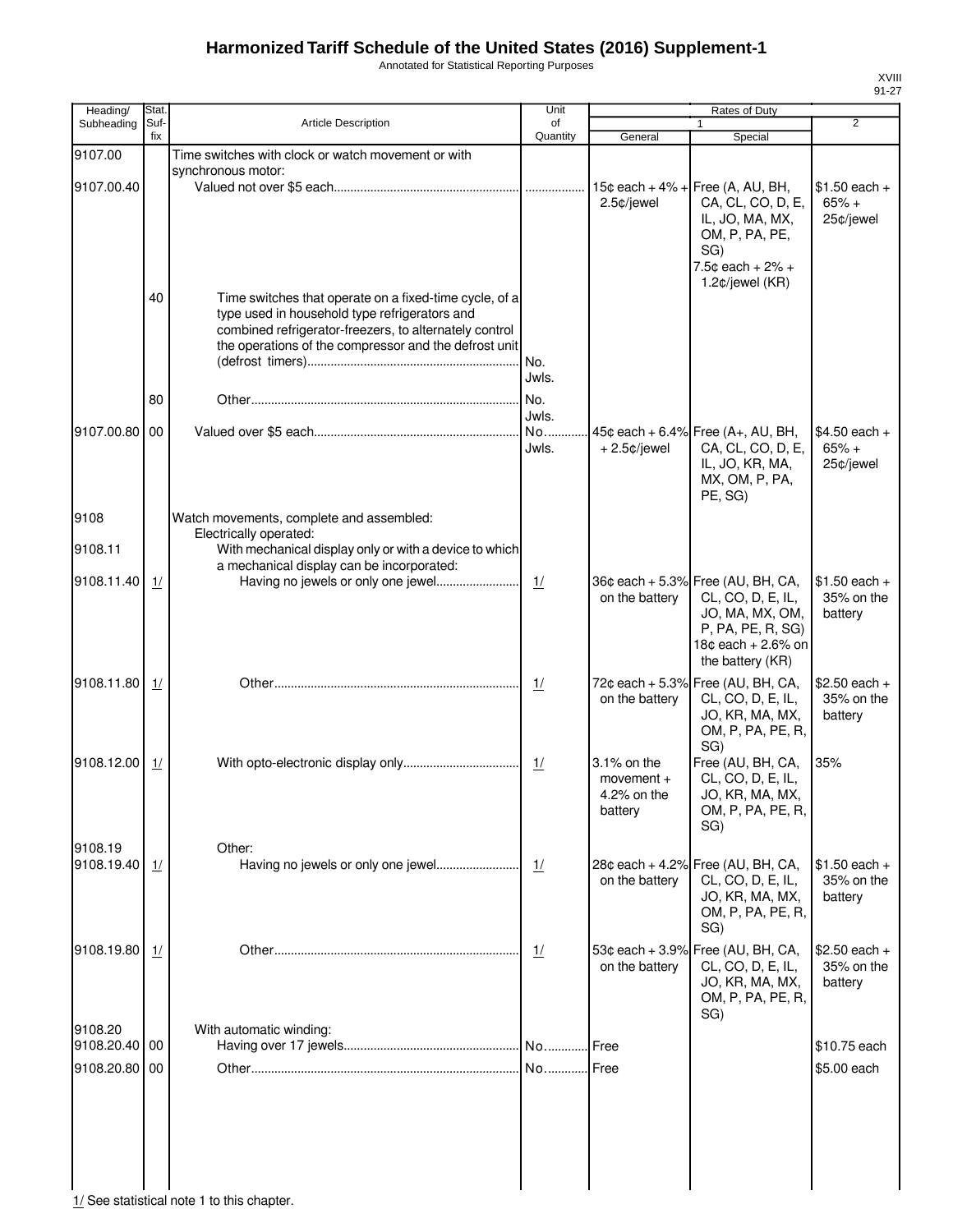Annotated for Statistical Reporting Purposes

| Heading/               | Stat.       |                                                           | Unit           |                | Rates of Duty                                                                                       |              |
|------------------------|-------------|-----------------------------------------------------------|----------------|----------------|-----------------------------------------------------------------------------------------------------|--------------|
| Subheading             | Suf-<br>fix | <b>Article Description</b>                                | of<br>Quantity | General        | 1<br>Special                                                                                        | 2            |
| 9108 (con.)<br>9108.90 |             | Watch movements, complete and assembled: (con.)<br>Other: |                |                |                                                                                                     |              |
| 9108.90.10 00          |             | Having no jewels or only one jewel:                       |                |                | Free (AU, BH, CA,<br>CL, CO, D, E, IL,<br>JO, KR, MA, MX,<br>OM, P, PA, PE, R,<br>SG)               | \$1.50 each  |
| 9108.90.20 00          |             |                                                           | No 25¢ each    |                | Free (AU, BH, CA,<br>CL, CO, D, E, IL,<br>JO, KR, MA, MX,<br>OM, P, PA, PE, R,<br>SG)               | \$1.50 each  |
| 9108.90.30 00          |             | Having over one jewel but not over 7 jewels:              |                |                | Free (AU, BH, CA,<br>CL, CO, D, E, IL,<br>JO, KR, MA, MX,<br>OM, P, PA, PE, R,<br>SG)               | \$2.50 each  |
| 9108.90.40 00          |             | Having over 7 jewels but not over 17 jewels:              | No             | 25¢ each       | Free (AU, BH, CA,<br>CL, CO, D, E, IL,<br>JO, KR, MA, MX,<br>OM, P, PA, PE, R,<br>SG)               | \$1.50 each  |
|                        |             | Measuring 33.8 mm or less<br>Valued not over \$15 each    |                |                |                                                                                                     |              |
| 9108.90.50   00        |             |                                                           |                |                | Free (AU, BH, CA,<br>CL, CO, D, E, IL,<br>JO, MA, MX, OM,<br>P, PA, PE, R, SG)<br>\$1.08 each (KR)  | \$4 each     |
| 9108.90.60 00          |             |                                                           |                |                | Free (AU, BH, CA,<br>CL, CO, D, E, IL,<br>JO, MA, MX, OM,<br>P, PA, PE, R, SG)<br>90¢ each (KR)     | \$4 each     |
| 9108.90.70 00          |             | Other:                                                    |                |                | Free (AU, BH, CA,<br>CL, CO, D, E, IL,<br>JO, KR, MA, MX,<br>OM, P, PA, PE, R,<br>SG)               | \$4 each     |
| 9108.90.80 00          |             |                                                           |                | No \$1.44 each | Free (AU, BH, CA,<br>CL, CO, D, E, IL,<br>JO, MA, MX, OM,<br>P, PA, PE, R, SG)<br>$72¢$ each $(KR)$ | \$4 each     |
| 9108.90.85 00          |             | Having over 17 jewels:                                    | No Free        |                |                                                                                                     | \$4 each     |
| 9108.90.90 00          |             |                                                           |                |                | Free (AU, BH, CA,<br>CL, CO, D, E, IL,<br>JO, KR, MA, MX,<br>OM, P, PA, PE, R,<br>SG)               | \$10.75 each |
| 9108.90.95 00          |             |                                                           | No             | \$1.72 each    | Free (AU, BH, CA,<br>CL, CO, D, E, IL,<br>JO, KR, MA, MX,<br>OM, P, PA, PE, R,<br>SG)               | \$10.75 each |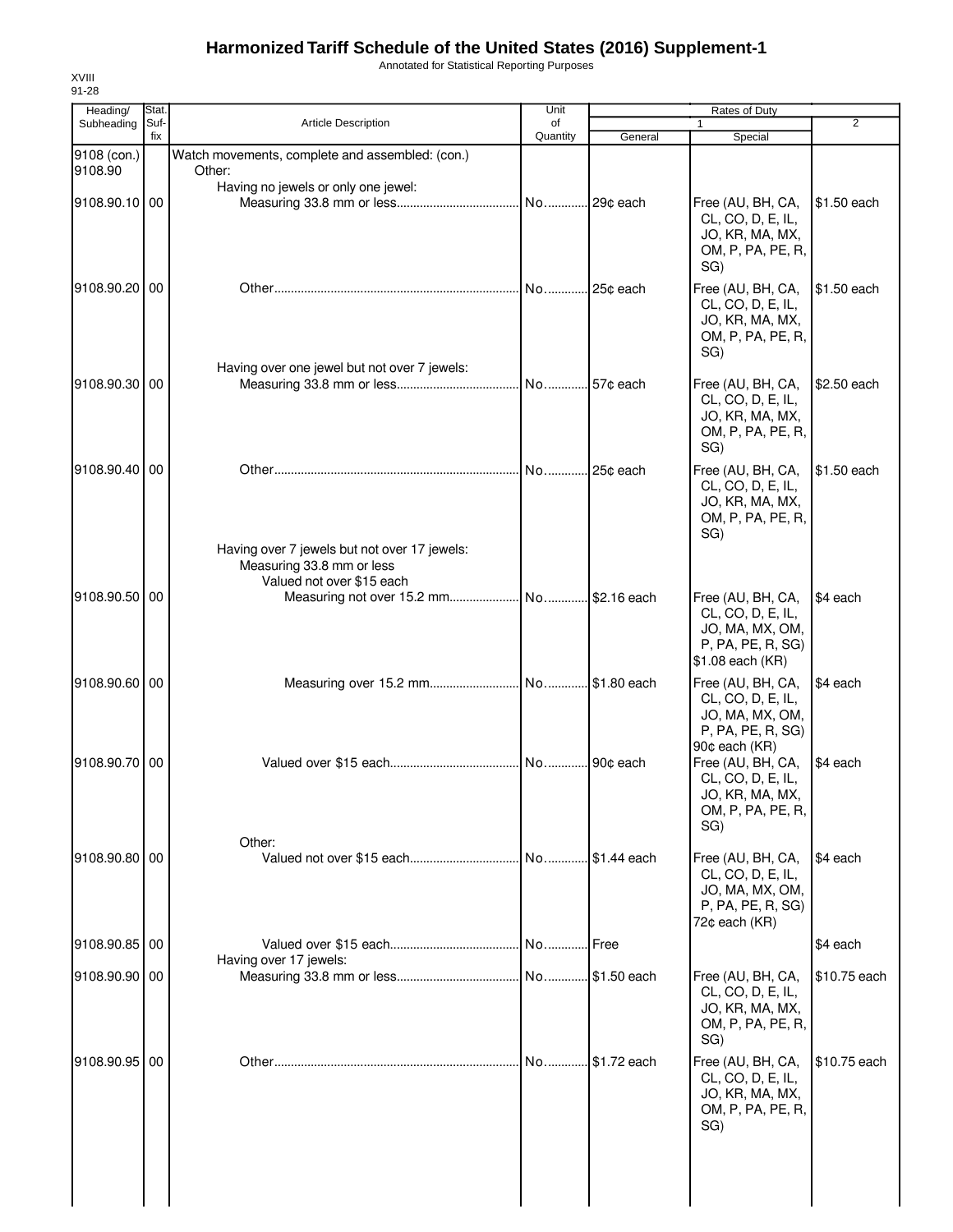Annotated for Statistical Reporting Purposes

XVIII 91-29

| Heading/        | Stat.       |                                                                                        | Unit           | Rates of Duty                                         |                                                                                                                                                                                   |                                                                       |
|-----------------|-------------|----------------------------------------------------------------------------------------|----------------|-------------------------------------------------------|-----------------------------------------------------------------------------------------------------------------------------------------------------------------------------------|-----------------------------------------------------------------------|
| Subheading      | Suf-<br>fix | <b>Article Description</b>                                                             | of<br>Quantity | General                                               | $\mathbf{1}$<br>Special                                                                                                                                                           | $\overline{2}$                                                        |
| 9109<br>9109.10 |             | Clock movements, complete and assembled:<br>Electrically operated:<br>Of alarm clocks: |                |                                                       |                                                                                                                                                                                   |                                                                       |
| 9109.10.10      | 1/          | With opto-electronic display only<br>Other:                                            | 1/             | 3.9% on the<br>movement $+$<br>5.3% on the<br>battery | Free (A+, AU, BH,<br>CA, CL, CO, D, E,<br>IL, JO, KR, MA,<br>MX, OM, P, PA,<br>PE, SG)                                                                                            | 35%                                                                   |
| 9109.10.20      | 1/          | Measuring not over 50 mm in width or                                                   | 1/             | on the battery                                        | 30¢ each + 5.3% Free $(A+, AU, BH,$<br>CA, CL, CO, D, E,<br>IL, JO, KR, MA,<br>MX, OM, P, PA,<br>PE, SG)                                                                          | 75 $\texttt{c}$ each +<br>35% on the<br>battery                       |
| 9109.10.30      | 1/          | Other:                                                                                 | 1/             | on the<br>$momentum +$<br>$2.6\%$ on the<br>battery   | 7.5¢ each + 3.2% Free $(A_{+}, AU, BH,$<br>CA, CL, CO, D, E,<br>IL, JO, KR, MA,<br>MX, OM, P, PA,<br>PE, SG)                                                                      | $$1.50$ each +<br>65% on the<br>movement $+$<br>35% on the<br>battery |
| 9109.10.40      | 1/          |                                                                                        | 1/             | on the<br>$momentum +$<br>$2.6\%$ on the<br>battery   | 22¢ each + 3.2% Free (A+, AU, BH,<br>CA, CL, CO, D, E,<br>IL, JO, KR, MA,<br>MX, OM, P, PA,<br>PE, SG)                                                                            | $$4.50$ each +<br>65% on the<br>$momentum +$<br>35% on the<br>battery |
| 9109.10.50      | 1/          | Other:<br>Other:                                                                       | 1/             | 3.9% on the<br>movement $+$<br>5.3% on the<br>battery | Free (A+, AU, BH, C,<br>CA, CL, CO, D, E,<br>IL, JO, KR, MA,<br>MX, OM, P, PA,<br>PE, SG) 2/                                                                                      | 35%                                                                   |
| 9109.10.60      | 1/          | Measuring not over 50 mm in width or                                                   | 1/             | on the battery                                        | 20¢ each + 3.5% Free (A+, AU, BH, C,<br>CA, CL, CO, D, E,<br>IL, JO, KR, MA,<br>MX, OM, P, PA,<br>PE, SG) 2/                                                                      | 75 $\texttt{c}$ each +<br>35% on the<br>battery                       |
| 9109.10.70      | 1/          | Other:<br>Valued not over \$5 each                                                     | 1/             | on the<br>$momentum +$<br>4.2% on the<br>battery      | 12¢ each + 5.1% Free (A+, AU, BH,<br>CA, CL, CO, D, E,<br>IL, JO, MA, MX,<br>OM, P, PA, PE,<br>SG)<br>$6¢$ each + 2.5% on<br>the movement $+$<br>2.1% on the battery<br>$(KR)$ 2/ | $$1.50$ each +<br>65% on the<br>movement $+$<br>35% on the<br>battery |
| 9109.10.80      | 1/          |                                                                                        | 1/             | on the<br>$momentum +$<br>3.5% on the<br>battery      | 30¢ each + 4.3% Free (A+, AU, BH,<br>CA, CL, CO, D, E,<br>IL, JO, KR, MA,<br>MX, OM, P, PA,<br>PE, SG) 2/                                                                         | \$4.50 each +<br>65% on the<br>movement +<br>35% on the<br>battery    |
|                 |             |                                                                                        |                |                                                       |                                                                                                                                                                                   |                                                                       |

1/ See statistical note 1 to this chapter.

2/ Special rate "B" omitted in annex for Proclamation 8771.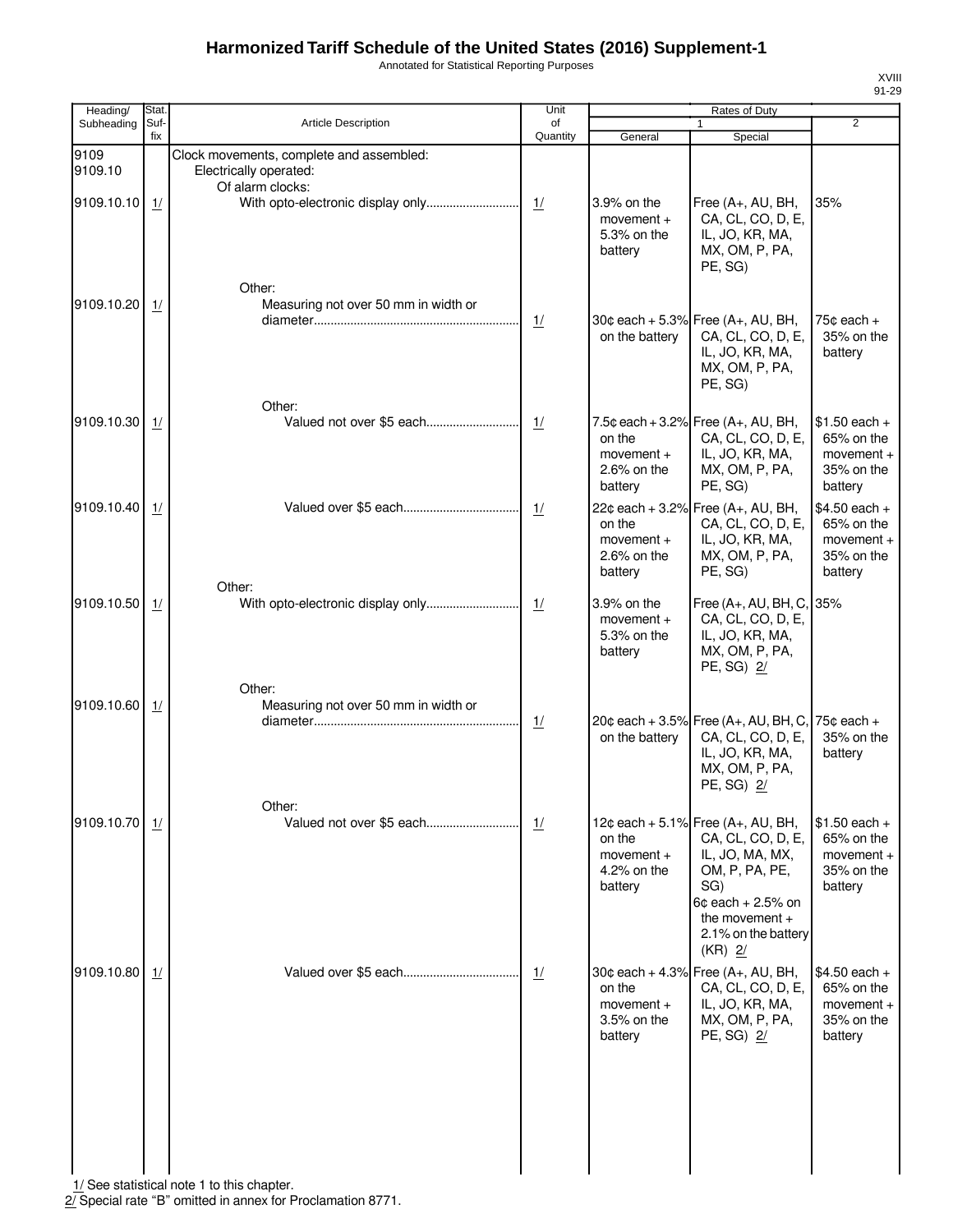Annotated for Statistical Reporting Purposes

| Heading/                 | Stat.       |                                                 | Unit           | Rates of Duty |                                                                                               |                |
|--------------------------|-------------|-------------------------------------------------|----------------|---------------|-----------------------------------------------------------------------------------------------|----------------|
| Subheading               | Suf-<br>fix | Article Description                             | of<br>Quantity | General       | $\mathbf{1}$<br>Special                                                                       | $\overline{2}$ |
| 9109 (con.)              |             | Clock movements, complete and assembled: (con.) |                |               |                                                                                               |                |
| 9109.90<br>9109.90.20 00 |             | Other:                                          |                |               | Free (A+, AU, B, BH, 75¢ each<br>C, CA, CL, CO, D,<br>E, IL, JO, KR, MA,<br>MX, OM, P, PA,    |                |
| 9109.90.40 00            |             | Other:                                          |                |               | PE, SG)<br>CA, CL, CO, D, E,<br>IL, JO, MA, MX,<br>OM, P, PA, PE,<br>SG)                      | 65%            |
| 9109.90.60 00            |             |                                                 |                |               | 7.5¢ each + 3.2%<br>(KR)<br>CA, CL, CO, D, E,<br>IL, JO, KR, MA,<br>MX, OM, P, PA,<br>PE, SG) | 65%            |
|                          |             |                                                 |                |               |                                                                                               |                |
|                          |             |                                                 |                |               |                                                                                               |                |
|                          |             |                                                 |                |               |                                                                                               |                |
|                          |             |                                                 |                |               |                                                                                               |                |
|                          |             |                                                 |                |               |                                                                                               |                |
|                          |             |                                                 |                |               |                                                                                               |                |
|                          |             |                                                 |                |               |                                                                                               |                |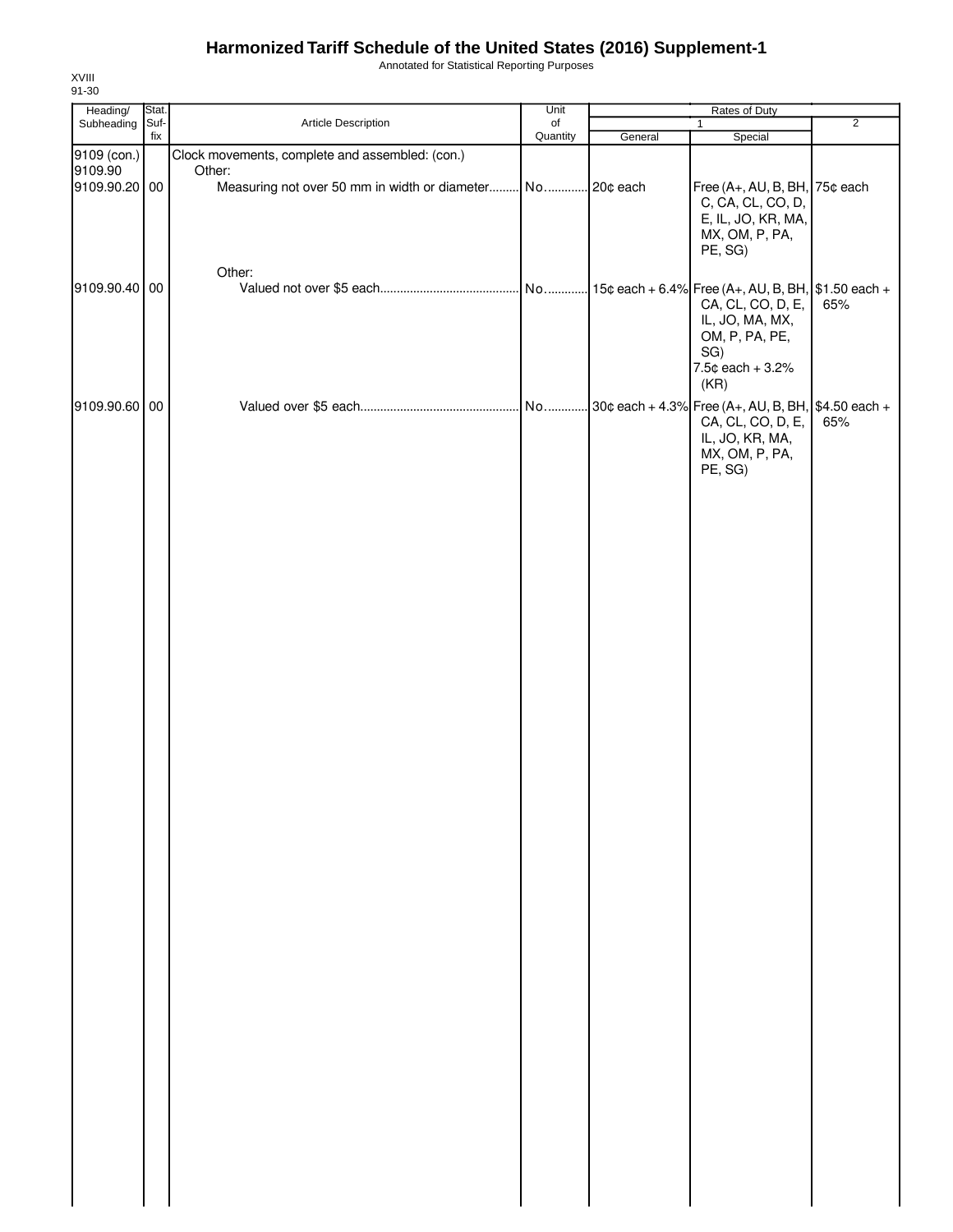Annotated for Statistical Reporting Purposes

| Heading/                 | Stat.       |                                                                                                                                                                                                                                       | Unit           |                                                                                                                                                                                                                            | Rates of Duty                                                                             |                                                                                                                                                                                                                           |
|--------------------------|-------------|---------------------------------------------------------------------------------------------------------------------------------------------------------------------------------------------------------------------------------------|----------------|----------------------------------------------------------------------------------------------------------------------------------------------------------------------------------------------------------------------------|-------------------------------------------------------------------------------------------|---------------------------------------------------------------------------------------------------------------------------------------------------------------------------------------------------------------------------|
| Subheading               | Suf-<br>fix | <b>Article Description</b>                                                                                                                                                                                                            | of<br>Quantity | General                                                                                                                                                                                                                    | $\mathbf{1}$<br>Special                                                                   | $\overline{2}$                                                                                                                                                                                                            |
| 9110<br>9110.11.00 00    |             | Complete watch or clock movements, unassembled or partly<br>assembled (movement sets); incomplete watch or clock<br>movements, assembled; rough watch or clock movements:<br>Of watches:<br>Complete movements, unassembled or partly |                | The rate<br>applicable to<br>the complete,<br>assembled<br>movement                                                                                                                                                        | Free (AU, BH, CA,<br>CL, CO, D, E, IL,<br>JO, KR, MA, MX,<br>OM, P, PA, PE, R,<br>SG)     | The rate<br>applicable to<br>the complete,<br>assembled                                                                                                                                                                   |
| 9110.12.00 00            |             |                                                                                                                                                                                                                                       |                | 9%                                                                                                                                                                                                                         | Free (AU, BH, CA,<br>CL, CO, D, E, IL,<br>JO, KR, MA, MX,<br>OM, P, PA, PE, R,<br>SG)     | 45%                                                                                                                                                                                                                       |
| 9110.19.00 00            |             |                                                                                                                                                                                                                                       |                |                                                                                                                                                                                                                            | Free (AU, BH, CA,<br>CL, CO, D, E, IL,<br>JO, KR, MA, MX,<br>OM, P, PA, PE, R,<br>SG)     | 45%                                                                                                                                                                                                                       |
| 9110.90<br>9110.90.20 00 |             | Other:<br>Complete movements, unassembled or partly                                                                                                                                                                                   |                | The rate<br>applicable to<br>the complete,<br>assembled<br>movement                                                                                                                                                        | Free (A+, AU, B, BH,<br>CA, CL, CO, D, E,<br>IL, JO, KR, MA,<br>MX, OM, P, PA,<br>PE, SG) | The rate<br>applicable to<br>the complete,<br>assembled<br>movement                                                                                                                                                       |
| 9110.90.40 00            |             | Other:<br>Consisting of two or more pieces or parts fastened                                                                                                                                                                          | No             | $4.3% +$<br>$1.7$ ¢/jewel +<br>0.2¢ for each<br>other piece or<br>part, but if<br>consisting in<br>part of a plate<br>or a set of<br>plates the total<br>duty shall not<br>exceed the duty<br>for the complete<br>movement | Free (A+, AU, B, BH,<br>CA, CL, CO, D, E,<br>IL, JO, KR, MA,<br>MX, OM, P, PA,<br>PE, SG) | $65% +$<br>25¢/jewel +<br>3¢ for each<br>other piece or<br>part, but if<br>consisting in<br>part of a<br>plate or a set<br>of plates the<br>total duty<br>shall not<br>exceed the<br>duty for the<br>complete<br>movement |
| 9110.90.60 00            |             |                                                                                                                                                                                                                                       | <b>X</b>       | 4.2%                                                                                                                                                                                                                       | Free (A+, AU, B, BH,<br>CA, CL, CO, D, E,<br>IL, JO, KR, MA,<br>MX, OM, P, PA,<br>PE, SG) | 65%                                                                                                                                                                                                                       |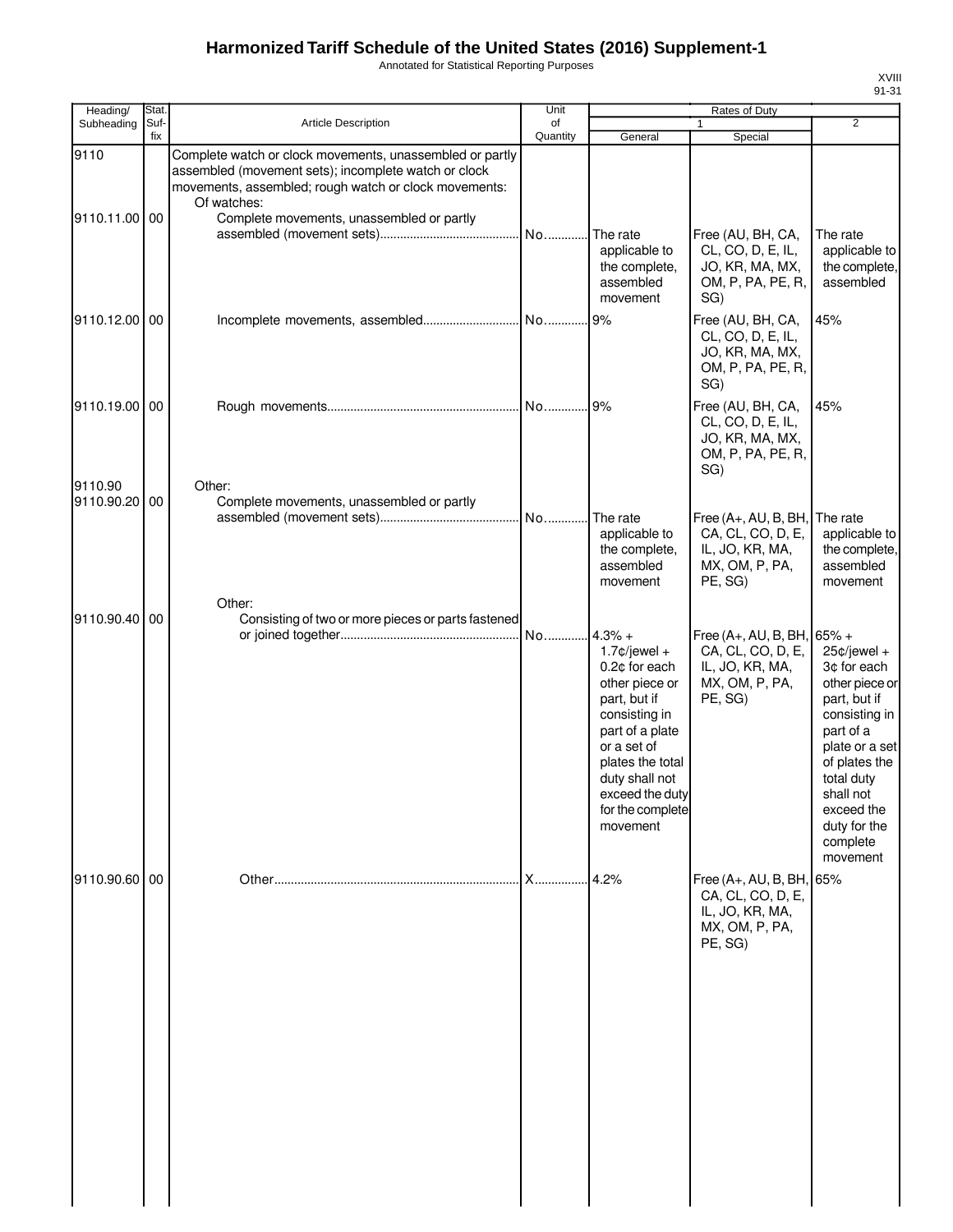Annotated for Statistical Reporting Purposes

| Heading/              | Stat.       |                                                                                          | Unit           |                  | Rates of Duty                             |                 |
|-----------------------|-------------|------------------------------------------------------------------------------------------|----------------|------------------|-------------------------------------------|-----------------|
| Subheading            | Suf-<br>fix | <b>Article Description</b>                                                               | of<br>Quantity |                  | 1                                         | $\overline{2}$  |
|                       |             |                                                                                          |                | General          | Special                                   |                 |
| 9111<br>9111.10.00 00 |             | Watch cases and parts thereof:<br>Cases of precious metal or of metal clad with precious |                |                  |                                           |                 |
|                       |             |                                                                                          |                |                  | No 12¢ each + 4.8% Free (A+, AU, BH,      | 75 $¢$ each $+$ |
|                       |             |                                                                                          |                |                  | CA, CL, CO, D, E,                         | 45%             |
|                       |             |                                                                                          |                |                  | IL, JO, KR, MA,                           |                 |
|                       |             |                                                                                          |                |                  | MX, OM, P, PA,                            |                 |
|                       |             |                                                                                          |                |                  | PE, R, SG)                                |                 |
| 9111.20               |             | Cases of base metal, whether or not gold- or silver-plated:                              |                |                  |                                           |                 |
| 9111.20.20 00         |             |                                                                                          | No             | $7¢$ each + 5.4% | Free (A+, AU, BH,                         | $40¢$ each $+$  |
|                       |             |                                                                                          |                |                  | CA, CL, CO, D, E,                         | 45%             |
|                       |             |                                                                                          |                |                  | IL, JO, KR, MA,                           |                 |
|                       |             |                                                                                          |                |                  | MX, OM, P, PA,                            |                 |
|                       |             |                                                                                          |                |                  | PE, R, SG)                                |                 |
| 9111.20.40 00         |             |                                                                                          |                |                  | No 3.6¢ each + 7.6% Free (A+, AU, BH,     | $20¢$ each $+$  |
|                       |             |                                                                                          |                |                  | CA, CL, CO, D, E,                         | 45%             |
|                       |             |                                                                                          |                |                  | IL, JO, MA, MX,                           |                 |
|                       |             |                                                                                          |                |                  | OM, P, PA, PE, R,                         |                 |
|                       |             |                                                                                          |                |                  | SG)                                       |                 |
|                       |             |                                                                                          |                |                  | $1.8¢$ each + $3.8%$                      |                 |
|                       |             |                                                                                          |                |                  | (KR)                                      |                 |
| 9111.80.00 00         |             |                                                                                          | No             |                  | . 3.6¢ each + 7.6% Free $(A_{+}, AU, BH,$ | $20$ c each +   |
|                       |             |                                                                                          |                |                  | CA, CL, CO, D, E,                         | 45%             |
|                       |             |                                                                                          |                |                  | IL, JO, MA, MX,<br>OM, P, PA, PE, R,      |                 |
|                       |             |                                                                                          |                |                  | SG)                                       |                 |
|                       |             |                                                                                          |                |                  | $1.8¢$ each + 3.8%                        |                 |
|                       |             |                                                                                          |                |                  | (KR)                                      |                 |
| 9111.90               |             | Parts:                                                                                   |                |                  |                                           |                 |
| 9111.90.40 00         |             | Of precious metal or of metal clad with precious                                         |                |                  |                                           |                 |
|                       |             |                                                                                          | No 6.4%        |                  | Free (A+, AU, BH,                         | 75 $¢$ each $+$ |
|                       |             |                                                                                          |                |                  | CA, CL, CO, D, E,                         | 45%             |
|                       |             |                                                                                          |                |                  | IL, JO, KR, MA,                           |                 |
|                       |             |                                                                                          |                |                  | MX, OM, P, PA,                            |                 |
|                       |             |                                                                                          |                |                  | PE, R, SG)                                |                 |
|                       |             | Other:                                                                                   |                |                  |                                           |                 |
| 9111.90.50 00         |             |                                                                                          |                |                  |                                           | $10¢$ each +    |
|                       |             |                                                                                          |                |                  | CA, CL, CO, D, E,                         | 45%             |
|                       |             |                                                                                          |                |                  | IL, JO, KR, MA,                           |                 |
|                       |             |                                                                                          |                |                  | MX, OM, P, PA,                            |                 |
|                       |             |                                                                                          |                |                  | PE, R, SG)                                |                 |
| 9111.90.70 00         |             |                                                                                          |                |                  | Free (A+, AU, BH,                         | 45%             |
|                       |             |                                                                                          |                |                  | CA, CL, CO, D, E,                         |                 |
|                       |             |                                                                                          |                |                  | IL, JO, KR, MA,                           |                 |
|                       |             |                                                                                          |                |                  | MX, OM, P, PA,<br>PE, R, SG)              |                 |
|                       |             |                                                                                          |                |                  |                                           |                 |
| 9112                  |             | Clock cases and cases of a similar type for other goods of this                          |                |                  |                                           |                 |
| 9112.20               |             | chapter, and parts thereof:<br>Cases:                                                    |                |                  |                                           |                 |
| 9112.20.40 00         |             |                                                                                          | No             | .3.5%            | Free (A+, AU, B, BH, 45%                  |                 |
|                       |             |                                                                                          |                |                  | CA, CL, CO, D, E,                         |                 |
|                       |             |                                                                                          |                |                  | IL, JO, KR, MA,                           |                 |
|                       |             |                                                                                          |                |                  | MX, OM, P, PA,                            |                 |
|                       |             |                                                                                          |                |                  | PE, SG)                                   |                 |
| 9112.20.80 00         |             |                                                                                          | No             | .5.5%            | Free (A, AU, B, BH, 45%                   |                 |
|                       |             |                                                                                          |                |                  | CA, CL, CO, D, E,                         |                 |
|                       |             |                                                                                          |                |                  | IL, JO, KR, MA,                           |                 |
|                       |             |                                                                                          |                |                  | MX, OM, P, PA,                            |                 |
|                       |             |                                                                                          |                |                  | PE, SG)                                   |                 |
|                       |             |                                                                                          |                |                  |                                           |                 |
|                       |             |                                                                                          |                |                  |                                           |                 |
|                       |             |                                                                                          |                |                  |                                           |                 |
|                       |             |                                                                                          |                |                  |                                           |                 |
|                       |             |                                                                                          |                |                  |                                           |                 |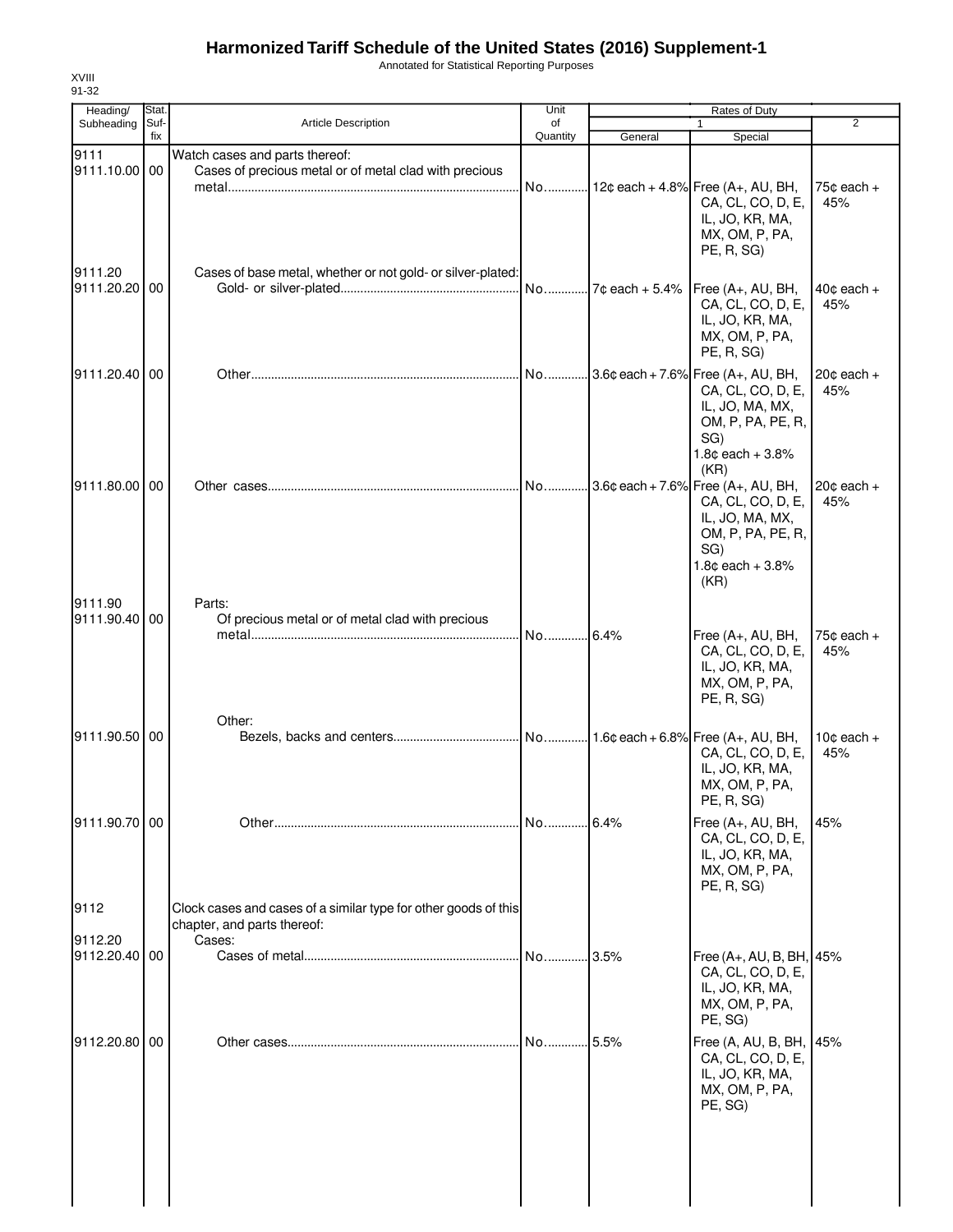Annotated for Statistical Reporting Purposes

| Heading/<br>Subheading | Stat.                            |                                                                 | Unit                  | Rates of Duty |                                              |                |
|------------------------|----------------------------------|-----------------------------------------------------------------|-----------------------|---------------|----------------------------------------------|----------------|
|                        | Suf-<br>$\operatorname{\sf fix}$ | Article Description                                             | $\circ$ f<br>Quantity |               | $\mathbf{1}$                                 | $\overline{2}$ |
|                        |                                  |                                                                 |                       | General       | Special                                      |                |
| 9112 (con.)            |                                  | Clock cases and cases of a similar type for other goods of this |                       |               |                                              |                |
|                        |                                  | chapter, and parts thereof: (con.)                              |                       |               |                                              |                |
| 9112.90.00 00          |                                  |                                                                 |                       |               | Free (A, AU, B, BH, 45%<br>CA, CL, CO, D, E, |                |
|                        |                                  |                                                                 |                       |               |                                              |                |
|                        |                                  |                                                                 |                       |               | IL, JO, KR, MA,                              |                |
|                        |                                  |                                                                 |                       |               | MX, OM, P, PA,                               |                |
|                        |                                  |                                                                 |                       |               | PE, SG)                                      |                |
|                        |                                  |                                                                 |                       |               |                                              |                |
|                        |                                  |                                                                 |                       |               |                                              |                |
|                        |                                  |                                                                 |                       |               |                                              |                |
|                        |                                  |                                                                 |                       |               |                                              |                |
|                        |                                  |                                                                 |                       |               |                                              |                |
|                        |                                  |                                                                 |                       |               |                                              |                |
|                        |                                  |                                                                 |                       |               |                                              |                |
|                        |                                  |                                                                 |                       |               |                                              |                |
|                        |                                  |                                                                 |                       |               |                                              |                |
|                        |                                  |                                                                 |                       |               |                                              |                |
|                        |                                  |                                                                 |                       |               |                                              |                |
|                        |                                  |                                                                 |                       |               |                                              |                |
|                        |                                  |                                                                 |                       |               |                                              |                |
|                        |                                  |                                                                 |                       |               |                                              |                |
|                        |                                  |                                                                 |                       |               |                                              |                |
|                        |                                  |                                                                 |                       |               |                                              |                |
|                        |                                  |                                                                 |                       |               |                                              |                |
|                        |                                  |                                                                 |                       |               |                                              |                |
|                        |                                  |                                                                 |                       |               |                                              |                |
|                        |                                  |                                                                 |                       |               |                                              |                |
|                        |                                  |                                                                 |                       |               |                                              |                |
|                        |                                  |                                                                 |                       |               |                                              |                |
|                        |                                  |                                                                 |                       |               |                                              |                |
|                        |                                  |                                                                 |                       |               |                                              |                |
|                        |                                  |                                                                 |                       |               |                                              |                |
|                        |                                  |                                                                 |                       |               |                                              |                |
|                        |                                  |                                                                 |                       |               |                                              |                |
|                        |                                  |                                                                 |                       |               |                                              |                |
|                        |                                  |                                                                 |                       |               |                                              |                |
|                        |                                  |                                                                 |                       |               |                                              |                |
|                        |                                  |                                                                 |                       |               |                                              |                |
|                        |                                  |                                                                 |                       |               |                                              |                |
|                        |                                  |                                                                 |                       |               |                                              |                |
|                        |                                  |                                                                 |                       |               |                                              |                |
|                        |                                  |                                                                 |                       |               |                                              |                |
|                        |                                  |                                                                 |                       |               |                                              |                |
|                        |                                  |                                                                 |                       |               |                                              |                |
|                        |                                  |                                                                 |                       |               |                                              |                |
|                        |                                  |                                                                 |                       |               |                                              |                |
|                        |                                  |                                                                 |                       |               |                                              |                |
|                        |                                  |                                                                 |                       |               |                                              |                |
|                        |                                  |                                                                 |                       |               |                                              |                |
|                        |                                  |                                                                 |                       |               |                                              |                |
|                        |                                  |                                                                 |                       |               |                                              |                |
|                        |                                  |                                                                 |                       |               |                                              |                |
|                        |                                  |                                                                 |                       |               |                                              |                |
|                        |                                  |                                                                 |                       |               |                                              |                |
|                        |                                  |                                                                 |                       |               |                                              |                |
|                        |                                  |                                                                 |                       |               |                                              |                |
|                        |                                  |                                                                 |                       |               |                                              |                |
|                        |                                  |                                                                 |                       |               |                                              |                |
|                        |                                  |                                                                 |                       |               |                                              |                |
|                        |                                  |                                                                 |                       |               |                                              |                |
|                        |                                  |                                                                 |                       |               |                                              |                |
|                        |                                  |                                                                 |                       |               |                                              |                |
|                        |                                  |                                                                 |                       |               |                                              |                |
|                        |                                  |                                                                 |                       |               |                                              |                |
|                        |                                  |                                                                 |                       |               |                                              |                |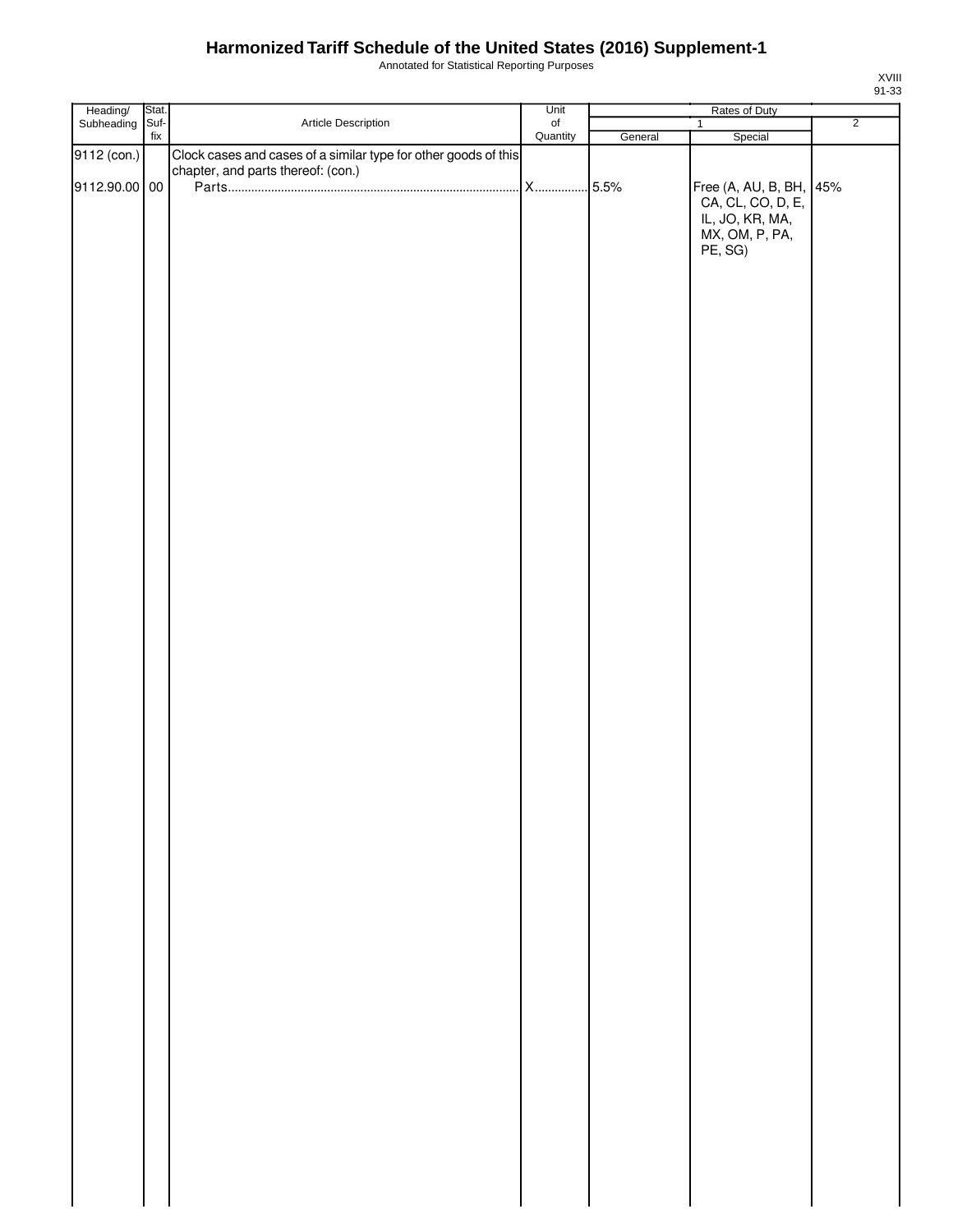Annotated for Statistical Reporting Purposes

| Heading/                 | Stat.       |                                                                   | Unit           |         | Rates of Duty                                                                                     |       |
|--------------------------|-------------|-------------------------------------------------------------------|----------------|---------|---------------------------------------------------------------------------------------------------|-------|
| Subheading               | Suf-<br>fix | <b>Article Description</b>                                        | of<br>Quantity | General | $\mathbf{1}$<br>Special                                                                           | 2     |
| 9113                     |             | Watch straps, watch bands and watch bracelets, and parts          |                |         |                                                                                                   |       |
| 9113.10.00 00<br>9113.20 |             | thereof:<br>Of base metal, whether or not gold- or silver-plated: |                |         | Free (A, AU, BH,<br>CA, CL, CO, D, E,<br>IL, JO, KR, MA,<br>MX, OM, P, PA,<br>PE, R, SG)          | 80%   |
| 9113.20.20 00            |             | Straps, bands and bracelets:                                      |                |         | Free (A, AU, BH,<br>CA, CL, CO, D, E,<br>IL, JO, MA, MX,<br>OM, P, PA, PE, R,<br>SG)<br>5.6% (KR) | 110%  |
| 9113.20.40 00            |             | Parts:                                                            |                |         | Free (AU, BH, CA,<br>CL, CO, D, E, IL,<br>JO, MA, MX, OM,<br>P, PA, PE, R, SG)<br>5.6% (KR)       | 110%  |
| 9113.20.60 00            |             | Of watch bracelets, valued not over \$12 per                      |                |         | Free (A, AU, BH,<br>CA, CL, CO, D, E,<br>IL, JO, KR, MA,<br>MX, OM, P, PA,<br>PE, R, SG)          | 110%  |
| 9113.20.90 00            |             |                                                                   | <b>X</b>       | 8.8%    | Free (A, AU, BH,<br>CA, CL, CO, D, E,<br>IL, JO, KR, MA,<br>MX, OM, P, PA,<br>PE, R, SG)          | 110%  |
| 9113.90<br>9113.90.40 00 |             | Other:                                                            |                |         | Free (A+, AU, BH,<br>CA, CL, CO, E, IL,<br>JO, KR, MA, MX,<br>OM, P, PA, PE, R,<br>SG)            | 78.5% |
| 9113.90.80 00            |             |                                                                   |                |         | Free (A, AU, BH,<br>CA, CL, CO, D, E,<br>IL, JO, KR, MA,<br>MX, OM, P, PA,<br>PE, R, SG)          | 35%   |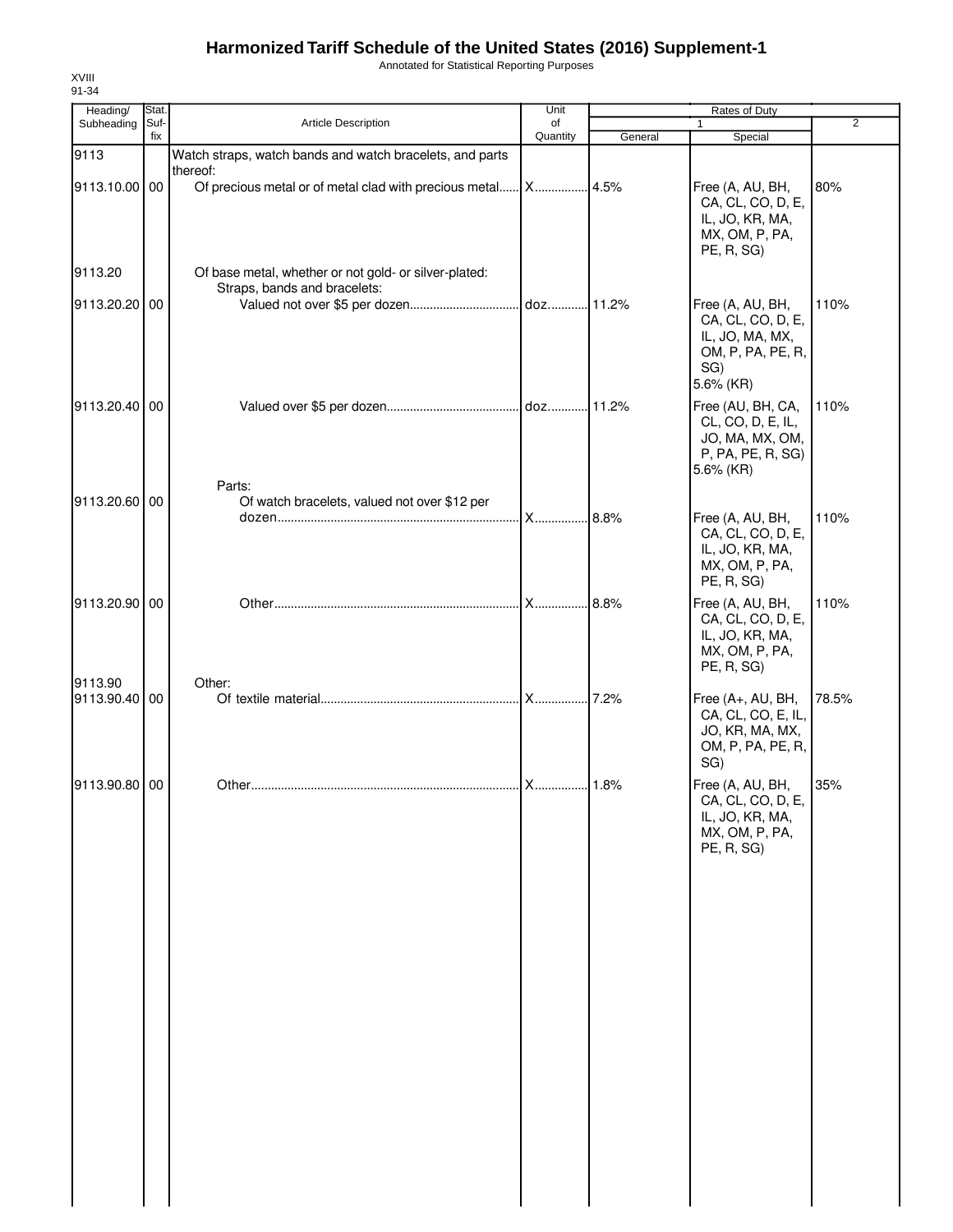Annotated for Statistical Reporting Purposes

| Heading/                         | Stat.       |                                                                | Unit           | Rates of Duty |                                                                                                      |                |
|----------------------------------|-------------|----------------------------------------------------------------|----------------|---------------|------------------------------------------------------------------------------------------------------|----------------|
| Subheading                       | Suf-<br>fix | Article Description                                            | of<br>Quantity | General       | 1<br>Special                                                                                         | $\overline{2}$ |
| 9114<br>9114.10<br>9114.10.40 00 |             | Other clock or watch parts:<br>Springs, including hairsprings: | No 7.3%        |               | Free (A+, AU, BH,<br>CA, CL, CO, D, E,                                                               | 65%            |
| 9114.10.80 00                    |             |                                                                |                |               | IL, JO, KR, MA,<br>MX, OM, P, PA,<br>PE, R, SG)<br>Free (A+, AU, B, BH, 65%                          |                |
|                                  |             |                                                                |                |               | CA, CL, CO, D, E,<br>IL, JO, KR, MA,<br>MX, OM, P, PA,<br>PE, SG)                                    |                |
| 9114.30<br>9114.30.40 00         |             | Dials:                                                         |                |               | CA, CL, CO, D, E,<br>IL, JO, KR, MA,<br>MX, OM, P, PA,<br>PE, R, SG)                                 |                |
| 9114.30.80 00<br>9114.40         |             | Plates and bridges:                                            |                |               | Free (A+, AU, B, BH, 50%<br>CA, CL, CO, D, E,<br>IL, JO, KR, MA,<br>MX, OM, P, PA,<br>PE, R, SG)     |                |
| 9114.40.20 00                    |             | Watch movement bottom or pillar plates or their                | No 12¢ each    |               | Free (A+, AU, BH,<br>CA, CL, CO, D, E,<br>IL, JO, KR, MA,<br>MX, OM, P, PA,<br>PE, R, SG)            | 75¢ each       |
| 9114.40.40 00                    |             | Any plate, or set of plates, suitable for assembling           | No 10¢ each    |               | Free $(A+, AU, B, BH, 38¢$ each<br>CA, CL, CO, D, E,<br>IL, JO, KR, MA,<br>MX, OM, P, PA,<br>PE, SG) |                |
| 9114.40.60 00                    |             | Other:                                                         | <b>X</b>       | .7.3%         | Free (A+, AU, BH,<br>CA, CL, CO, D, E,<br>IL, JO, KR, MA,<br>MX, OM, P, PA,<br>PE, R, SG)            | 65%            |
| 9114.40.80 00                    |             |                                                                | $X$            | 4.2%          | Free (A+, AU, B, BH, 65%<br>CA, CL, CO, D, E,<br>IL, JO, KR, MA,<br>MX, OM, P, PA,<br>PE, SG)        |                |
|                                  |             |                                                                |                |               |                                                                                                      |                |